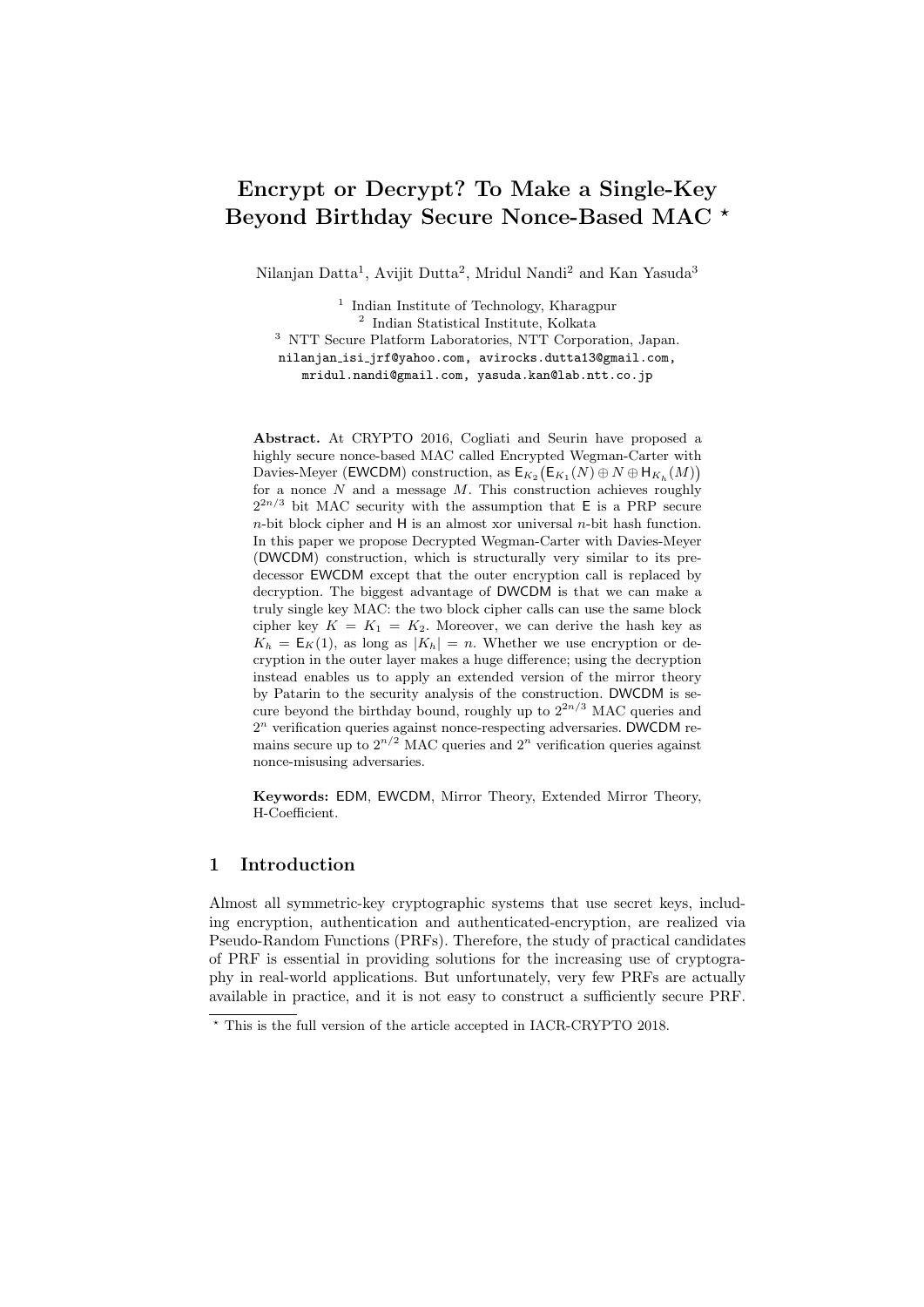As a result, Pseudo-Random Permutations (PRPs) or block ciphers, which are available in plenty [16, 20, 11, 10], replace the PRF and are deployed as building blocks for almost every cryptographic systems.

Although various block ciphers [16, 20, 11, 10] are available and can be assumed to be PRFs, such an assumption comes at the cost of security degradation due to the PRF-PRP switch [6] which tells that a PRF can be replaced by a PRP up to quadratic degradation in security (often called "birthday bound security"). This loss of security is sometimes acceptable in practice if the block size of the cipher is large enough (e.g. AES-128). But with lightweight block ciphers with relatively small block sizes (e.g. 64-bit), whose number has grown tremendously in recent years (e.g.  $[10, 20, 11, 2, 1]$ ), the quadratic security loss severly limits their applicability, and as a result it seems to be challenging to use these small ciphers in modern-day lightweight cryptography (e.g. Smart Card, RFID etc.).

In order to save these ciphers from obsolescence, various PRP-to-PRF constructions have been proposed in recent years that guarantee higher security than the usual birthday bound security. Such constructions are often called BBB (Beyond Birthday Bound)—i.e., security against more than  $2^{n/2}$  queries where n is the block size of the underlying cipher. A popular BBB construction is the XOR of permutations [7, 23, 3, 28].

XOR of Permutations. Bellare et al. [7] suggested a way to construct a PRF from PRPs by taking the xor (more generally sum) of two independent PRPs.

$$
\mathsf{XOR}_{\mathsf{E}_{K_1},\mathsf{E}_{K_2}}(x) = \mathsf{E}_{K_1}(x) \oplus \mathsf{E}_{K_2}(x).
$$

The construction was later analyzed by Lucks [23] and proved its security up to  $2^{2n/3}$  queries, where *n* is the block size of the underlying PRP. Single-keyed variant of this construction was first analyzed by Bellare and Impagliazzo [3] and showed its security upto  $O(nq/2^n)$  by using some advanced probability theory. However, their proof was sketchy and hard to verify. Subsequently, a lot of efforts have been invested towards improving the bound of XOR construction and its single-keyed variant (even proving upto  $n$ -bit security) by Patarin as evident in [28, 32, 31], but the proof contains serious gaps. Later in FSE 2014, the result was generalized to the xor of three or more independent PRPs [13]. However, a verifiable n-bit security proof of XOR construction is later provided by Dai et al. [17] using chi-squared method. Although, the original proof contained a glitch, which was pointed out by Bhattacharya and Nandi [8], was later fixed in the full version of [17].

The XOR construction provides a solution for encryption by combining itself with the counter (CTR) mode of encryption, as instantiated in CENC construction, a highly efficient nonce-based encryption mode proposed by Iwata [21]. It was shown [21] that CENC, as an encryption mode, achieves security upto  $O(2^{2n/3})$  queries against all nonce-respecting adversaries. Later, Iwata et al. [22] provided the optimal security bound of the construction based on mirror theory technique [32]. Recently, Bhattacharya and Nandi [9] have given an optimal se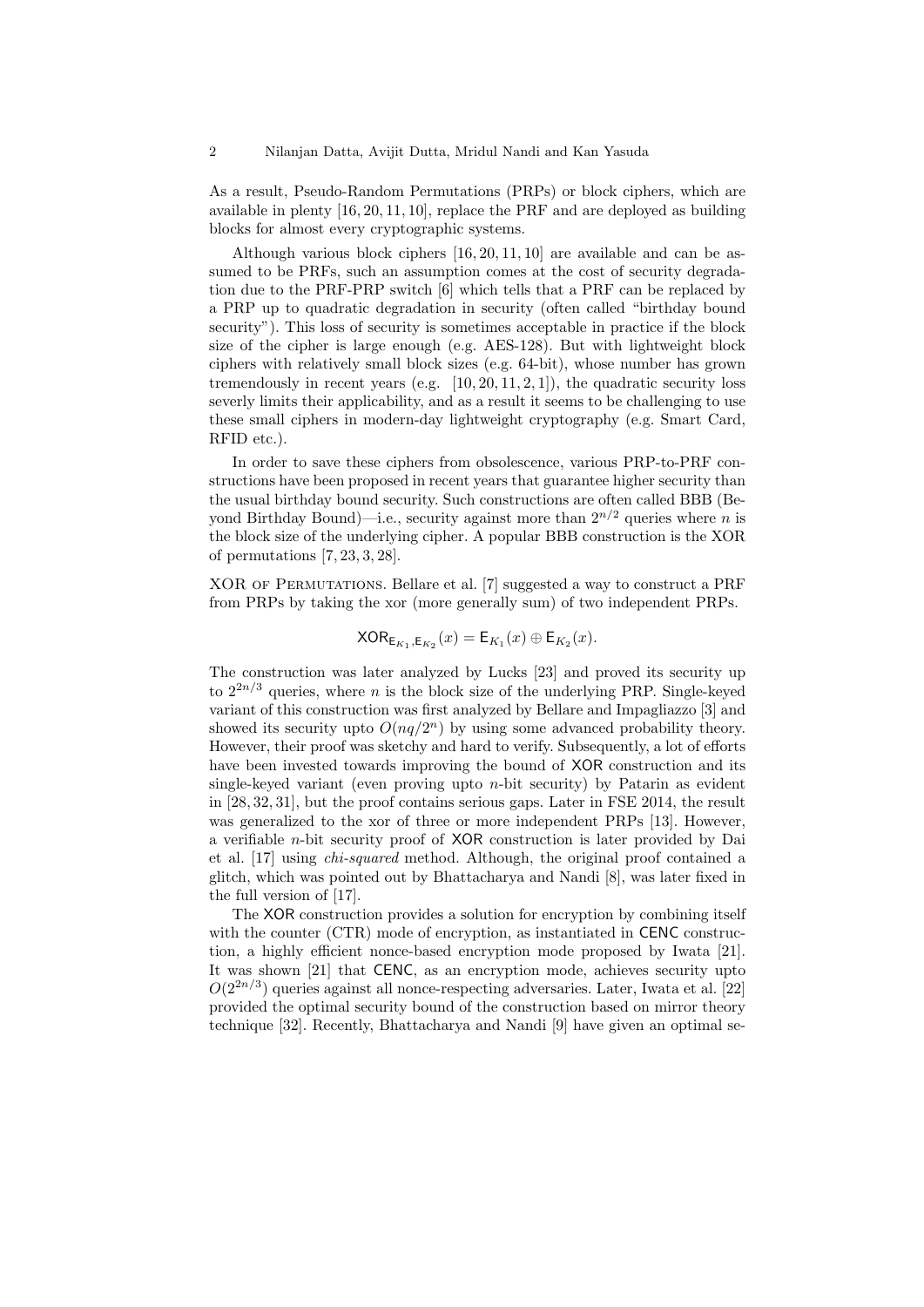curity bound of CENC by analysing the PRF security bound of variable output length of xor of permutations using chi-squared method.

Though useful for encryption, the XOR construction does not seem to be directly usable for authentication. A problem for authentication is that we have to extend the domain size, so that the construction can authenticate long messages. This can be done by hashing the message, but with the XOR construction it seems that we need some subtle combination with a double-block hash function, as employed in PMAC Plus [33], 1K-PMAC Plus [18] and LightMAC Plus [26].

Encrypted Davies-Meyer. The above problem with the XOR construction in authentication was solved by Cogliati and Seurin [14], who proposed a PRPto-PRF conversion method, called Encrypted Davies-Meyer (EDM). The EDM construction is defined as follows:

$$
\mathsf{EDM}_{\mathsf{E}_{K_1},\mathsf{E}_{K_2}}(x) = \mathsf{E}_{K_2}(\mathsf{E}_{K_1}(x) \oplus x).
$$

EDM uses two independent block-cipher keys and achieves  $O(q^3/2^{2n})$  security [14]. Soon after, Dai et al. [17] improved its bound to  $O(q^4/2^{3n})$  by applying chisquared method. Concurrently, Mennink and Neves [24] proved its almost optimal security, i.e.  $O(2^n/67n)$ , using mirror theory technique.

As EDM requires two indepenent keys for the cipher calls, it would be interesting to see that whether BBB security holds for the single key setting of the construction, as mentioned by authors of [14]. Recently, Cogliati and Seurin answers the question in positive and proved its security upto  $O(q/2^{2n/3})$  [15], as originally conjectured by themselves [14].

Encrypted Wegman-Carter with Davies-Meyer. Following the construction of EDM, Cogliati and Seurin extended the idea to construct EWCDM, a nonce-based BBB secure MAC, which is defined as follows:

$$
\mathsf{EWCDM}_{\mathsf{E}_{K_1},\mathsf{E}_{K_2},\mathsf{H}_{K_h}}(N,M) = \mathsf{E}_{K_2}(\mathsf{E}_{K_1}(N) \oplus N \oplus \mathsf{H}_K(M)),
$$

where  $N$  is the nonce and  $M$  is the message to be authenticated. Note that, EWCDM uses two independent block-cipher keys,  $K_1$  and  $K_2$ , and also another independent hash-key  $K_h$  for the AXU hash function. <sup>4</sup> In this way, EDM obviated the necessity of using double-block hash function that existed with the XOR construction. It has been proved that EWCDM is secure against all noncerespecting MAC adversaries<sup>5</sup> that make at most  $2^{2n/3}$  MAC queries and  $2^n$ verification queries. Cogliati and Seurin also proved  $O(2^{n/2})$  security of the construction against nonce-misusing adversaries. Later, Mennink and Neves [24] proved its n-bit PRF security using mirror theory in the nonce respecting setting and mentioned that the analysis straightforwardly generalizes to the analysis for unforgeability or for the nonce-misusing setting of the construction. The trick

<sup>4</sup> An AXU hash function is a keyed hash function such that for any two distinct messages, the probability, over a random draw of a hash key, of the hash differential being equal to a specific output is small.

 $5$  adversaries who never repeat the same value of  $N$  in their MAC queries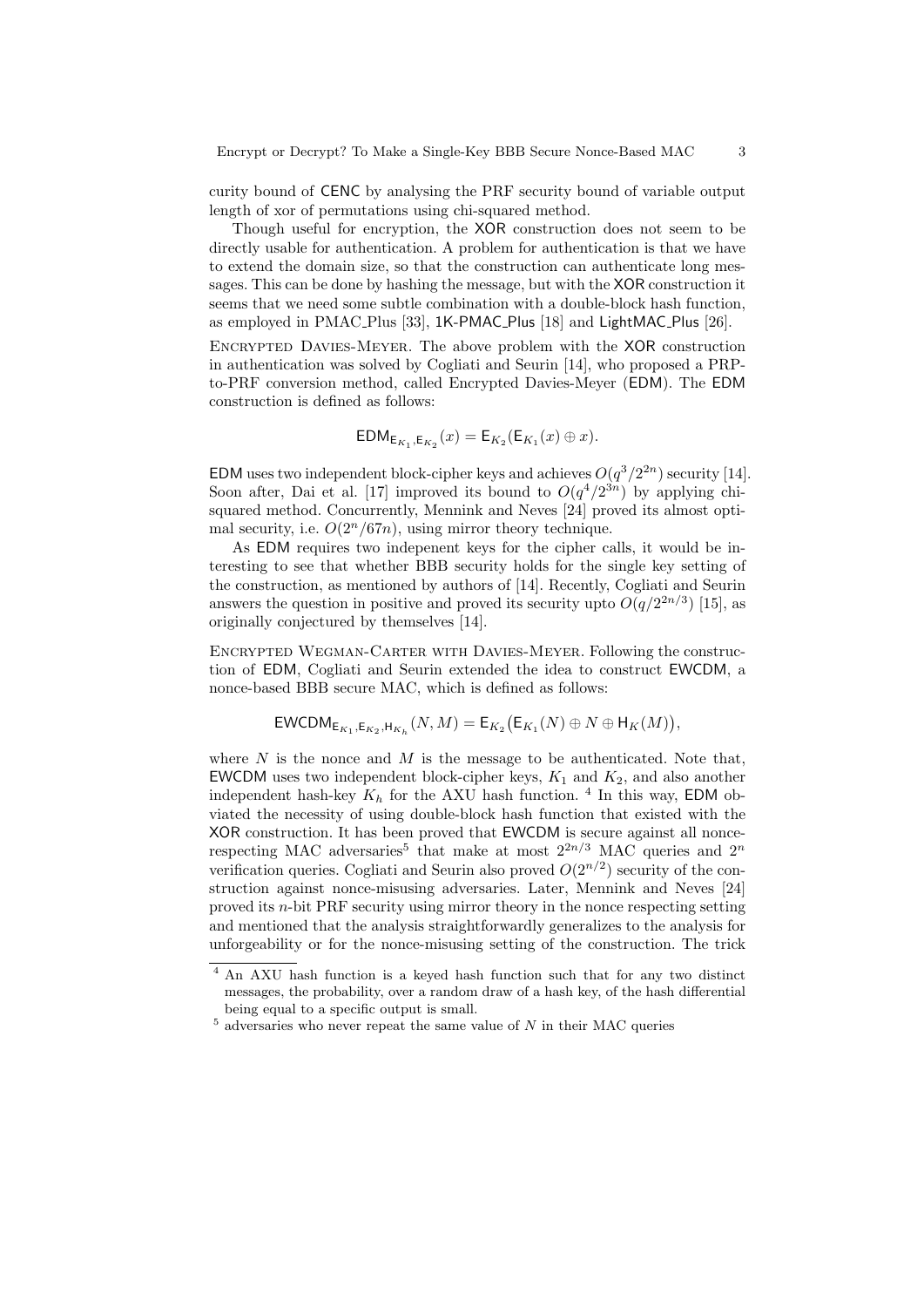involved in proving the optimal security of EWCDM is by replacing the last block cipher call with its inverse. This subtle change does not make any difference in the output distribution and as a bonus, it trivially allows one to express the output of the construction as a sum of two random permutations (or in general a bi-variate affine equation  $<sup>6</sup>$ ). It is only this feature which is captured by the</sup> mirror theory to derive the security bound of the construction.

Motivation behind This Work. Constructions with multiple secret keys neccessarily requires larger storage space for storing them, which is sometimes infeasible for lightweight crypto devices like RFID, Smart Card etc. All popular MACs, including CMAC [27] and HMAC [4], require only a single secret key. But most of the time reducing the number of keys without compromising the security is not a trivial task.

As evident from the definition of the construction, EWCDM requires three keys; two block cipher keys  $K_1$  and  $K_2$  and one hash key  $K_h$ . Thus, it is natural to ask that whether one can achieve the similar security in the case of using less number of keys. Cogliati and Seurin [14] believed that BBB security should hold for single-keyed EWCDM (with  $K_1 = K_2$ ) but be likely cumbersome to prove. In fact, proving BBB security of single-keyed EDM, as mentioned earlier, is a highly complicated task as evident from [15] and it is not clear at all how to build on this result to prove the MAC security of **EWCDM** construction with  $K_1 = K_2$ . Moreover, Cogliati and Seurin, in their proof of single-keyed EDM [15], have also stated that

"For now, we have been unable to extend the current (already cumbersome) counting used for the proof of the single-permutation EDM construction to the more complicated case of single-key EWCDM."

Thus, we expect that proving the MAC security of single-keyed EWCDM should be a notably hard task and very likely require heavy mathematical tools like Sum Capture Lemma as already used for single-keyed EDM. This motivates us to design an another single-keyed, nonce-based MAC built from block ciphers (and a hash function) with BBB security that can be proven by a simpler approach.

Our Contribution. Our contribution in this paper is fourfold which we outline as follows:

• DWCDM: NEW NONCE-BASED MAC. We propose *Decrypted Wegman-Carter* with Davies-Meyer, in short DWCDM, a nonce-based BBB secure MAC. The design philosophy of DWCDM is inspired from the trick used in [24] while proving the optimal security of EWCDM. Recall that, in [24], authors replace the last block cipher call with its inverse so that the output of EWCDM can be expressed as a sum of two independent PRPs. But the same trick does not work at the time of using the same block cipher key in the construction.

<sup>&</sup>lt;sup>6</sup> For two variables, P, Q and  $\lambda \in \mathrm{GF}(2^n)$  we call an equation of the form  $P \oplus Q = \lambda$ , a bi-variate affine equation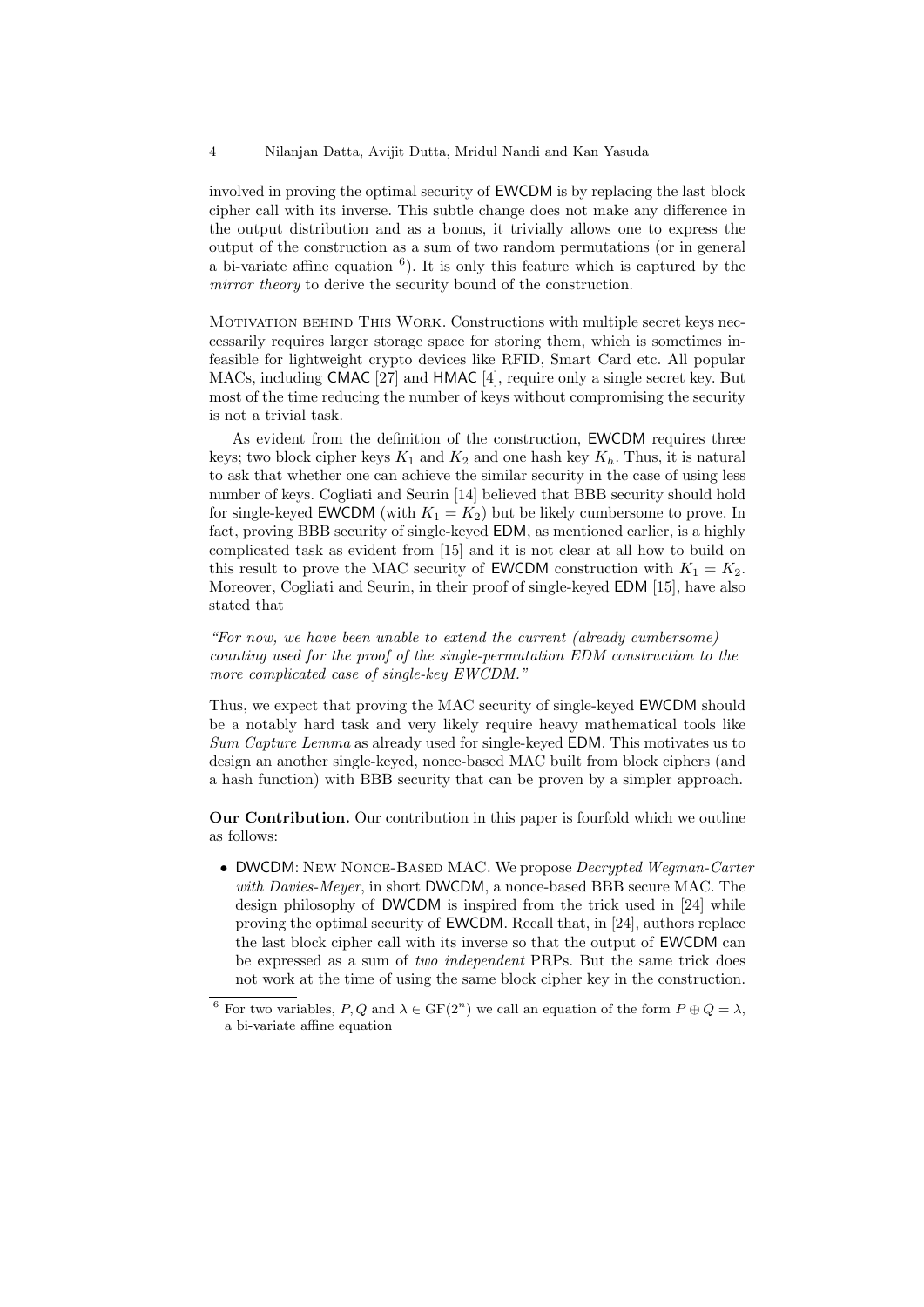This phenomenon triggers us to design a nonce based MAC, very similar to EWCDM, in which instead of using the encryption algorithm in the last block-cipher call, we use its decryption algorithm so that the output of the construction can be expressed as a sum of two identical PRPs and hence the name Decrypted Wegman-Carter with Davies-Meyer. The construction is single-keyed in the sense that the same block cipher key is used for the two cipher calls. Schematic diagram of DWCDM is shown in Fig.4.1 where the last  $n/3$  bits of the nonce N is zero, i.e.  $N = N^* ||0^{n/3}$ . We would like to mention here that one cannot use the full  $n$ -bit nonce in DWCDM as that would end up with a birthday bound MAC attack which is described in section 4.1. We show that DWCDM is secure up to  $2^{2n/3}$  MAC queries and  $2^n$ verification queries against nonce-respecting adversaries. We also show that DWCDM is secure up to  $2^{n/2}$  MAC queries and  $2^n$  verification queries in the nonce-misuse setting, where the bound is tight. As a concrete example of DWCDM, we present an instantiation of DWCDM with the AXU hash function being realized via PolyHash [25]. We show that nPolyMAC achieves  $2^{2n/3}$ -bit MAC security in the nonce-respecting setting.

- EXTENDED MIRROR THEORY. Since, our study of interest is the MAC security of the construction, we require to analyze the number of solutions of a system of affine bi-variate equations along with affine uni-variate and  $bi-variate$  non-equations<sup>7</sup>. Such a general treatment of analysing system of affine equations with non-equations was only mentioned in [32] without giving any formal analysis. To the best of our knowledge, this is the first time we analyse such a generic system of equations with non-equations, which we regard to as extended mirror theory and our MAC security proofs of DWCDM and 1K-DWCDM are crucially based on this new result.
- 1K-DWCDM: "Pure" Single-Keyed Variant of DWCDM. Moreover, we exhibit a truly single-keyed nonce-based MAC construction, 1K-DWCDM. Under the condition that the length of the hash key is equal to the block size as  $|K_h| = n$ , we can even derive the hash key as  $K_h = \mathsf{E}_K(0^{n-1} \| 1)$ , which results in the construction 1K-DWCDM. We prove that 1K-DWCDM is essentially as secure as DWCDM.
- POTENTIALITY OF ACHIEVING HIGHER SECURITY. Finally, we show how one can boost the security for DWCDM type constructions using extended generalized version of Mirror Theory.

PROOF APPROACH. Our MAC security proof of DWCDM and 1K-DWCDM is fundamentally relied on Patarin's H-coefficient technique [29]. Similar to the technique of [14, 19], we cast the unforgeability game of MAC to an equivalent indistinguishablity game, with some suitable choice of ideal world, that allows us to apply the H-coefficient technique for bounding the distinguishing advantage of the construction of our concern.

<sup>&</sup>lt;sup>7</sup> For two variables, P, Q and  $\lambda \in \mathrm{GF}(2^n) \setminus 0^n$  we call  $P \oplus Q \neq \lambda$ , an affine bi-variate non-equation and  $P \neq \lambda$  is an affine uni-variate non-equation.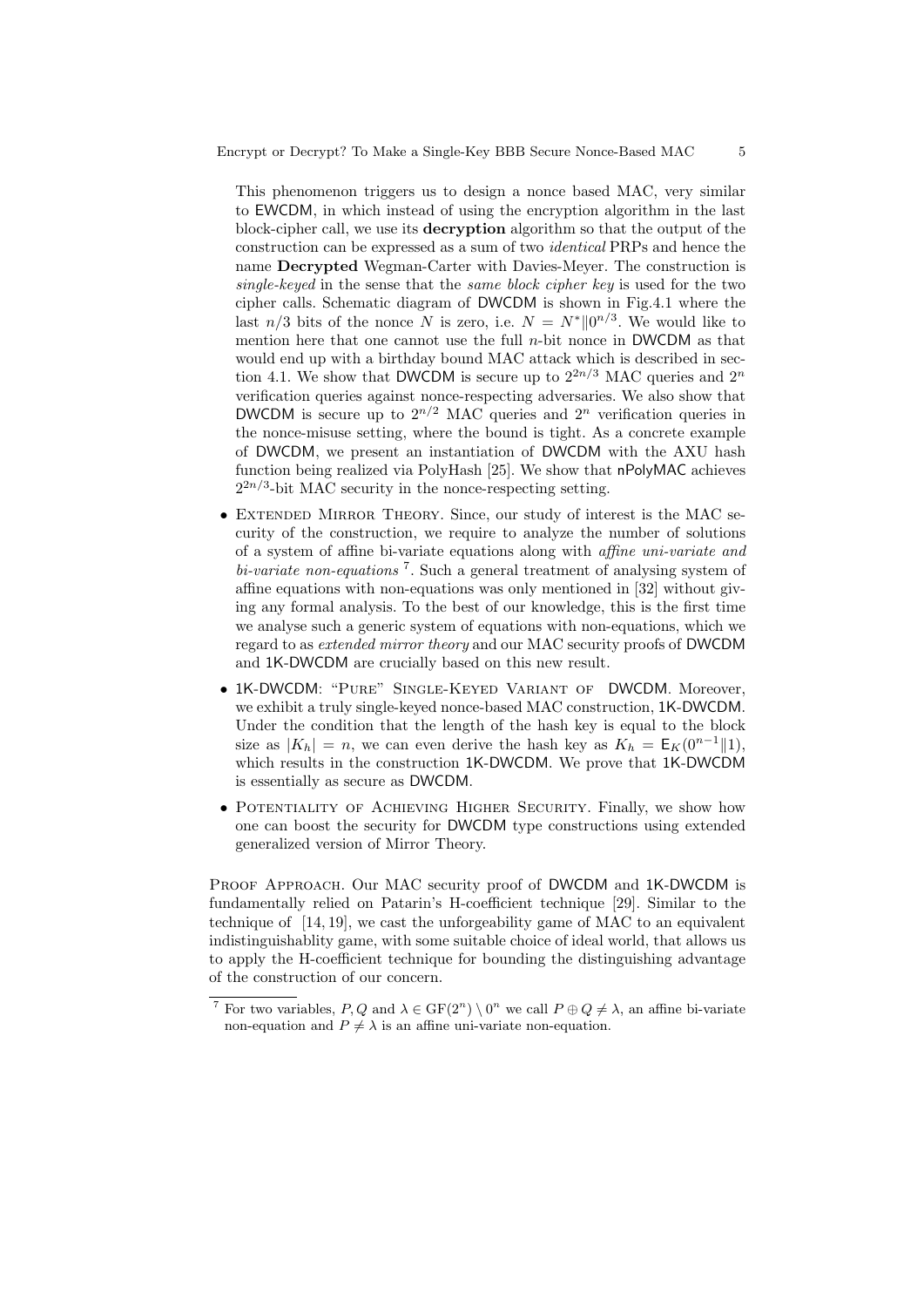As mentioned earlier that one can express the output of DWCDM as a sum of two identical permutations. Thus,  $q$  many such evaluations of DWCDM gives us a system of  $q$  many affine bi-variate equations

$$
\begin{cases} \mathsf{E}_K(N_1) \oplus \mathsf{E}_K(T_1) = N_1 \oplus H_{K_h}(M_1) \\ \mathsf{E}_K(N_2) \oplus \mathsf{E}_K(T_2) = N_2 \oplus H_{K_h}(M_2) \\ \vdots \\ \mathsf{E}_K(N_q) \oplus \mathsf{E}_K(T_q) = N_q \oplus H_{K_h}(M_q) \end{cases}
$$

Along with this, we also need to ensure that the verification attempt of the adversary should fail (as a part of the good transcript), i.e. for a verification query  $(N', M', T')$ , chosen by the adversary, we should always have

$$
\mathsf{E}_K^{-1}(\mathsf{E}_K(N')\oplus N'\oplus H_{K_h}(M'))\neq T'.
$$

Hence, it tells us that we also need to incorporate affine non-equations along with the system of bi-variate affine equations. This leads us to *extend* the mirror theory technique (extension as in incorporating affine non-equations along with affine bi-variate equations). We require the result of extended mirror theory while lower bounding the real interpolation probability for a good transcript.

Remark 1. We would like to point out that a possible alternative approach is to use the *chi-square method*, a recently discovered technique which has been reported in [16, 7, 8] for upper bounding the statistical distance between the answers of two interactive systems and is typically used to prove the informationtheoretic pseudorandomness of constructions. It is interesting to observe that in some settings chi-square outperforms H-coefficient technique in terms of guarranting security with quadratic improvement on the number of queries that adversary can make [17]. However, it is difficult to apply this technique in our construction. The reason behind this difficulty is the lack of sufficient entropy of the conditional distribution when we condition on the hash key. The same holds true for the analysis of EWCDM as well. In fact, this negative phenomenon motivates us to consider DWCDM so that we can represent the construction as a sum of permutations and eventually apply extended mirror theory.

## 2 Preliminaries

SYMBOLS AND NOTATIONS. For a set  $\mathcal{X}, X \leftarrow \mathcal{X}$  denotes that X is sampled uniformly at random from  $X$  and independent to all random variables defined so far.  $\{0,1\}^n$  denotes the set of all binary strings of length n. The set of all functions from X to Y is denoted as  $Func(X, Y)$  and the set of all permutations over X is denoted as Perm(X). Func<sub>X</sub> denotes the set of all functions from X to  $\{0,1\}^n$  and Perm denotes the set of all permutations over  $\{0,1\}^n$ . We often write Func instead of Func $\chi$  when the domain of the functions is understood from the context. We write [q] to refer to the set  $\{1, \ldots, q\}$ .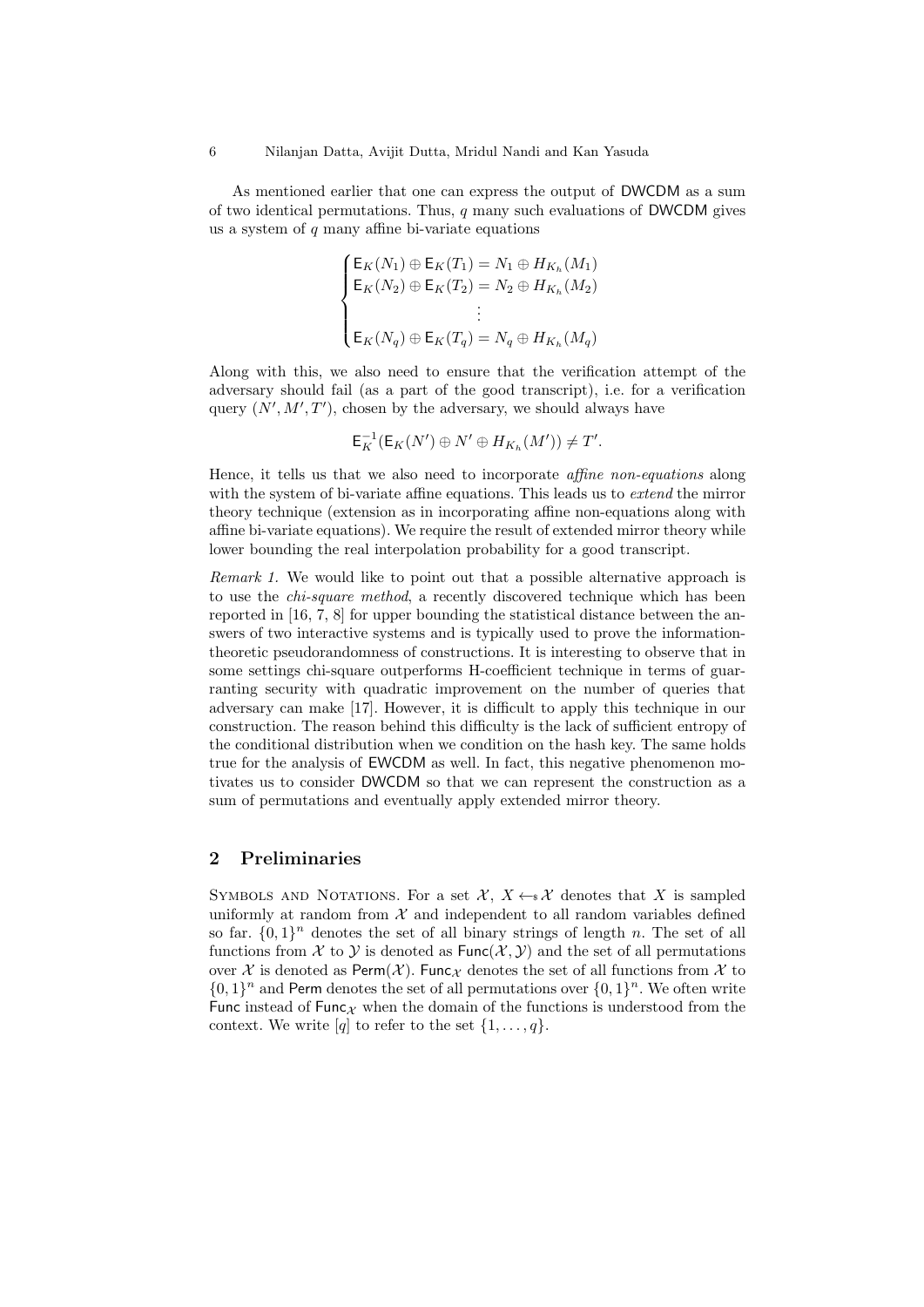For any binary string x, |x| denotes the length i.e. the number of bits in x. For  $x, y \in \{0, 1\}^n$ , we write  $z = x \oplus y$  to denote the modulo 2 addition of x and y. We write 0 to denote the zero element of the field  $\{0,1\}^n$  (i.e.  $0^n$ ) and 1 to denote  $0^{n-1}$ ||1. For integers  $1 \leq b \leq a$ , we write  $(a)_b$  to denote  $a(a-1)...(a-b+1)$ , where  $(a)_0 = 1$  by convention.

#### 2.1 Security Definitions

PRF AND PRP AND SPRP. A keyed function with key space K, domain  $\mathcal{X}$ and range Y is a function  $F : \mathcal{K} \times \mathcal{X} \to \mathcal{Y}$  and we denote  $F(K, X)$  by  $F_K(X)$ . Similarly, a keyed permutation with key space  $\mathcal K$  and domain  $\mathcal X$  is a mapping  $\mathsf{E}: \mathcal{K} \times \mathcal{X} \to \mathcal{X}$  such that for all key  $K \in \mathcal{K}, X \mapsto \mathsf{E}(K, X)$  is a permutation over X and we denote  $E_K(X)$  for  $E(K, X)$ .

PRF. Given an oracle algorithm A with oracle access to a function from  $\mathcal X$  to  $\mathcal{Y}$ , making at most q queries, running time is at most t and outputting a single bit. We define prf-advantage of A against the family of keyed functions F as

$$
\mathbf{Adv}_{\mathsf{F}}^{\mathrm{PRF}}(\mathsf{A}) := |\Pr[K \leftarrow \!\! \ast \mathcal{K} : \mathsf{A}^{\mathsf{F}_{K}} = 1] - \Pr[\mathsf{RF} \leftarrow \!\! \ast \mathsf{Func}(\mathcal{X}, \mathcal{Y}) : \mathsf{A}^{\mathsf{RF}} = 1]|.
$$

We say that F is  $(q, t, \epsilon)$  secure PRF, if  $\mathbf{Adv}_{\mathsf{F}}^{\text{PRF}}(q, t) := \max_{\mathsf{A}} \mathbf{Adv}_{\mathsf{F}}^{\text{PRF}}(\mathsf{A}) \leq \epsilon$ , where the maximum is taken over all adversaries A that makes  $q$  many queries and running time is at most  $t$ .

PRP. Given an oracle algorithm A with oracle access to a permutation of  $\mathcal{X}$ . making at most  $q$  queries, running time is at most  $t$  and outputting a single bit. We define prp-advantage of A against the family of keyed permutations  $E$  as

$$
\mathbf{Adv}_{\mathsf{E}}^{\mathrm{PRP}}(\mathsf{A}) := |\Pr[K \leftarrow \!\! \ast \mathcal{K} : \mathsf{A}^{\mathsf{E}_{K}} = 1] - \Pr[\Pi \leftarrow \!\! \ast \mathsf{Perm}(\mathcal{X}) : \mathsf{A}^\Pi = 1]|.
$$

We say that  $\mathsf{E}$  is  $(q, t, \epsilon)$  secure PRP, if  $\mathbf{Adv}_{\mathsf{E}}^{\text{PRP}}(q, t) := \max_{\mathsf{A}} \mathbf{Adv}_{\mathsf{E}}^{\text{PRP}}(\mathsf{A}) \leq \epsilon$ , where the maximum is taken over all adversaries A that makes  $q$  many queries and running time is at most  $t$ .

SPRP. Given an oracle algorithm A with oracle access to a permutation and its inverse over  $\mathcal{X}$ , making at most  $q^+$  queries to permutation and  $q^-$  queries to inverse permutation, running time is at most  $t$  and outputting a single bit. We define sprp-advantage of A against the family of keyed permutations E as

$$
\mathbf{Adv}_{\mathsf{E}}^{\mathrm{SPRP}}(\mathsf{A}) := |\Pr[K \leftarrow \mathsf{s} \mathcal{K} : \mathsf{A}^{\mathsf{E}_{K}, \mathsf{E}_{K}^{-1}} = 1] - \Pr[\Pi \leftarrow \mathsf{s}\operatorname{Perm}(\mathcal{X}) : \mathsf{A}^{\Pi, \Pi^{-1}} = 1]|.
$$

We say that  $\mathsf{E}$  is  $(q, t, \epsilon)$  secure SPRP, if  $\mathbf{Adv}_{\mathsf{E}}^{\mathrm{SPRP}}(q, t) := \max_{\mathsf{A}} \mathbf{Adv}_{\mathsf{E}}^{\mathrm{SPRP}}(\mathsf{A}) \leq \epsilon$ , where the maximum is taken over all adversaries  $A$  that makes  $q$  many encryption and decryption queries altogether and running time is at most t.

MACs. Given four non-empty finite sets  $K, N, M$  and  $T$ , a nonce based keyed function with key space K, nonce space N, message space M and range  $\mathcal T$  is a keyed function whose domain is  $\mathcal{N} \times \mathcal{M}$  and range is  $\mathcal{T}$  and we write  $F(K, N, M)$ as  $F_K(N, M)$ .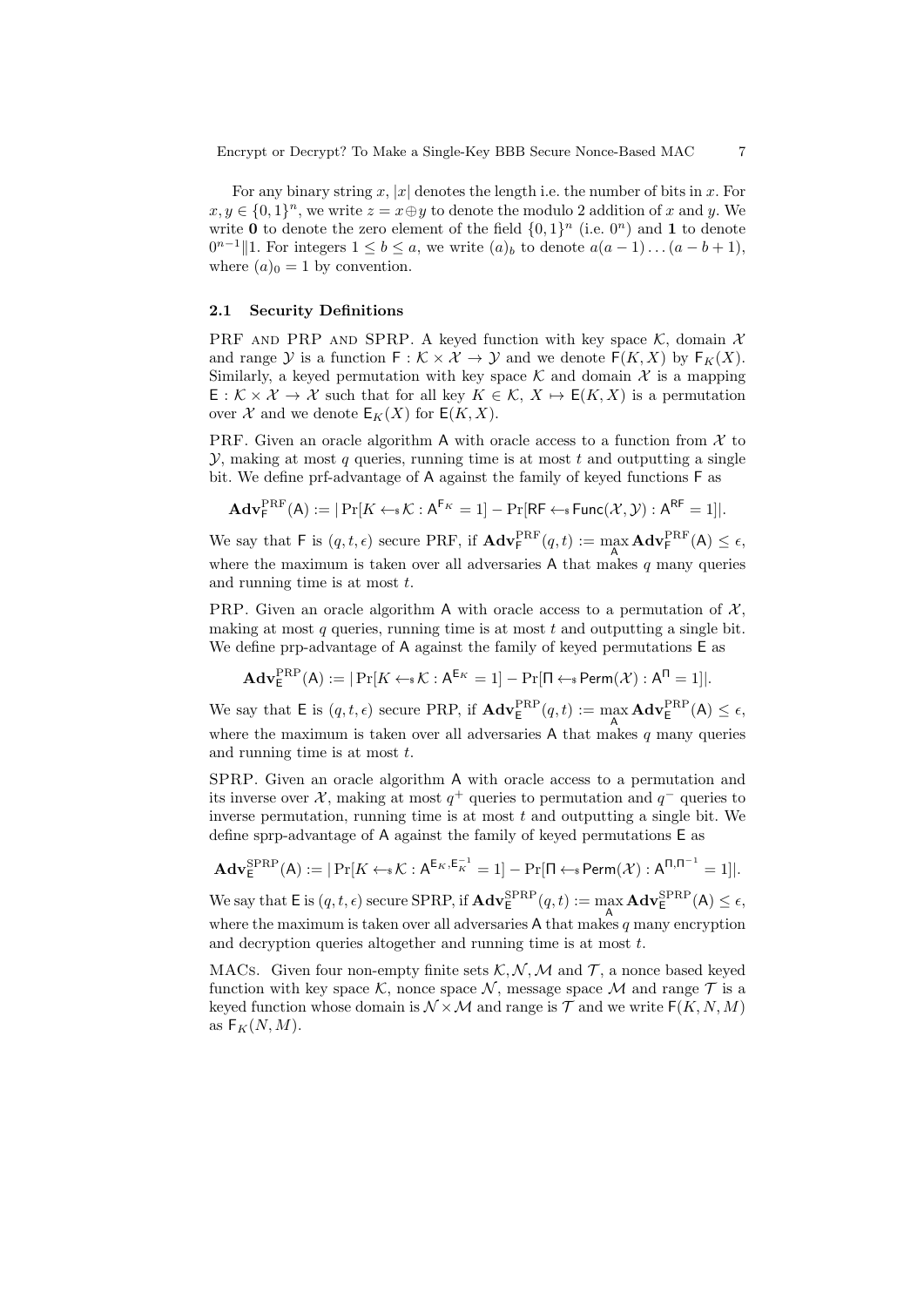**Definition 1 (Nonce Based MAC).** Let  $K, N, M$  and  $T$  be four non-empty finite sets and  $\mathsf{F}:\mathcal{K}\times\mathcal{N}\times\mathcal{M}\rightarrow\mathcal{T}$  be a nonce based keyed function. For  $K\in\mathcal{K}$ , let  $\forall$ er<sub>K</sub> be the verification oracle that takes as input  $(N, M, T) \in \mathcal{N} \times \mathcal{M} \times \mathcal{T}$ and outputs 1 if  $F_K(N,M) = T$ , otherwise outputs 0. A  $(q_m, q_v, t)$  adversary against the MAC security of  $\mathsf F$  is an adversary  $\mathsf A$  with access to two oracles  $\mathsf F_K$ and  $\text{Ver}_K$  for  $K \in \mathcal{K}$  such that it makes at most  $q_m$  many MAC queries to first oracle and  $q_v$  many verification queries to second oracle. We say that A forges F if any of its queries to  $\forall$ er<sub>K</sub> returns 1. The advantage of A against the MAC security of F is defined as

$$
\mathbf{Adv}_{\mathsf{F}}^{\mathrm{MAC}}(\mathsf{A}) := \Pr[K \leftarrow \mathsf{s} \mathcal{K} : \mathsf{A}^{\mathsf{F}_{K}, \mathsf{Ver}_{K}} \text{~forges} \,],
$$

where the probability is taken over the randomness of the underlying key and the random coin of adversary  $A$  (if any). We assume that  $A$  does not make any verification query  $(N, M, T)$  to  $\text{Ver}_K$  if T is obtained in previous MAC query with input  $(N, M)$  and it does not repeat any query. We call such an adversary as "non-trivial" adversary. The adversary is said to be "nonce respecting" if it does not repeat nonces in its queries to the MAC oracle  $8$ .

REGULAR AND AXU HASH FUNCTION. We will need the following definition of regular, almost xor-universal (AXU) and 3-way regular property of a hash function.

(1) H is said to be an  $\epsilon$  regular hash function, if for any  $X \in \mathcal{X}$  and any  $Y \in \mathcal{Y}$ ,

$$
\Pr[K_h \leftarrow * \mathcal{K}_h : \mathsf{H}_{K_h}(X) = Y] \le \epsilon. \tag{1}
$$

(2) H is said to be an  $\epsilon$  almost xor universal (AXU) hash function if for any distinct  $X, X' \in \mathcal{X}$  and for any  $Y \in \mathcal{Y}$ ,

$$
\Pr[K_h \leftarrow * \mathcal{K}_h : \mathsf{H}_{K_h}(X) \oplus \mathsf{H}_{K_h}(X') = Y] \le \epsilon. \tag{2}
$$

(3) H is said to be an  $\epsilon$  3-way regular hash function if for any distinct  $X_1, X_2, X_3 \in$ X and for any non-zero  $Y \in \mathcal{Y}$ ,

$$
\Pr[K_h \leftarrow \mathcal{K}_h : \mathsf{H}_{K_h}(X_1) \oplus \mathsf{H}_{K_h}(X_2) \oplus \mathsf{H}_{K_h}(X_3) = Y] \le \epsilon.
$$
 (3)

In the following, we state that PolyHash [25] is one of the examples of algebraic hash function which is  $\ell/2^n$  regular, AXU as well as 3-way regular hash function.

**Proposition 1.** Let Poly :  $\{0,1\}^n \times (\{0,1\}^n)^* \rightarrow \{0,1\}^n$  be a hash function defined as follows: For a fixed key  $K_h \in \{0,1\}^n$  and for a fixed message M, we first apply an injective padding such as 10<sup>∗</sup> i.e., pad 1 followed by minimum number of zeros so that the total number of bits in the padded message becomes

<sup>8</sup> Similar to nonce respecting adversary, we say that an adversary is nonce misusing if the adversary is not restricted to make queries to the MAC oracle with distinct nonces.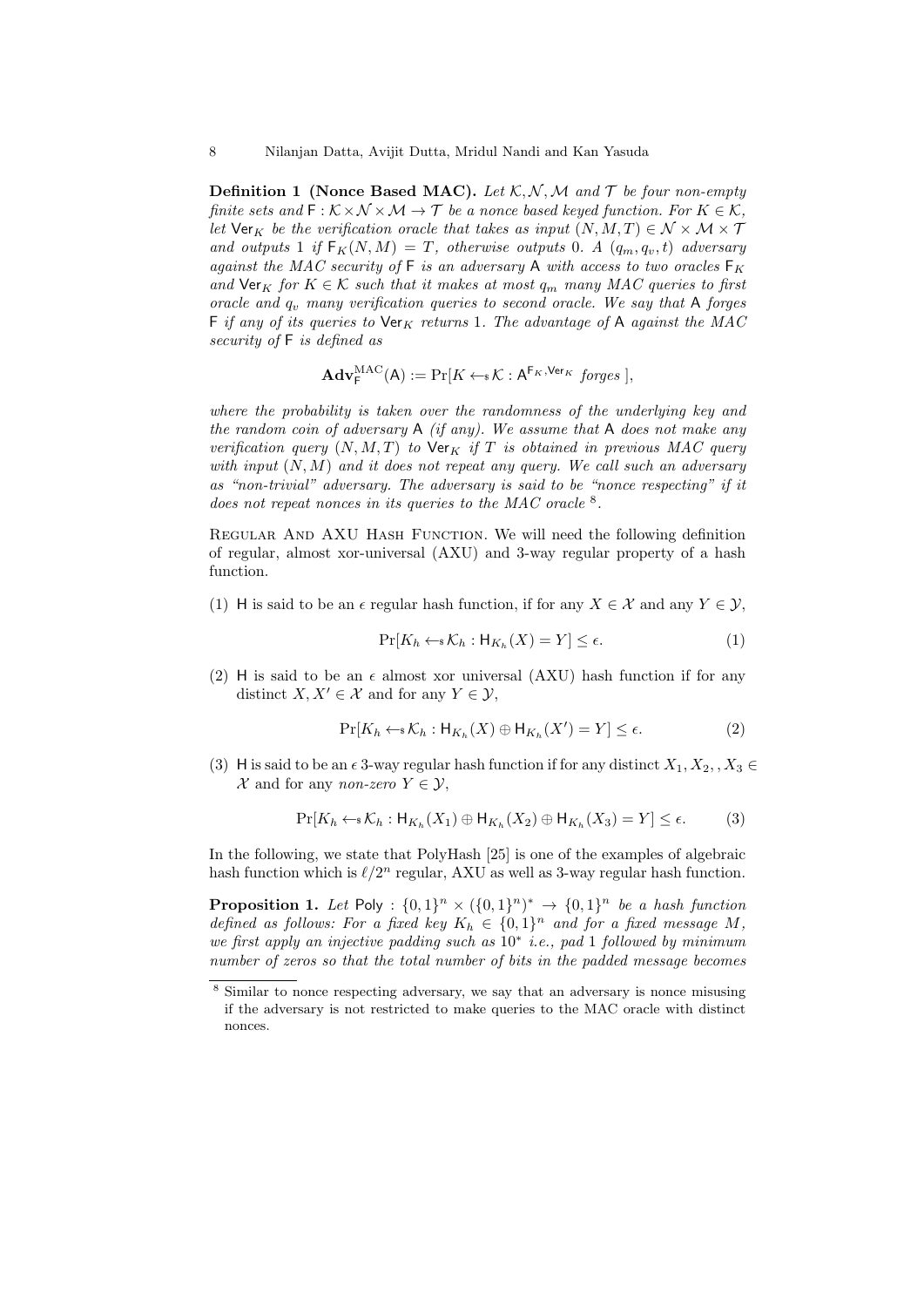Encrypt or Decrypt? To Make a Single-Key BBB Secure Nonce-Based MAC 9

mutiple of n. Let the padded message be  $M^* = M_1||M_2|| \dots ||M_l$  where for each  $i, |M_i| = n.$  Then we define

$$
\mathsf{Poly}_{K_h}(M) = M_l \cdot K_h \oplus M_{l-1} \cdot K_h^2 \oplus \ldots \oplus M_1 \cdot K_h^l, \tag{4}
$$

where l is the number of n-bit blocks. Then, Poly is  $\ell/2^n$  regular, AXU and 3-way regular hash function, where  $\ell$  denotes the maximum number of message blocks of size n-bits.

 $\mathbf{Proof.}$  For any three distinct messages  $M, M'$  and  $M'', \mathsf{Poly}_{K_h}(M) \oplus \mathsf{Poly}_{K_h}(M') \oplus$  $\mathsf{Poly}_{K_h}(M'') \oplus Y$ , where  $Y \neq \mathbf{0}$ , is a polynomial of  $K_h$ . Now, if the polynomial  $\mathsf{Poly}_{K_h}(M) \oplus \mathsf{Poly}_{K_h}(M') \oplus \mathsf{Poly}_{K_h}(M'')$  reduces to a zero polynomial, which is possible by certain choices of M, M' and M'' (e.g.,  $M = M_1||M_2, M' =$  $(M_1 \oplus M_2)$   $\|M_3$  and  $M'' = M_2$   $\|(M_2 \oplus M_3)$ , then we have,  $\epsilon_3 = 0$ . Otherwise,  $\mathsf{Poly}_{K_h}(M) \oplus \mathsf{Poly}_{K_h}(M') \oplus \mathsf{Poly}_{K_h}(M'') \text{ is a non-zero polynomial and hence we}$ have,  $\epsilon_3 = \ell/2^n$ , where  $\ell$  is the maximum number of message blocks among three messages. Similarly, it is easy to see that Poly is a  $\ell/2^n$  regular hash function as the maximum number of roots for the polynomial  $\mathsf{Poly}_{K_h}(M) \oplus Y$  is  $\ell$ . Moreover, for any two distinct messages  $M$  and  $M'$ ,  $\mathsf{Poly}_{K_h}(M)\oplus \mathsf{Poly}_{K_h}(M')\oplus Y$  is a non-trivial polynomial of  $K_h$  with degree at most  $\ell$ , and hence the maximum number of roots this can polynomial can have is  $\ell$ . Therefore, the AXU advantage of Poly is  $\ell/2^n$ .  $n$ .

## 3 Patarin's Mirror Theory

Mirror theory, as defined in [32] is the theory of evaluating the number of solutions of affine system of equalities and non-equalities in a finite group. Patarin, who coined this theory, has given a lower bound on the number of solutions of a finite system of affine bi-variate equations using an inductive proof when the variables in the equations are wor samples [30]. The proof is tractable upto the order of  $2^{2n/3}$  security bound, but the proof becomes highly complex and too difficult to verify in the case of deriving the optimal security bound. In specific, once the first-order recursion is considered, one needs to consider a second-order recursion, and so on, until the  $n$ -th recursion. For the  $i$ -th order recursion, there are  $O(2<sup>i</sup>)$  many cases and Patarin's proof only addresses the first (and perhaps the second) order recursion by a tedious analysis, but the cases of the higherorder ones are quite different, and it's not at all clear how to bridge the gap, given an exponential number of cases that one has to consider. Moreover, to the best of our knowledge, the proof did not consider any affine non-equation as well.

In this section we extend the Mirror theory in the context of our MAC security to incorporate the affine non-equations (that includes uni-variate and bi-variate non-equations) along with a system of affine bi-variate equations. In the following, we prove that when the number of affine bi-variate equations is  $q \leq 2^{2n/3}$  and the number of non-equations is  $v \leq 2^n$  (v is the total number of affine uni-variate and bi-variate non equations), then the number of solutions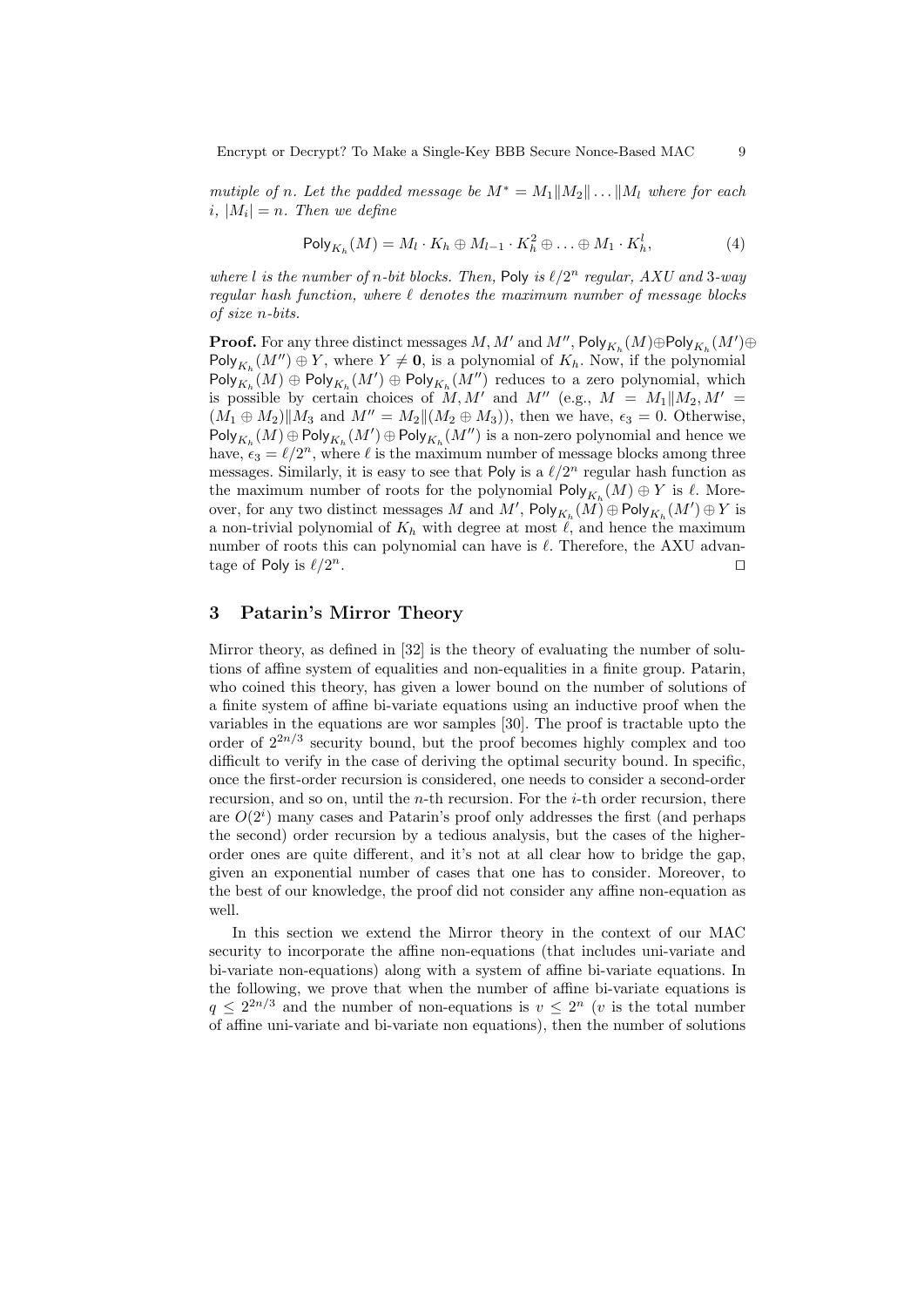becomes at least  $(2^n)_{3q/2}/2^{nq}$ . For the sake of presentation and interoperability with the results in the remainder of the paper, we use different parameterization and naming convention.

#### 3.1 General Setting of Mirror Theory

Given a bi-variate affine equation  $P \oplus Q = \lambda$ , the associated linear equation of this affine equation is  $P \oplus Q = 0$ . Now, given  $\lambda_1, \ldots, \lambda_q \in \mathrm{GF}(2^n) \setminus \mathbf{0}$  which we write as  $\Lambda = (\lambda_1, \ldots, \lambda_q)$ , let us consider a system of q many bi-variate affine equations over  $GF(2^n)$ :

$$
\mathcal{E}_{\Lambda} = \{P_{n_1} \oplus P_{t_1} = \lambda_1, P_{n_2} \oplus P_{t_2} = \lambda_2, \ldots, P_{n_q} \oplus P_{t_q} = \lambda_q\}.
$$

Given a function  $\phi: \{n_1, t_1, \ldots, n_q, t_q\} \to \mathcal{I}$ , called *index mapping function*, we associate another system of bi-variate affine equations:

$$
\mathcal{E}_{\Lambda,\phi} = \{P_{\phi(n_1)} \oplus P_{\phi(t_1)} = \lambda_1, P_{\phi(n_2)} \oplus P_{\phi(t_2)} = \lambda_2, \ldots, P_{\phi(n_q)} \oplus P_{\phi(t_q)} = \lambda_q\}.
$$

Let  $\alpha$  denotes the cardinality of the image set of  $\phi$ . Then,  $\mathcal{E}_{\Lambda,\phi}$  is a system of bi-variate affine equations over  $\alpha$  variables. In our paper, a specific choice of  $\mathcal I$ would be  $\{0,1\}^n$ .

Example. Consider a system of equations:

$$
\{P_1 \oplus P_2 = \lambda_1, P_1 \oplus P_3 = \lambda_2, P_2 \oplus P_4 = \lambda_3\}.
$$

Then, the index mapping function for the above system of equations is  $\phi(n_1)$  =  $1, \phi(t_1) = 2, \phi(n_2) = 1, \phi(t_2) = 3, \phi(n_3) = 2, \phi(t_3) = 4$ . For this system of equations  $\alpha = 4$ .

EQUATION-DEPENDENT GRAPH. For index mapping function  $\phi: \{n_1, t_1, \ldots, n_q, t_q\} \rightarrow$ *I*, we associate a undirected graph  $G_{\phi} = ([q], \mathcal{S})$  where  $\{i, j\} \in \mathcal{S}$  if

$$
|\{\phi(n_i), \phi(t_i)\} \cap \{\phi(n_j), \phi(t_j)\}| \ge 1
$$

or if  $i = j$  and  $\phi(n_i) = \phi(t_i)$ . We call such an edge a self-loop. In other words, we introduce an edge between two equations (node represents the equation number) in the equation-dependent graph if the corresponding equations have at least one common unknown variable. Note that the set  $\{\phi(n_i), \phi(t_i)\}\)$  can be a multi-set.

For a subset  $\{i_1, \ldots, i_c\} \subseteq [q]$ , let

$$
\{P_{\phi(n_{i_1})} \oplus P_{\phi(t_{i_1})} = 0, P_{\phi(n_{i_2})} \oplus P_{\phi(t_{i_2})} = 0, \dots, P_{\phi(n_{i_c})} \oplus P_{\phi(t_{i_c})} = 0\}
$$

be the sub-system of associated linear equations. We say this sub-system of associated linear equations is linearly dependent if  $\{i_1, \ldots, i_c\}$  is the minimal set and all variables  $P_x$ , which appeared in the above sub-system, appears exactly twice. Depending on the value of  $c$  (for the minimal linearly dependent subsystem), we have the following three cases;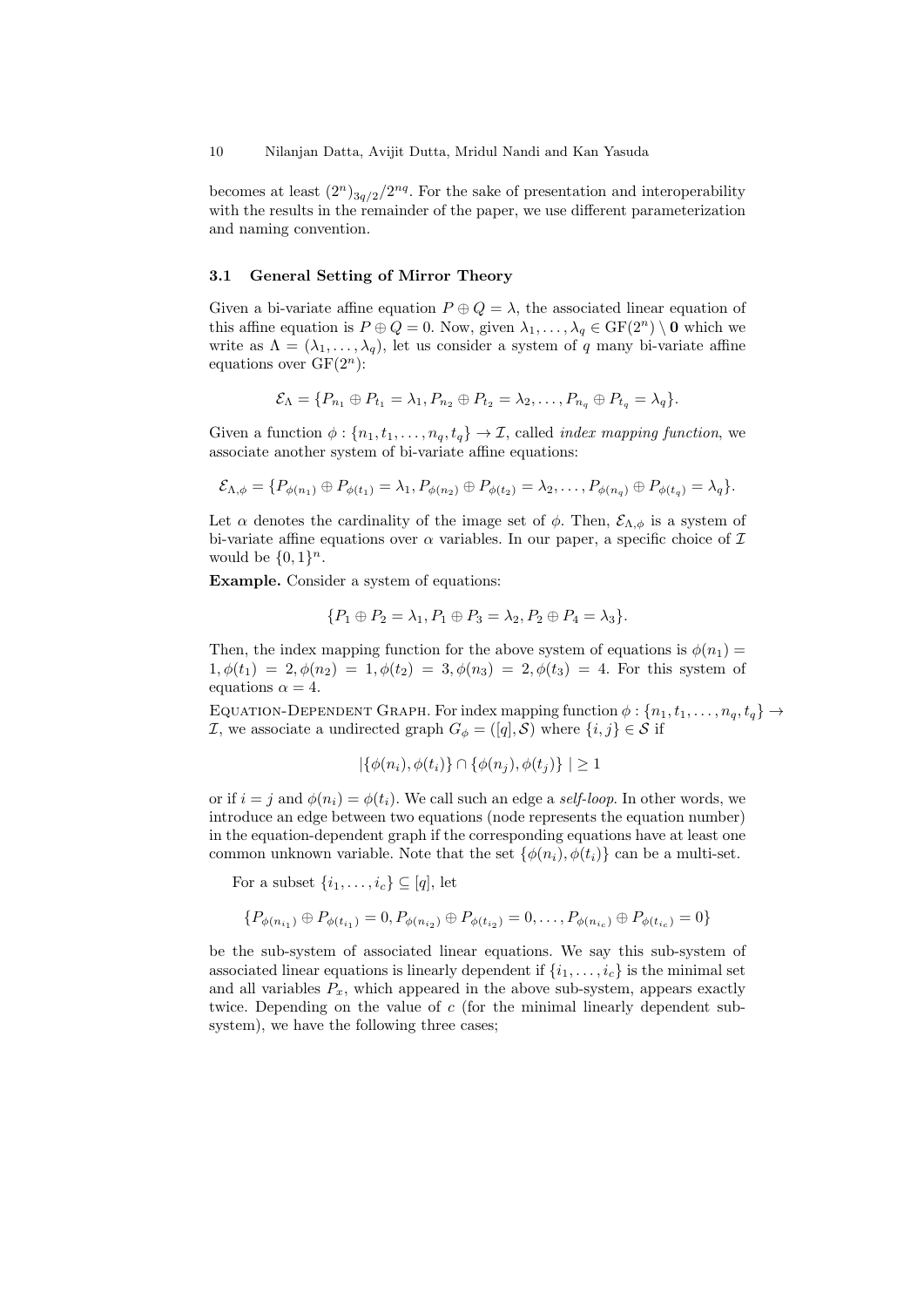Encrypt or Decrypt? To Make a Single-Key BBB Secure Nonce-Based MAC 11

- (i)  $c = 1$ : SELF-LOOP. If there exists i such that  $\phi(n_i) = \phi(t_i)$ .
- (ii)  $c = 2$ : PARALLEL-EDGE. If there exists  $i \neq j$  such that either:

(a)  $\phi(n_i) = \phi(n_i)$  and  $\phi(t_i) = \phi(t_i)$  or (b)  $\phi(n_i) = \phi(t_i)$  and  $\phi(t_i) = \phi(n_i)$ .

(iii)  $c \geq 3$ : ALTERNATING-CYCLE. If there exists distinct  $i_1, i_2, \ldots, i_c$  such that for every  $j \in [c]$  either

- 
$$
\phi(n_{i_j}) \in \{\phi(n_{i_{j+1}}), \phi(t_{i_{j+1}})\}\
$$
 and  $\phi(t_{i_j}) \in \{\phi(n_{i_{j-1}}), \phi(t_{i_{j-1}})\}\$  or  
-  $\phi(t_{i_j}) \in \{\phi(n_{i_{j+1}}), \phi(t_{i_{j+1}})\}\$  and  $\phi(n_{i_j}) \in \{\phi(n_{i_{j-1}}), \phi(t_{i_{j-1}})\}\.$ 

When  $i = 1$ ,  $i - 1$  is considered as c and when  $i = c$ ,  $i + 1$  is considered as 1. We say that  $\phi$  is *dependent* if any one of the above condition holds. Otherwise, we call it *independent*. Given an independent  $\phi$ , the graph  $G_{\phi}$  becomes a simple graph and  $\mathcal{E}_{\Lambda,\phi}$  becomes linearly independent. In this case, the number of variables present in a connected component  $C = \{i_1, \ldots, i_c\}$  of  $G_{\phi}$  (i.e., the size of the set  $\{\phi(n_{i_1}), \phi(t_{i_1}), \ldots, \phi(n_{i_c}), \phi(t_{i_c})\}\)$  is exactly  $c+1$ . We call the set  $\{\phi(n_{i_1}), \phi(t_{i_1}), \dots, \phi(n_{i_c}), \phi(t_{i_c})\}$  a block. The block maximality, denoted by  $\xi_{\text{max}}$ , of an independent  $\phi$  is defined as  $\zeta_{\text{max}}+1$  where  $\zeta_{\text{max}}$  is the size of the maximum connected components of  $G_{\phi}$  (Note that, a block with p many elements introduces  $p − 1$  many affine equations.).

**Example.** Suppose,  $\mathcal{E} = \{(1) P_1 \oplus P_2 = \lambda_1, (2) P_1 \oplus P_3 = \lambda_2, (3) P_2 \oplus P_4 =$  $\lambda_3$ , (4)  $P_5 \oplus P_6 = \lambda_4$ , then we have two blocks  $\{1, 2, 3, 4\}$  and  $\{5, 6\}$  and  $\xi_{\text{max}} = 4$ . Observe that, we also have two connected components  $\{1, 2, 3\}$  and  $\{4\}$  and the size of the maximum connected component  $\zeta_{\text{max}} = 3$  as depicted in Fig. 3.1 and  $\xi_{\text{max}} = \zeta_{\text{max}} + 1 = 4.$ 



Fig. 3.1. Equation dependent graph  $G[\mathcal{E}]$  comprised of two components; largest component size is 3.

#### 3.2 Extended Mirror Theory

In this section, we introduce the extended Mirror theory technique by incorporating two types of non-equations with a finite number of bi-variate affine equations. We consider (i) uni-variate affine non-equation of the form  $X_i \neq c$ and (ii) bi-variate affine non-equation of the form  $X_i \oplus Y_i \neq c$ , where c is a non-zero constant. In particular, we lower bound the number of solutions of a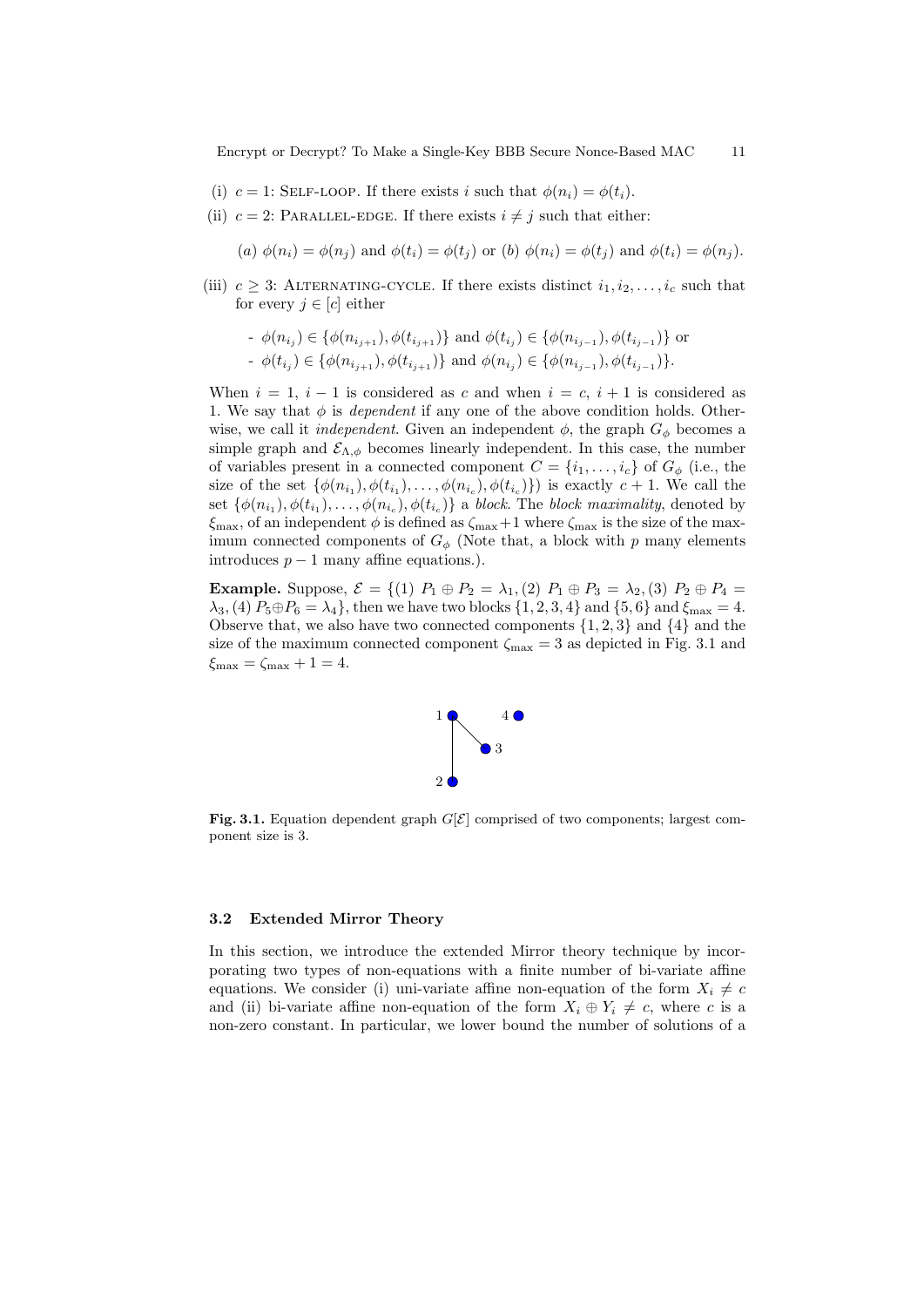finite number of affine equations  $9$  and uni(bi-) variate affine non-equations. To begin with, let us investigate what happens when we introduce a single uni(bi-) variate affine non-equation with a finite number of affine equations.

Let  $\mathcal{E}^=$  be a system of q many affine equations of the form

$$
\mathcal{E}^= = \{P_{n_1} \oplus P_{t_1} = \lambda_1, \dots, P_{n_q} \oplus P_{t_q} = \lambda_q\}.
$$
 (5)

Let  $\phi$  be an index mapping function that maps from  $\{n_1, t_1, \ldots, n_q, t_q\} \to \mathcal{I}$ . Let  $\Lambda = (\lambda_1, \lambda_2, \ldots, \lambda_q)$ , where each  $\lambda_i \in \mathrm{GF}(2^n) \setminus \mathbf{0}$ . Now, for an independent choice of  $\phi$ ,  $\mathcal{E} = \bigcup_{\phi,\Lambda_{=}}\phi$  is a linearly independent set of q many affine equations. Let  $\mathcal{E}^{\neq}$ be a system of r many bi-variate affine non-equations and  $v-r$  many uni-variate affine non-equations of the form

$$
\mathcal{E}^{\neq} = \{ P_{n_{q+1}} \oplus P_{t_{q+1}} \neq \lambda'_1, \dots, P_{n_{(q+r)}} \oplus P_{t_{(q+r)}} \neq \lambda'_r \}
$$
  

$$
\bigcup \{ P_{n_{q+r+1}} \neq \lambda'_{r+1}, \dots, P_{n_{(q+v)}} \neq \lambda'_v \}.
$$

We denote  $\Lambda_{\neq} = (\lambda'_1, \lambda'_2, \ldots, \lambda'_v)$ , where each  $\lambda'_i \in GF(2^n) \setminus \mathbf{0}$ , and  $\Lambda' =$  $(\lambda_1, \lambda_2, \ldots, \lambda_q, \lambda'_1, \lambda'_2, \ldots, \lambda'_v)$ . Now, for the system of affine equations and nonequations  $\mathcal{E} := \mathcal{E}^{\pm} \cup \mathcal{E}^{\neq}$ , we consider the index mapping function

$$
\phi': \{n_1, t_1, \dots, n_q, t_q, n_{q+1}, t_{q+1}, \dots, n_{q+v}, t_{q+v}\} \to \mathcal{I}.
$$

Moreover, we denote  $\phi := \phi'_{|q}$  to be the index mapping function that maps  $\{n_1, t_1, \ldots, n_q, t_q\} \to \mathcal{I}$  and  $\Lambda = \Lambda'_{|q}$  to be  $(\lambda_1, \lambda_2, \ldots, \lambda_q)$ .

CHARACTERIZING GOOD  $(\phi', \Lambda')$ . We say that a pair  $(\phi', \Lambda')$  is good if

- (C1)  $\phi$  is independent and for all  $x \neq y$ ,  $P_{\phi(x)} = P_{\phi(y)}$  cannot be generated from the system of equations  $\mathcal{E}^=_{\phi,\Lambda_\equiv}$ .
- (C2) for all  $j \in [v]$  and  $i_1, ..., i_c \in [q], c \ge 0$ , such that  $\{i_1, ..., i_c, q+j\}$  is dependent system then  $\lambda_{i_1} \oplus \cdots \oplus \lambda_{i_c} \oplus \lambda'_j \neq \mathbf{0}$ .

In words, a good  $(\phi', \Lambda')$  says that: (i) the system of equation  $\mathcal{E}_{\phi, \Lambda_{=}}$  is linearly independent system of equations and one cannot generate an equation of the form  $P_{\phi(x)} = P_{\phi(y)}$  by linearly combining the equation of  $\mathcal{E}_{\phi, \Lambda_{=}}$ . Moreover, (*ii*) by linearly combining the equation of  $\mathcal{E}_{\phi,\Lambda_{=}}$ , one cannot generate an equation of the form  $P_x \oplus P_y = \lambda_{x,y}$  such that  $P_x \oplus P_y \neq \lambda_{x,y}$  already exist in  $\mathcal{E}^{\neq}_{\phi',\Lambda'}$ .

Summarizing above, we state and prove the following main theorem, which we call as *Extended Mirror Theorem for*  $\xi_{\text{max}} = 3$ . For the notational simplicity we assume the index set  $\mathcal{I} = [\alpha]$ .

 $9$  when we consider affine equation, we actually refer to the bi-variate affine equation.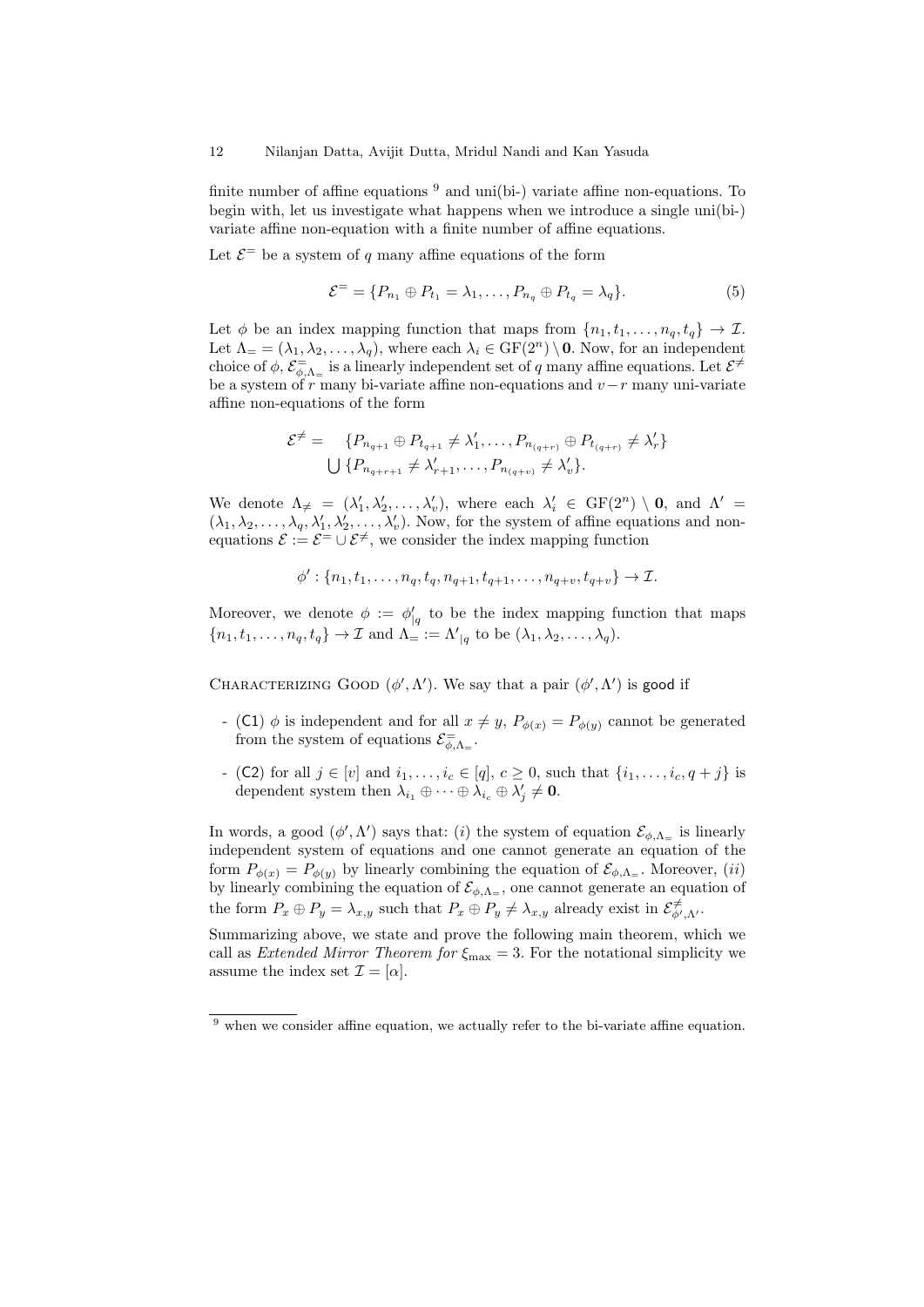**Theorem 1.** Let  $(\mathcal{E}^{\pm} \cup \mathcal{E}^{\neq}, \phi', \Lambda')$  be a system of q many affine equations and v many  $uni(bi-)$  variate affine non-equations associated with index mapping function  $\phi'$  over  $GF(2^n)$  which are of the form

$$
(a)P_{\phi(n_i)} \oplus P_{\phi(t_i)} = \lambda_i(\neq \mathbf{0}), \ \forall i \in [q]
$$
  
\n
$$
(b)P_{\phi(n_j)} \oplus P_{\phi(t_j)} \neq \lambda'_j(\neq \mathbf{0}), \ \forall j \in [q+1, q+r]
$$
  
\n
$$
(c)P_{\phi(n_j)} \neq \lambda''_j(\neq \mathbf{0}), \ \forall j \in [q+r+1, q+v]
$$

over the set of  $\alpha$  many unknown variables  $\mathcal{P} = \{P_1, \ldots, P_\alpha\}$  such that  $P_a$  may be equals to some  $P_{\phi(n_i)}$  or  $P_{\phi(t_i)}$ , where  $a \in {\phi(n_j), \phi(t_j)}$ ,  $j \in [q + 1, q + v]$ . Now, if

- (i)  $(\phi', \Lambda')$  is good and
- $(ii) \xi_{\text{max}} = 3$

then the number of solutions for  $P$ , denoted by  $h_{\frac{3q}{2}}$  such that  $P_i \neq P_j$  for all distinct  $i, j \in \{1, \ldots, \alpha\}$  is

$$
h_{\frac{3q}{2}} \ge \frac{(2^n)_{\frac{3q}{2}}}{2^{nq}} \left(1 - \frac{5q^3}{2^{2n}} - \frac{v}{2^n}\right).
$$
\n(6)

AN OVERVIEW OF THE PROOF. We prove the result by induction on the number of blocks. Let us assume that we have exactly  $u$  many blocks with total number of equations  $2u$  and total number of variables  $3u$ . Let us also assume that we have  $\omega_{3u}$  many uni-variate and bi-variate affine non equations and  $h_{3u}$  be the total number of solutions of such a system of affine equations and non-equations. Now, we introduce one more block that adds two new equations and three new variables with the existing set of equations and variables. We also consider an affine bi-variate non-equation such that one of its variables comes from the existing 3u many variables and the other one comes from the newly introduced three variables. Moreover, we also consider an affine uni-variate non-equation such that the variable comes from the newly introduced three variables. Given we have  $h_{3u}$  many solutions, we calculate the number of solutions for the newly introduced affine equations and non-equations such that the solution does not end up with any inconsistencies.

**Proof.** As mentioned, our proof is an inductive proof based on the number of blocks u. Our first observation is that as  $(\phi', \Lambda')$  is good,  $\phi$  is independent and thus  $\xi_{\text{max}} = \zeta_{\text{max}} + 1$  and hence, the maximum number of variables  $P_i$  that can reside in the same block is 3. For the simplicity of the proof, assume that we have exactly 3 variables at each blocks. Now, it is easy to see that Eqn. (6) holds when  $u = 1$ .

As the next step of the proof, let  $h_{3u}$  be the solutions for first 2u many affine equations, which we denote as  $\mathcal{E}_{2u}^-$ . Now as soon as we add the  $(u+1)^{th}$  block, we consider the following bi-variate affine equations

$$
P_{3u+1} \oplus P_{3u+2} = \lambda_{2u+1}, P_{3u+1} \oplus P_{3u+3} = \lambda_{2u+2}
$$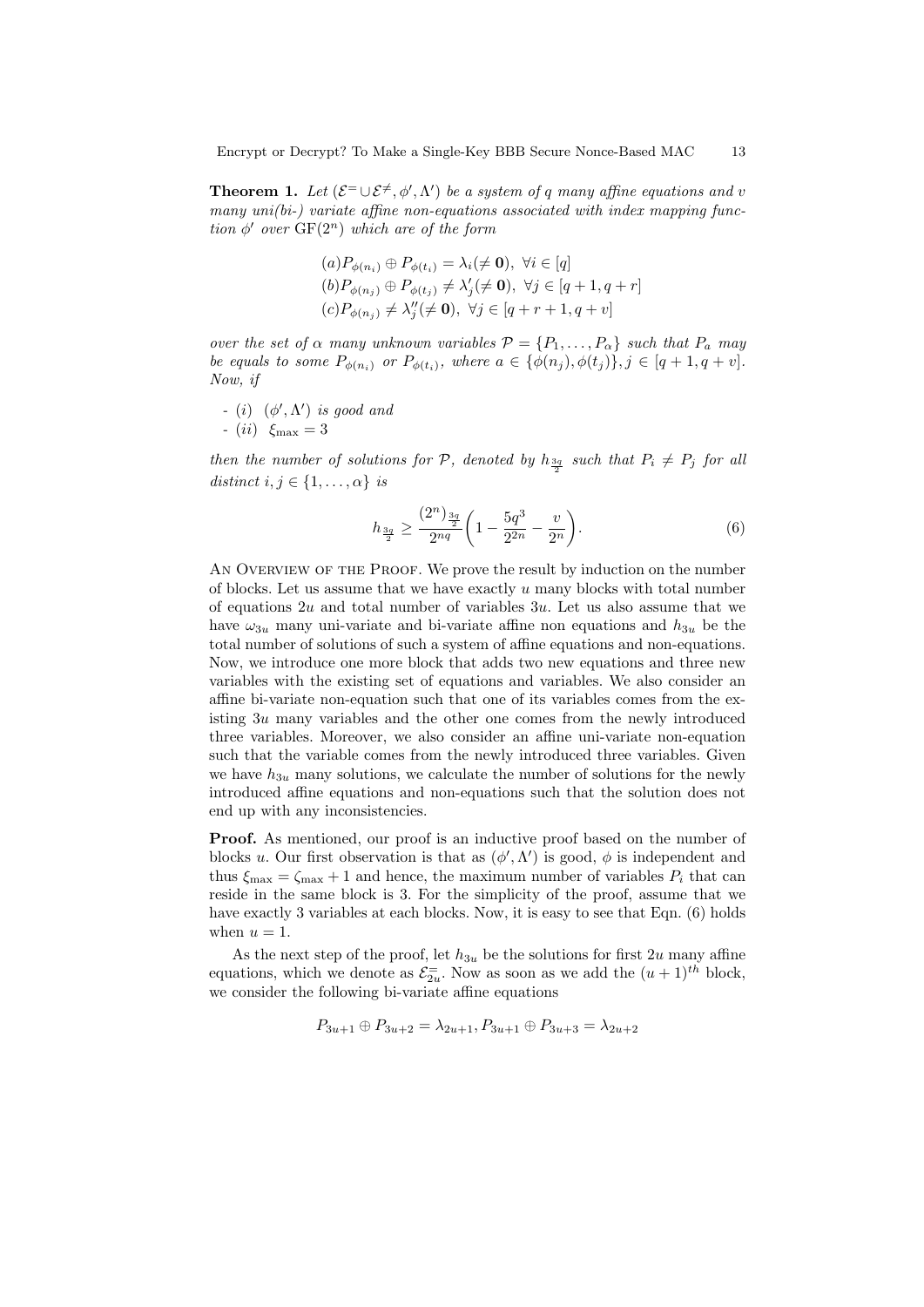and those bi-variate affine non-equations which are of the form

$$
P_{\sigma_i} \oplus P_{\delta_i} \neq \lambda'_i
$$
, where  $\sigma_i \in \{1, ..., 3u + 3\}, \delta_i \in \{3u + 1, 3u + 2, 3u + 3\},\$ 

and also those uni-variate affine non-equations of the form

$$
P_{\delta_i} \neq \lambda_i''
$$
, where  $\delta_i \in \{3u + 1, 3u + 2, 3u + 3\}$ .

Let  $v'$  and  $v''$  be the number of such bi-variate and uni-variate affine nonequations. Now, note that each such bi-variate affine non-equation of the form  $P_{\sigma_i} \oplus P_{\delta_i} \neq \lambda'_i$  where  $\sigma_i \in \{1, ..., 3u + 3\}, \delta_i \in \{3u + 1, 3u + 2, 3u + 3\}$ can be written as  $P_{3u+1} \neq P_{\sigma_i} \oplus \lambda_i^*$ , where  $\sigma_i \in \{1, ..., 3u+3\}$  and  $\lambda_i^* \in$  $\{\lambda'_i,\lambda'_i\oplus\lambda_{2u+1},\lambda'_i\oplus\lambda_{2u+2}\}.$  Moreover, each such uni-variate affine non-equation of the form  $P_{\delta_i} \neq \lambda_i''$  where  $\delta_i \in \{3u+1, 3u+2, 3u+3\}$  can be written as  $P_{3u+1} \neq \lambda_i^{**}$ , where  $\lambda_i^{**} \in {\{\lambda_i'', \lambda_i'' \oplus \lambda_{2u+1}, \lambda_i'' \oplus \lambda_{2u+2}\}}$ .

Now  $h_{3u+3}$  counts for the number of solutions to  $\{P_1, \ldots, P_{3u}, P_{3u+1}, P_{3u+2}, P_{3u+3}\}$ such that

- $\{P_1, \ldots, P_{3u}\}\$ is a valid solution of  $\mathcal{E}_{2u}^-$ .
- $P_{3u+1} \oplus P_{3u+2} = \lambda_{2u+1}, P_{3u+1} \oplus P_{3u+3} = \lambda_{2u+2}.$
- $P_{3u+1} \notin \{P_1, \ldots, P_{3u}, P_1 \oplus \lambda_{2u+1}, \ldots, P_{3u} \oplus \lambda_{2u+1}, P_1 \oplus \lambda_{2u+2}, \ldots, P_{3u} \oplus$  $\lambda_{2u+2}$ .
- $-P_{3u+1} \notin \{P_{\sigma_1} \oplus \lambda_1^{\star}, \ldots, P_{\sigma_{v'}} \oplus \lambda_{v'}^{\star}\}.$
- $-P_{3u+1} \notin {\lambda_1^{\star\star}, \ldots, \lambda_{v''}^{\star\star}}.$

Let  $V_1 = \{P_1, \ldots, P_{3u}\}, V_2 = \{P_1 \oplus \lambda_{2u+1}, \ldots, P_{3u} \oplus \lambda_{2u+1}\}, V_3 = \{P_1 \oplus \lambda_{2u+1}, \ldots, P_{3u} \oplus \lambda_{2u+1}\}$  $\lambda_{2u+2}, \ldots, P_{3u} \oplus \lambda_{2u+2} \}, V_4 = \{ P_{\sigma_1} \oplus \lambda_1^*, \ldots, P_{\sigma_{v'}} \oplus \lambda_{v'}^* \}$  and  $V_5 = \{ \lambda_1^{**}, \ldots, \lambda_{v''}^{**} \}.$ Note that,  $|V_i| = 3u, i = 1, 2, 3$  and  $|V_4| = v'$ ,  $|V_5| = v''$ . Therefore, we can write

$$
h_{3u+3} = h_{3u}(2^n - |V_1 \cup V_2 \cup V_3 \cup V_4 \cup V_5|) \ge h_{3u}(2^n - |V_1| - |V_2| - |V_3| - |V_4| - |V_5|)
$$
  
\n
$$
\ge h_{3u}(2^n - 9u - v' - v'').
$$

By applying repeated induction, we obtain

$$
h_{\frac{3q}{2}} \ge \left(2^n - 9\left(\frac{q}{2} - 1\right) - v' - v''\right)h_{3\left(\frac{q}{2} - 1\right)} \ge \dots \ge \prod_{u=0}^{q/2-1} \left(2^n - 9u - v' - v''\right)
$$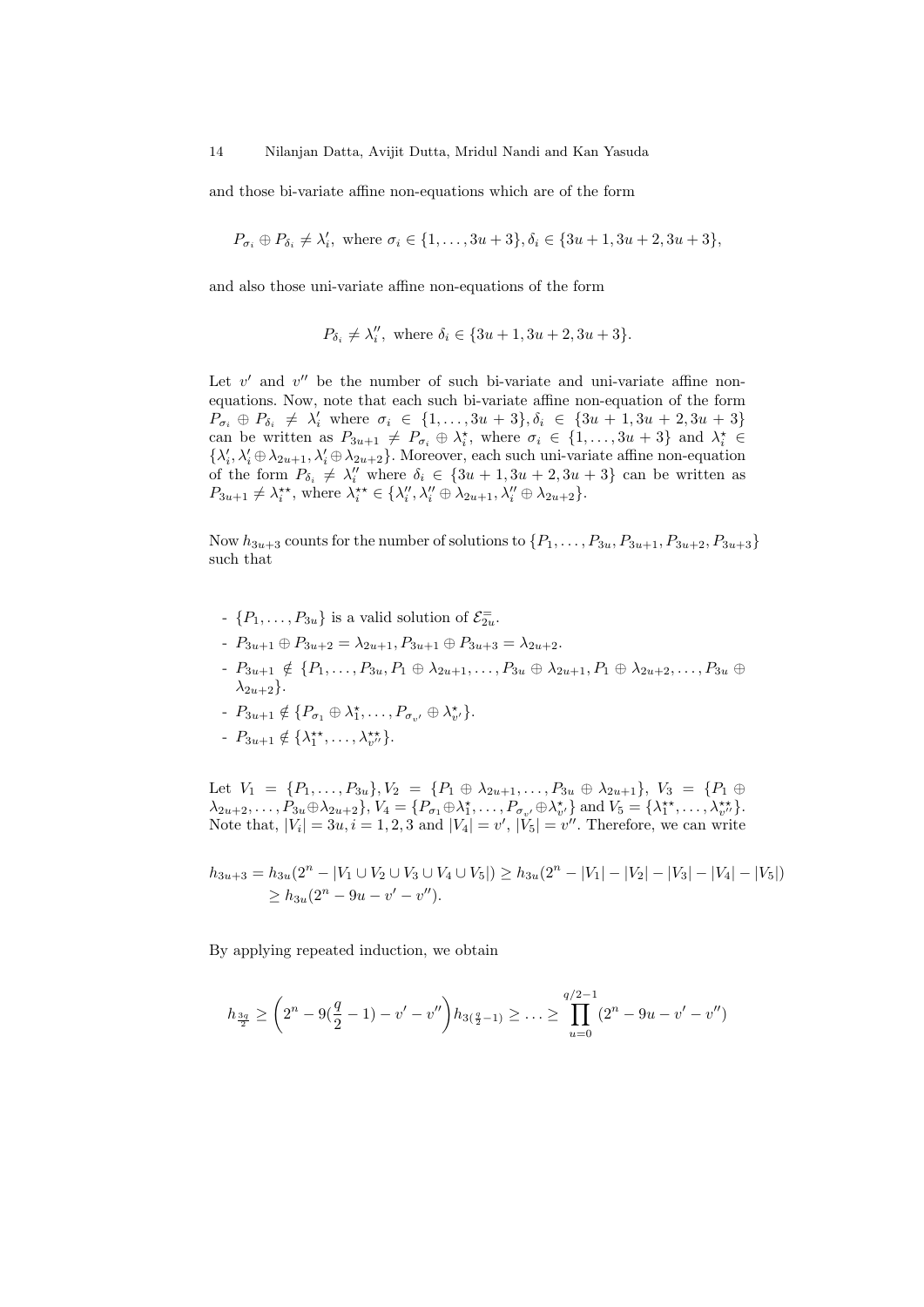for which we have,

$$
\frac{h_{\frac{3q}{2}}^{2nq}}{(2^n)_{\frac{3q}{2}}} \geq \prod_{u=0}^{q/2-1} \frac{2^{2n}(2^n - 9u - v' - v'')}{(2^n - 3u - 1)(2^n - 3u - 1)(2^n - 3u - 2)}
$$
\n
$$
\geq \prod_{u=0}^{q/2-1} \frac{2^{2n}(2^n - 9u - v' - v'')}{2^{3n} - (9u + 3)2^{2n} + (27u^2 + 18u + 2)2^n}
$$
\n
$$
\stackrel{[1]}{\geq} \prod_{u=0}^{q/2-1} \left(1 + \frac{3}{2^n} - \frac{27u^2 + 18u + 2}{2^{2n}} - \frac{v' + v''}{2^n}\right)
$$
\n
$$
\stackrel{[2]}{\geq} \prod_{u=0}^{q/2-1} \left(1 - \frac{27u^2}{2^{2n}} - \frac{9u^2}{2^{2n}} - \frac{v' + v''}{2^n}\right) \geq \prod_{u=0}^{q/2-1} \left(1 - \frac{36u^2}{2^{2n}} - \frac{v' + v''}{2^n}\right)
$$
\n
$$
\geq \left(1 - \sum_{u=0}^{q/2-1} \frac{36u^2}{2^{2n}} - \sum_{u=0}^{q/2-1} \frac{v' + v''}{2^n}\right) \stackrel{[3]}{\geq} \left(1 - \frac{5q^3}{2^{2n}} - \frac{v}{2^n}\right)
$$

where [1] follows from the assumptions  $u \leq 2^{n}/9$ , [2] follows as  $\frac{9u^{2}}{2^{2n}}$  $\frac{9u^2}{2^{2n}} \geq \frac{(18u+3)}{2^{2n}}$  $\frac{8u+3)}{2^{2n}}-\frac{3}{2^n}$ and [3] follows as  $\sum_{ }^{q/2-1}$  $\sum_{u=0}$   $(v' + v'') \leq v.$ 

## 4 DWCDM and Its Security Result

In this section, we discuss our proposed construction DWCDM and state its security in nonce respecting and nonce misuse setting. Let us recall the DWCDM construction:

$$
\mathsf{DWCDM}[{\mathsf E},{\mathsf E}^{-1},{\mathsf H}](N,M):={\mathsf E}_K^{-1}({\mathsf E}_K(N)\oplus N\oplus {\mathsf H}_{K_h}(M))
$$

where  $N = N^* ||0^{n/3}$ .  $E_K$  is a *n*-bit block cipher and  $H_{K_h}$  is an  $\epsilon_1$  regular,  $\epsilon_2$  AXU and  $\epsilon_3$  3-way regular *n*-bit keyed hash function. A schematic diagram of DWCDM is shown in Fig.4.1. Note that, DWCDM is structurally similar to EWCDM, but unlike EWCDM, our construction uses the same block cipher key and the last block cipher call of EWCDM is replaced by its decryption function. Moreover, DWCDM cannot exploit the full nonce space like EWCDM, otherwise its beyond birthday security will be compromised as explained below.

#### 4.1 Why DWCDM Cannot Accommodate Full n-bit Nonce

As mentioned above, for DWCDM we need to reduce the nonce space to  $2n/3$ bits. If it uses the full nonce space then using a nonce respecting adversary A who set the tags as nonce repeatedly, can mount a birthday bound forging attack on DWCDM as follows:

Suppose, an adversary starts with query  $(N, M)$  and then makes a chain of queries of the form  $(T_{i-1}, M)$  where  $(T_{i-1}, M)$  is the *i*-th query and  $T_{i-1}$  is the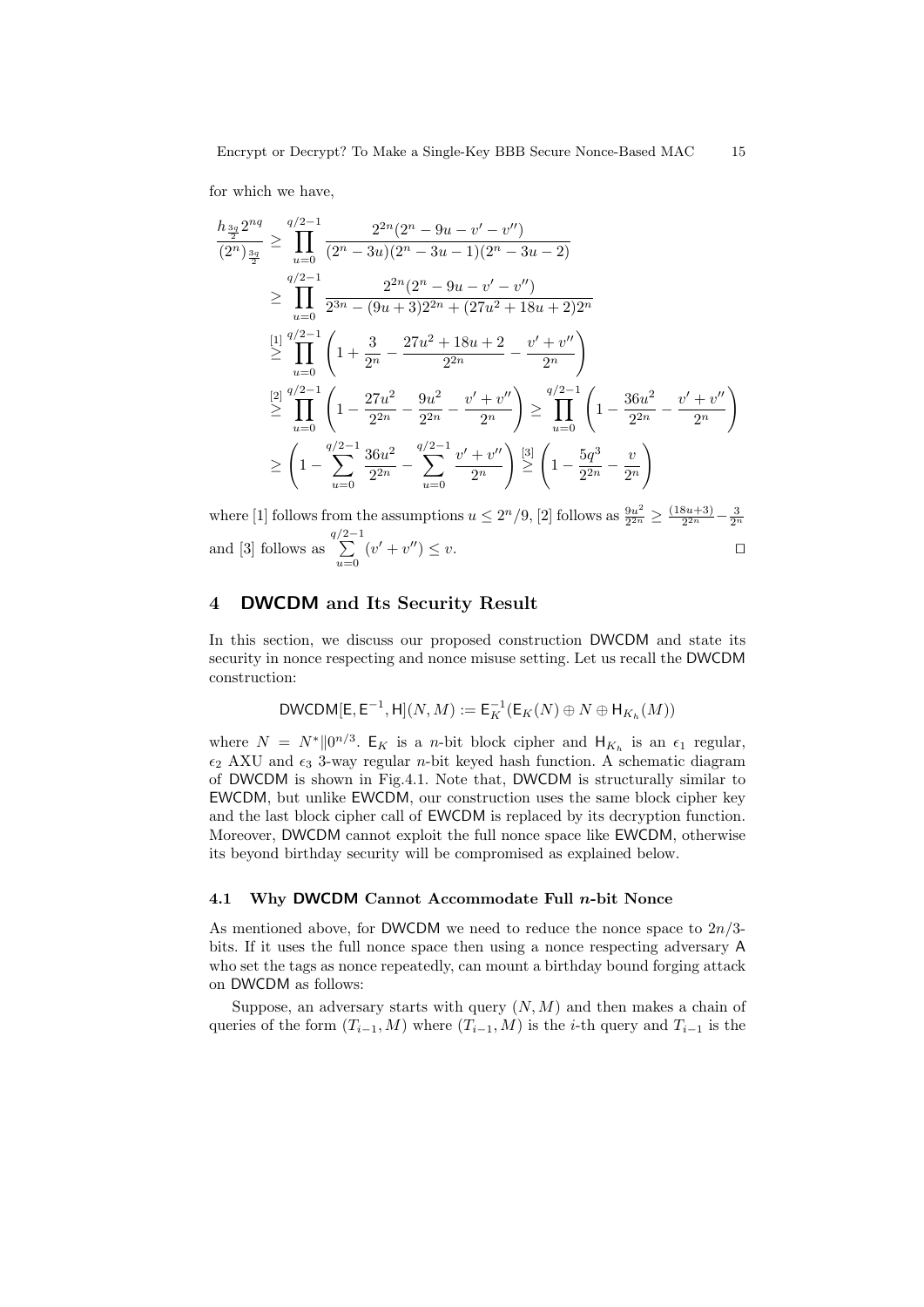

Fig. 4.1. Decrypted Wegman-Carter with Davies-Meyer Construction.

response of the previous  $(i - 1)$ -th query, until the first time collision occurs (i.e. a responce matches with one of the previous responses). If the adversary makes upto  $q \approx 2^{n/2}$  queries, it gets a collision  $T_i = T_j$  with high probability. Interestingly, if  $(j - i)^{10}$  is even (which holds with probability 1/2), then

$$
T_j = T_i
$$
 iff  $(T_i + T_{i+1} + \cdots + T_{j-1} = 0)$ .

Now, this property can be easily used A to predict  $T_i = T_j$  if it finds  $T_i + T_{i+1}$  +  $\cdots + T_{i-1} = 0$  for some i, j such that  $(j - i)$  is even. Thus, A can mount the following forging attack as shown in Figure 4.2.

> MAC Adversary A 1. Take any arbitrary N and M; set  $T_0 \leftarrow N$ . 2. for  $(j = 1; j \leq q; j++)$ 3.  $T_i \leftarrow \text{DWCDM}(T_{i-1}, M)$ . 4. **for** $(i = j - 1; i \ge 0; i = i - 2)$ 5. **if** $((T_i + \cdots + T_j) = 0)$ 6. forge $(T_i, M, T_i)$ .

Fig. 4.2. Birthday bound MAC attack against DWCDM if full nonce space is used.

However, if we restrict the nonce space to  $2n/3$  bits, then this attack doesn't work because now using the tag as a valid nonce is a probabilistic event. Probability that a tag is a valid nonce is  $2^{-n/3}$ . This restricts the adversary from forming a chain as used in the attack. In fact, if adversary makes  $2^{2n/3}$  many MAC queries then the expected number of tags whose last  $n/3$  bits are all zeros is  $2^{n/3}$ . Now, if adversary uses these  $2^{n/3}$  tags as the nonces, then the expected number of tags whose last  $n/3$  bits are zeros is 1 and then adversary cannot

 $\frac{10}{10}$  we assume  $j > i$ .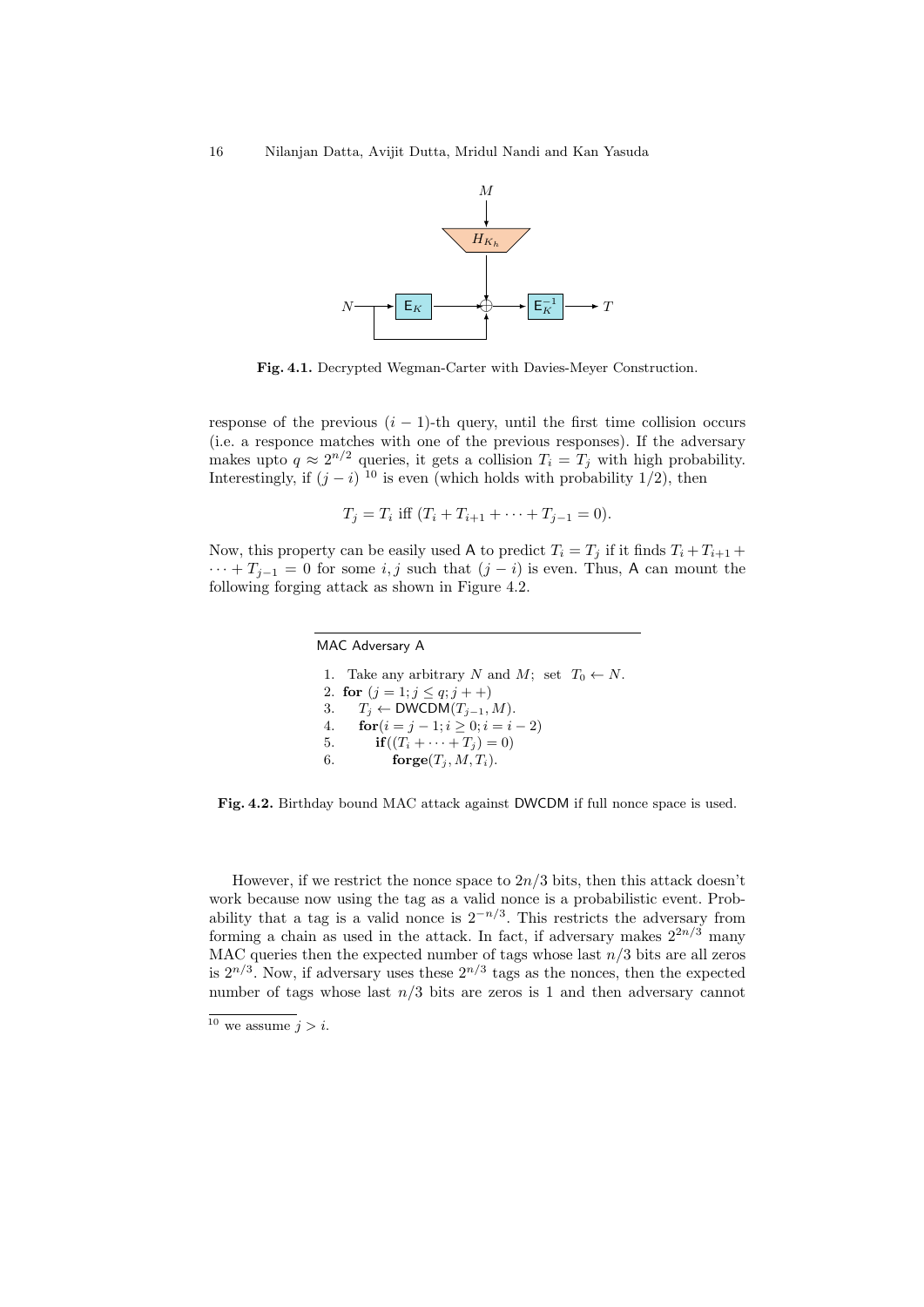proceed further. This phenomenon effectively invalidates the above attack to happen.

## 4.2 Nonce Respecting Security of DWCDM

In this section, we state that DWCDM is secure up to  $2^{2n/3}$  MAC queries and 2 <sup>n</sup> verification queries against nonce respecting adversaries. Formally, the following result bounds the MAC advantage of DWCDM against nonce respecting adversaries.

**Theorem 2.** Let  $M, K$  and  $K_h$  be finite and non-empty sets. Let  $E : K \times$  $\{0,1\}^n \to \{0,1\}^n$  be a block cipher and  $H : \mathcal{K}_h \times \mathcal{M} \to \{0,1\}^n$  be an  $\epsilon_1$  regular,  $\epsilon_2$  AXU and  $\epsilon_3$  3-way regular and hash function. Then, the MAC advantage for any  $(q_m, q_v, t)$  nonce respecting adversary against DWCDM[E, E<sup>-1</sup>, H] is given by,

$$
\mathbf{Adv}_{\mathsf{DWCDM}[\mathsf{E},\mathsf{E}^{-1},\mathsf{H}]}^{\mathsf{MAC}}(q_m, q_v, t) \leq \mathbf{Adv}_{\mathsf{E}}^{\mathsf{SPRP}}(q_m + q_v, t') + \frac{2q_m}{2^{2n/3}} + q_m \epsilon_1 + \frac{2q_m \epsilon_2}{2^{n/3}} + \max\{q_v \epsilon_1, 2q_v \epsilon_2, 2q_v \epsilon_3, \frac{q_m}{2^{2n/3}}\} + \frac{(q_m + q_v)}{2^n} + \frac{5q_m^3}{2^{2n}},
$$

where  $t' = O(t + (q_m + q_v)t_H)$ ,  $t_H$  be the time for computing the hash function. By assuming  $\epsilon_1, \epsilon_2, \epsilon_3 \approx 2^{-n}$  and  $q_m \leq 2^{2n/3}$ , DWCDM is secured up to roughly  $q_m \approx 2^{2n/3}$  MAC queries and  $q_v \approx 2^n$  verification queries.

#### 4.3 Nonce Misuse Security of DWCDM

Similar to EWCDM [14], one can prove that  $DWCDM[E, E^{-1}, H]$  is birthday bound secure MAC against nonce misuse adversaries. In particular, DWCDM is secure up to  $2^{n/2}$  MAC queries and  $2^n$  verification queries against nonce misuse adversaries and that the security bound is essentially tight. More formally, we have the following MAC security result of DWCDM in nonce misuse setting.

**Theorem 3.** Let  $M, K$  and  $K_h$  be finite and non-empty sets,  $E: K \times \{0,1\}^n \to$  $\{0,1\}^n$  be a block cipher and  $H:\mathcal{K}_h\times\mathcal{M}\to\{0,1\}^n$  be an  $\epsilon_1$  regular and  $\epsilon_2$  AXU hash function. Then, the MAC security of DWCDM[ $E, E^{-1}, H$ ] in nonce misuse setting is given by

$$
\mathbf{Adv}_{\mathsf{DWCDM}}^{\mathsf{MAC}}(q_m, q_v, t) \leq \mathbf{Adv}_{\mathsf{E}}^{\mathsf{SPRP}}(q_m + q_v, t') + q_m^2 \epsilon_2 + \frac{4q_m^2}{2^n} + q_m \epsilon_1 + \frac{(q_m + q_v)}{2^n},
$$

where  $t' = O(t + q(q_m + q_v)t_H), t_H$  be the time for computing hash function.

By assuming  $\epsilon_1 \approx 2^{-n}$  and  $\epsilon_2 \approx 2^{-n}$ , DWCDM is secure up to roughly  $q_m \approx 2^{n/2}$ MAC queries and  $q_v \approx 2^n$  verification queries. For completeness of the paper, we present the proof of Theorem 3 in Appendix A.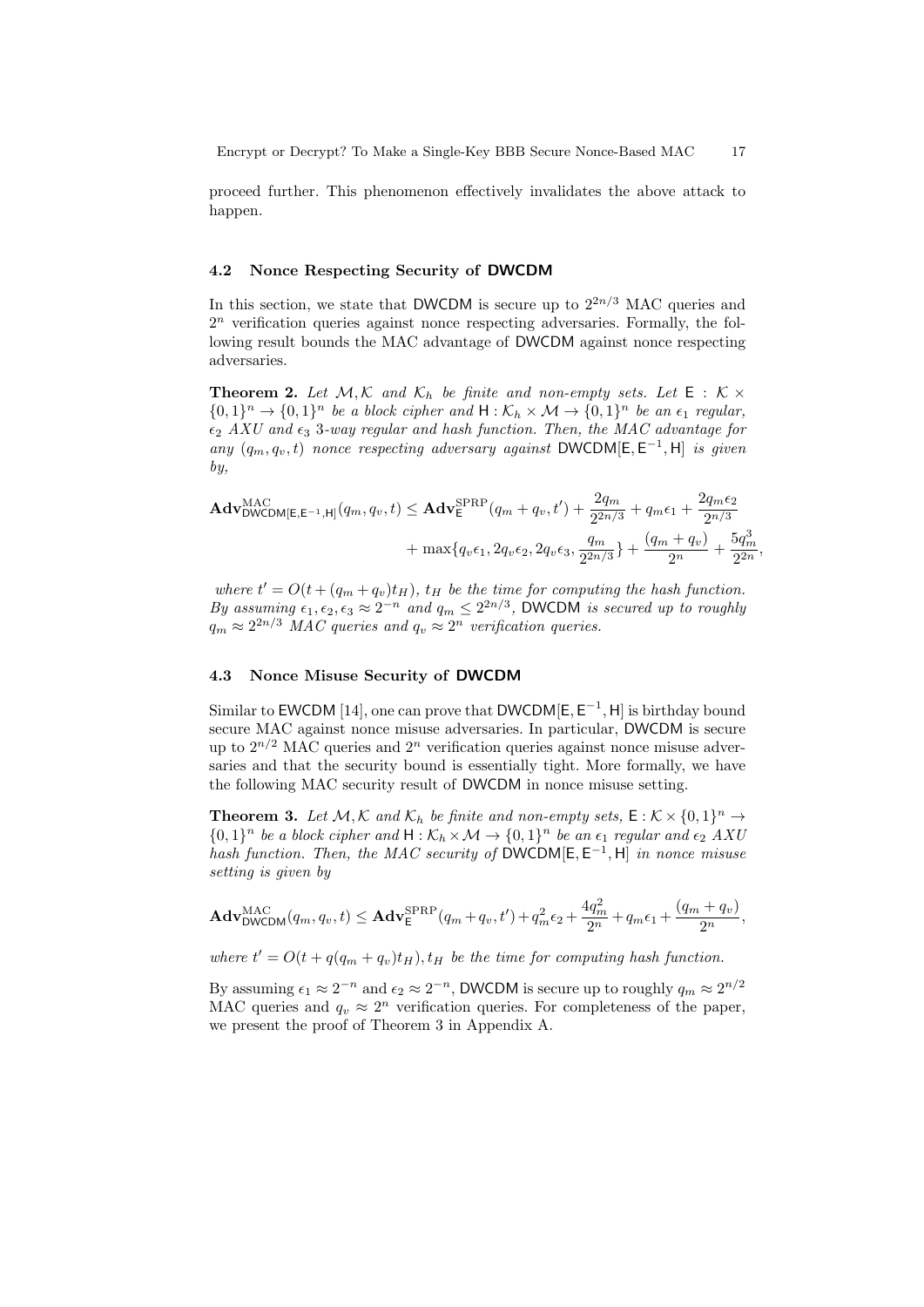18 Nilanjan Datta, Avijit Dutta, Mridul Nandi and Kan Yasuda

#### Tightness of the Bound

We show that the above bound of DWCDM is tight by demonstrating a forging attack which shows thats roughly  $2^{n/2}$  MAC queries are enough to break the MAC security of DWCDM when an adversary is allowed to repeat nonce only for once. The attack is as follows:

- 1. Adversary A makes q many MAC queries  $(N_i, M_i)$  with distinct nonces where a collision in the response, i.e.  $T_i = T_j$  for some  $i < j$  occurs.
- 2. Make a MAC query  $(N_j, M_i)$ . Let  $T_{q+1}$  be the response.
- 3. Forge with  $(N_i, M_j, T_{q+1})$ .

As  $\Pi(T_{q+1}) = \Pi(N_i) \oplus N_i \oplus \mathsf{H}_{K_h}(M_j)$ ,  $(N_i, M_j, T_{q+1})$  is a valid forgery. If we make  $q = 2^{n/2}$  many queries, with very high probability, we will get a collision in step 1, and mount the attack. Note that, the attack does not exploit any specific properties of the hash function and a single time repitition of nonce makes the construction vulnerable above birthday bound security.

#### 4.4 nPolyMAC: An Instantiation of DWCDM

In this section, we propose nPolyMAC, an algebraic hash function based instantiation of DWCDM, as defined in Eqn. (4), as the underlying hash function of DWCDM construction.

PolyHash [25] is one of the popular examples of algebraic hash function. For a hash key  $K_h$  and a for a fixed message M, first we pad the message M with 10<sup>∗</sup> such that the number of bits in it becomes multiple of n. Let the padded message be  $M^* = M_1||M_2|| \dots ||M_l$  where for each i,  $|M_i| = n$ . Then we define

$$
\mathsf{Poly}_{K_h}(M) = M_l \cdot K_h \oplus M_{l-1} \cdot K_h^2 \oplus \ldots \oplus M_1 \cdot K_h^l,
$$

where  $l$  is the number of *n*-bit blocks.

It has already been shown in Proposition 1 that Poly is  $\ell/2^n$  3-way and 1-way regular hash function. Moreover, the AXU advantage of Poly is  $\ell/2^n$ . Following these results, we show in the following that  $n$ PolyMAC[Poly, E,  $E^{-1}$ ] is secure up to  $2^{2n/3}$  MAC and  $2^n$  verification queries against nonce respecting adversaries.

**Theorem 4.** Let  $K, K_h$  and M be three non-empty finite sets. Let  $E : K \times$  ${0,1}^n \rightarrow {0,1}^n$  be a block cipher. Then, the MAC security of nPolyMAC in nonce respeting setting is given by

$$
\mathbf{Adv}_{\mathsf{nPolyMAC}}^{\mathrm{MAC}}(q_m, q_v, t) \leq \mathbf{Adv}_{\mathsf{E}}^{\mathrm{SPRP}}(q_m + q_v, t') + \frac{11q_m\ell}{2^{2n/3}} + \frac{3q_v\ell}{2^n},
$$

where  $t' = O(t + (q_m + q_v)\ell)$ ,  $\ell$  be the maximum number of message blocks among all q queries.

The proof of the theorem directly follows from Proposition 1 and Theorem 2 with the assumption  $q_m \leq 2^{2n/3}$ .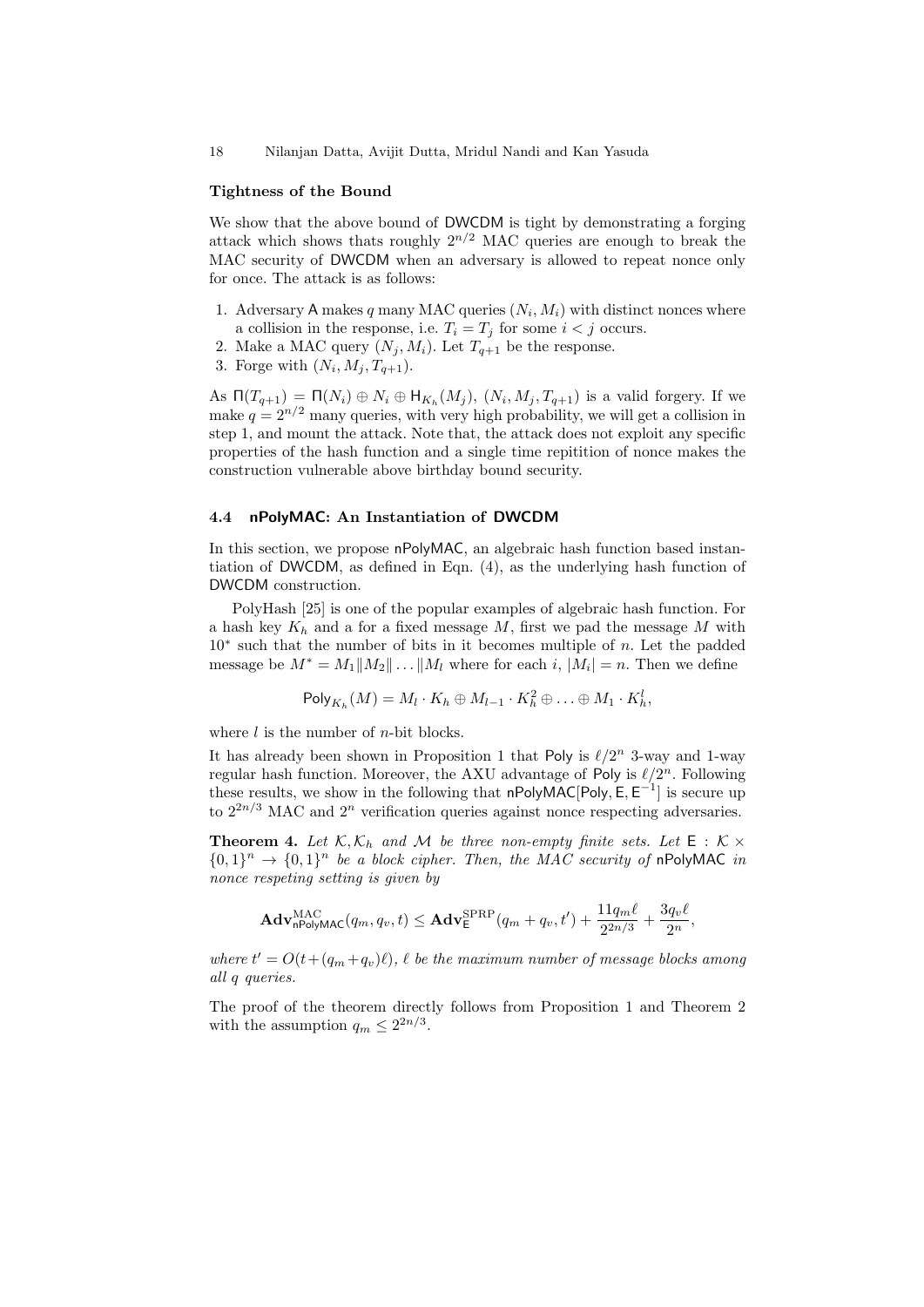Encrypt or Decrypt? To Make a Single-Key BBB Secure Nonce-Based MAC 19

## 5 Proof of Theorem 2

In this section, we prove Theorem 2. We would like to note that we will often refer to the construction  $\mathsf{DWCDM}[E, E^{-1}, H]$  as simply DWCDM where the underlying primitives are assumed to be understood.

As the first step of the proof, we replace  $\mathsf{E}_K$  and  $\mathsf{E}_K^{-1}$  with an *n*-bit uniform random permutation  $\Pi$  and its inverse  $\Pi^{-1}$  respectively both in the MAC and verification oracle of DWCDM and denote the construction as  $DWCDM^*[\Pi, \Pi^{-1}, H]$ . This conversion will add a term  $\mathbf{Adv}_{\mathsf{E}}^{\mathrm{SPRP}}(q_m + q_v, t')$  where  $t' = \mathcal{O}(t + (q_m +$  $q_v(t_H)$  and hence one simply has

$$
\mathbf{Adv}_{\mathsf{DWCDM}}^{\mathsf{MAC}}(q_m, q_v, t) \leq \mathbf{Adv}_{\mathsf{E}}^{\mathsf{SPRP}}(q_m + q_v, t') + \underbrace{\mathbf{Adv}_{\mathsf{DWCDM}^*}^{\mathsf{MAC}}(q_m, q_v, t)}_{\delta^*}.
$$
 (7)

Now, our goal is to upper bound  $\delta^*$ . For doing this, we consider  $\mathsf{TG}[\Pi,\Pi^{-1},\mathsf{H}_{K_h}]$ be the tag generation and  $\mathsf{VF}[\Pi, \Pi^{-1}, \mathsf{H}_{K_h}]$  be the verification oracle of DWCDM<sup>\*</sup> construction. We also consider that Rand be a perfect random oracle that on input  $(N, M) \in \{0, 1\}^n \times M$ , returns T, sampled uniformly at random from  ${0,1}<sup>n</sup>$ , whereas Rej be an oracle with inputs  $(N, M, T)$ , returns always  $\perp$  (i.e. rejects). Now, due to [14, 19] we write

$$
\delta^* := \max_{\mathsf{D}} \Pr[\mathsf{D}^{\mathsf{TG}[\mathsf{\Pi},\mathsf{\Pi}^{-1},\mathsf{H}_{K_h}],\mathsf{VF}[\mathsf{\Pi},\mathsf{\Pi}^{-1},\mathsf{H}_{K_h}]} = 1] - \Pr[\mathsf{D}^{\mathsf{Rand},\mathsf{Rej}} = 1],
$$

where the maximum is taken over all non-trivial distinguishers D. This formulation allows us to apply the H-Coefficient Technique [29], as we explain in more detail below, to prove

$$
\delta^* \le \frac{2q_m}{2^{2n/3}} + q_m \epsilon_1 + \frac{2q_m \epsilon_2}{2^{n/3}} + \max\{q_v \epsilon_1, 2q_v \epsilon_2, 2q_v \epsilon_3, \frac{q_m}{2^{2n/3}}\} + \frac{(q_m + q_v)}{2^n} + \frac{5q_m^3}{2^{2n}}.
$$
(8)

H-COEFFICIENT TECHNIQUE. From now on, we fix a non-trivial distinguisher D that interacts with either (1) the real oracle  $(\mathsf{TG}[\Pi,\Pi^{-1},\mathsf{H}_{K_h}],\mathsf{VF}[\Pi,\Pi^{-1},\mathsf{H}_{K_h}])$ for a random permutation  $\Pi$ , its inverse  $\Pi^{-1}$  and a random hashing key  $K_h$  or (2) the ideal oracle (Rand, Rej) making at most  $q_m$  queries to its left (MAC) oracle and at most  $q_v$  queries to its right (verification) oracle, and outputting a single bit. We let

$$
\mathbf{Adv}(\mathsf{D}) = \Pr[\mathsf{D}^{\mathsf{TG}[\mathsf{\Pi},\mathsf{\Pi}^{-1},\mathsf{H}_{K_h}],\mathsf{VF}[\mathsf{\Pi},\mathsf{\Pi}^{-1},\mathsf{H}_{K_h}]} = 1] - \Pr[\mathsf{D}^{\mathsf{Rand},\mathsf{Rej}} = 1].
$$

We assume that D is computationally unbounded and hence wlog deterministic and that it never repeats a query. Let

$$
\tau_m := \{ (N_1, M_1, T_1), (N_2, M_2, T_2), \dots, (N_{q_m}, M_{q_m}, T_{q_m}) \}
$$

be the list of MAC queries of D and its corresponding responses. Note that, as D is nonce respecting, there cannot be any repetition of triplet in  $\tau_m$ . Let also

$$
\tau_v := \{ (N'_1, M'_1, T'_1, b'_1), (N'_2, M'_2, T'_2, b'_2), \dots, (N'_{q_v}, M'_{q_v}, T'_{q_v}, b'_{q_v}) \}
$$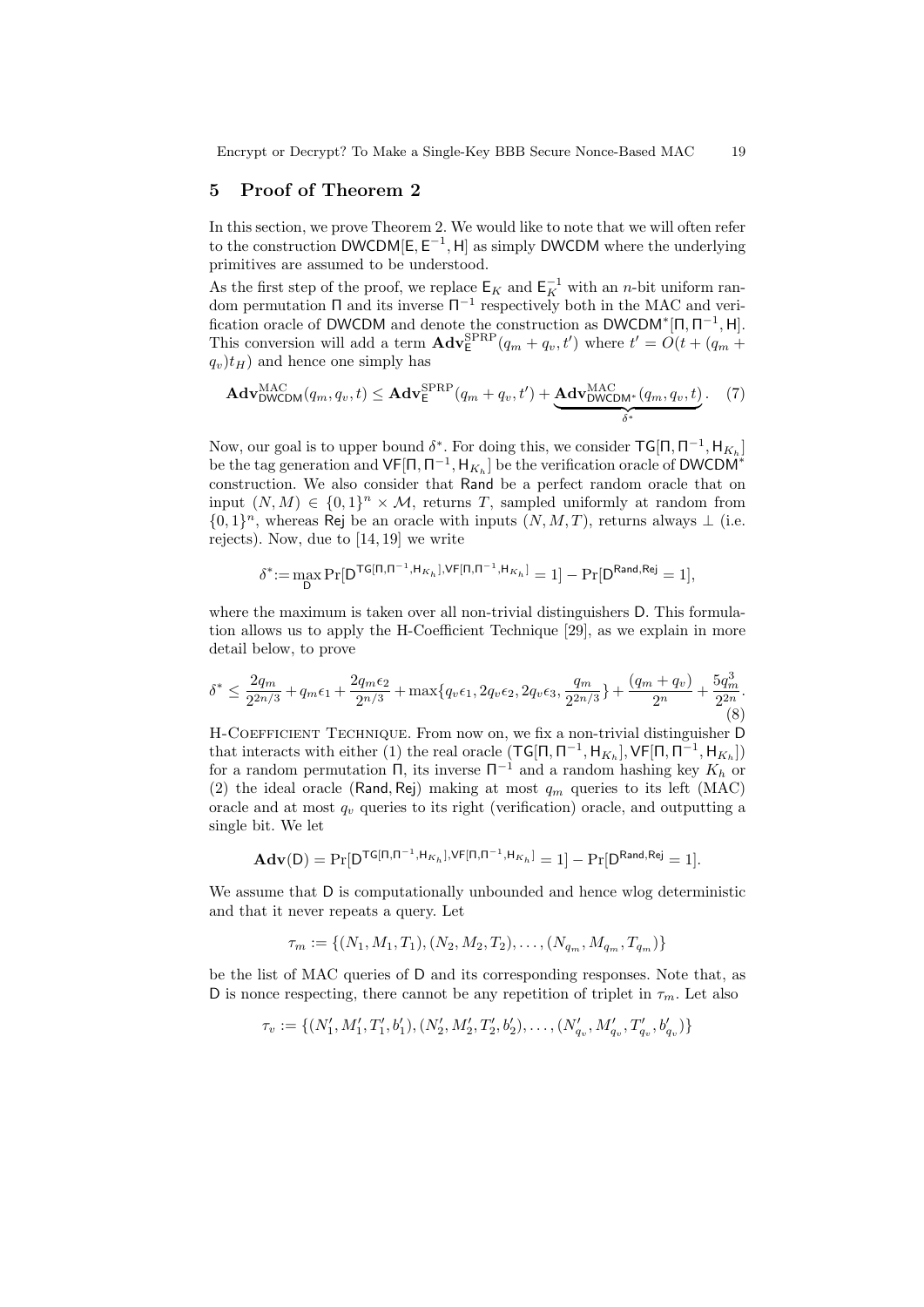be the list of verification queries of D and its corresponding responses, where for all j,  $b'_j \in \{\top, \bot\}$  denotes the accept  $(b'_j = \top)$  or reject  $(b'_j = \bot)$ . The pair  $(\tau_m, \tau_v)$  constitutes the query transcript of the attack. For convenience, we slightly modify the experiment where we reveal to the distinguisher (after it made all its queries and obtains corresponding responses but before it output its decision) the hashing key  $K_h$ , if we are in the real world, or a uniformly random dummy key  $K_h$  if we are in the ideal world. All in all, the transcript of the attack is  $\tau = (\tau_m, \tau_v, K_h)$  where  $\tau_m$  and  $\tau_v$  is the tuple of MAC and verification queries respectively. We will often simply name a tuple  $(N, M, T) \in \tau_m$  a MAC query, and a tuple  $(N', M', T', b) \in \tau_v$  a verification query.

A transcript  $\tau$  is said to be an *attainable* (with respect to D) transcript if the probability to realize this transcript in ideal world is non-zero. For an attainable transcript  $\tau = (\tau_m, \tau_v, K_h)$ , any verification query  $(N'_i, M'_i, T'_i, b'_i) \in \tau_v$  is such that  $b_i' = \perp$ . We denote  $\Theta$  to be the set of all attainable transcripts and  $X_{\text{re}}$ and  $X_{\rm id}$  denotes the probability distribution of transcript  $\tau$  induced by the real world and ideal world respectively. In the following we state the main lemma of the H-coefficient technique (see e.g. [12] for the proof).

**Lemma 1.** Let D be a fixed deterministic distinguisher and  $\Theta = \Theta_{g} \sqcup \Theta_{b}$  (disjoint union) be some partition of the set of all attainable transcripts. Suppose there exists  $\epsilon_{\text{ratio}} \geq 0$  such that for any  $\tau \in \Theta_{g}$ ,

$$
\frac{\Pr[X_{\text{re}} = \tau]}{\Pr[X_{\text{id}} = \tau]} \ge 1 - \epsilon_{\text{ratio}},
$$

and there exists  $\epsilon_{bad} \geq 0$  such that  $Pr[X_{id} \in \Theta_b] \leq \epsilon_{bad}$ . Then,  $Adv(D) \leq$  $\epsilon_{\text{ratio}} + \epsilon_{\text{bad}}.$ 

The remaining of the proof of Theorem 2 is structured as follows: in section 5.1 we define the transcript graph; in section. 5.2 we define bad transcripts and upper bound their probability in the ideal world; in section 5.3, we analyze good transcripts and prove that they are almost as likely in the real and the ideal world. Theorem 2 follows easily by combining Lemma 1, Eqn. (7) and (8) above, and Lemmas 3 and 4 proven below.

## 5.1 Transcript Graph

Given a transcript  $\tau = (\tau_m, \tau_v, K_h)$ , we define the following two types of graphs: (a) MAC Graph and (b) Verification Graph.

MAC GRAPH. Given a transcript  $\tau = (\tau_m, \tau_v, K_h)$ , we define the MAC graph, denoted as  $G_{\tau}^{\mathfrak{m}}$  as follows:

$$
G_{\tau}^{\mathbf{m}} = ([q_m], E^{\mathbf{m}}) \text{ where } E^{\mathbf{m}} = \{ (i, j) \in [q_m] \times [q_m] : N_i = T_j \vee N_j = T_i \vee T_i = T_j \}.
$$

For the sake of convenience, we denote the edge  $(i, j)$  as a dotted line when  $T_i = T_j$ , else we denote it as a continuous line. Thus, the edge set of  $G_{\tau}^{\mathfrak{m}}$  consists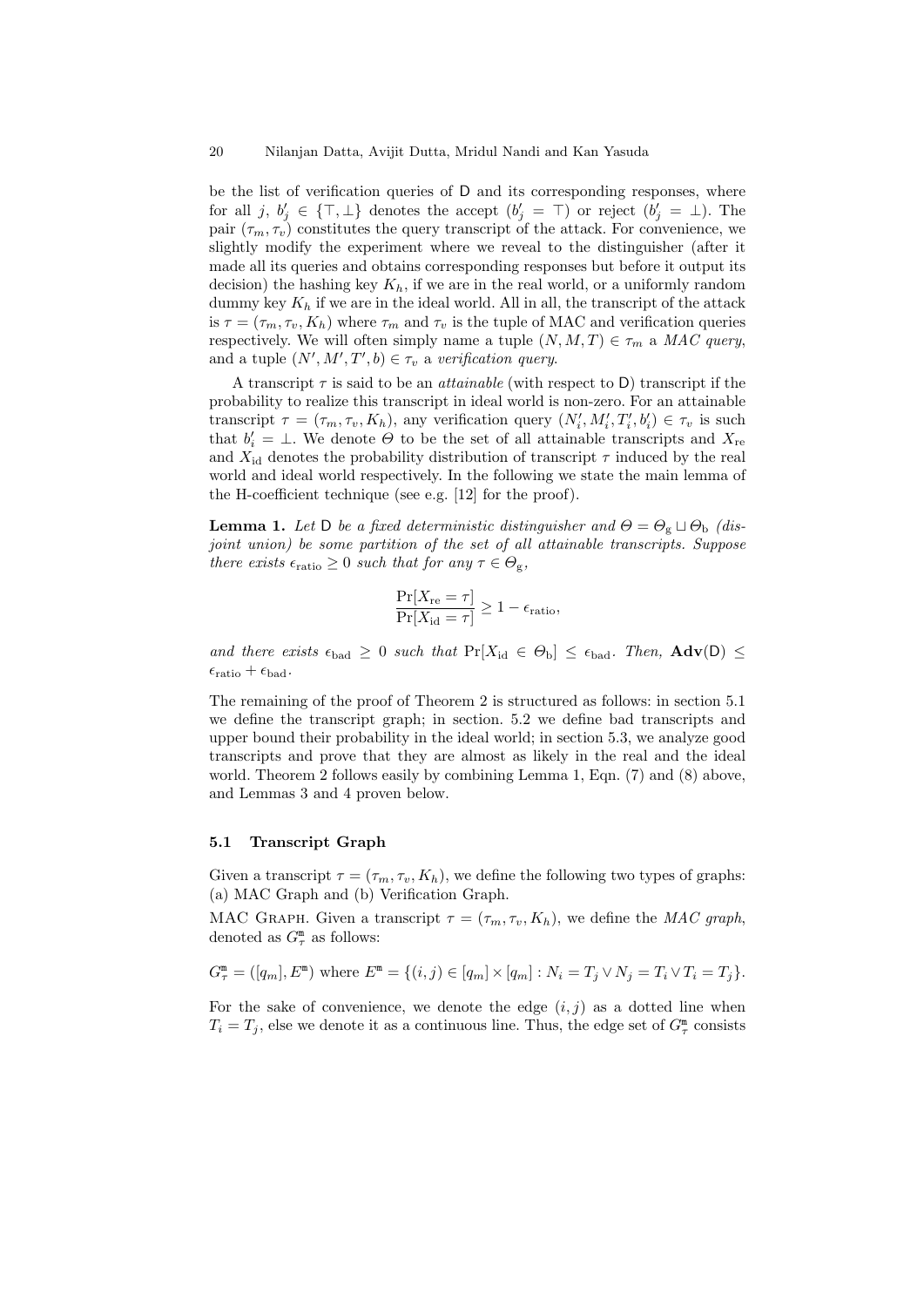

**Fig. 5.1.** Different types of edges of MAC and Verification Graphs. (a) :  $N_i = T_i/T_i =$  $N_j, (b) : T_i = T_j, (c) : N_i = N_j.$ 

of two different types of edges as depicted in Fig. 5.1 (a) and (b). Note that, for a MAC graph we cannot have edges of type (c).

Given such a MAC graph, we can partition the set of vertices in the following way: if vertex i and j are connected by an edge then they belong to the same partition. Each partition is called a component of the graph and the number of vertices in the component is called its size, which we denote as  $\zeta$ .

VERIFICATION GRAPH. Given a MAC graph  $G_{\tau}^{\mathfrak{m}}$ , we define *Verification graph*, denoted as  $G_{\tau}^{\mathbf{v}}$ , by extending  $G_{\tau}^{\mathfrak{m}}$  with adding one more vertex and at most two edges for incorporating a verification query as follows: For convenience, we reorder the set of MAC queries and verification queries so that all verification queries appears after all MAC queries. Therefore, after such a reordering,  $j$ th verification query becomes  $(q_m + j)$ -th verification query. Let  $(q_m + j)$ -th verification query be  $(N'_{q_m+j}, N'_{q_m+j}, T'_{q_m+j}, b'_{q_m+j}) \in \tau_v$  and  $G^{\mathbb{m}}_{\tau}$  be the MAC graph corresponding to  $\tau = (\tau_m, \tau_v, K_h)$ . Then we define  $G_{\tau}^{\mathbf{v}} = ([q_m] \cup \{q_m +$  $j\}$ ,  $E^{\mathsf{v}}$ ) where  $E^{\mathsf{v}}$  is defined as follows:

 $E^{\mathsf{v}} = E^{\mathsf{m}} \cup \{ (q_m+j, r), (q_m+j, s) : r \neq s \in [q_m] \text{ such that either of (1)-(4) holds} \}.$ 

$$
\begin{cases} (1) \ N'_{q_m+j} = N_r \wedge T'_{q_m+j} = N_s \\ (2) \ N'_{q_m+j} = N_r \wedge T'_{q_m+j} = T_s \\ (3) \ N'_{q_m+j} = T_r \wedge T'_{q_m+j} = N_s \\ (4) \ N'_{q_m+j} = T_r \wedge T'_{q_m+j} = T_s \end{cases}
$$

**Definition 2 (Valid Cycle).** A cycle  $C = (i_1, i_2, \ldots, i_p)$  of length p in the MAC graph  $G_{\tau}^{\mathfrak{m}}$  is said to be valid if the imposed equality pattern of  $(N, T)$ , generated out of C, derives

$$
\mathbf{0} = \bigoplus_{i \in C} \left( N_i \oplus \mathsf{H}_{K_h}(M_i) \right)
$$

equation from the given system of equations.

Similar to the definition of valid cycle of MAC graph, one can define the valid cycle for the Verification graph also. Note that, the definition of valid cycle in MAC graph or verification graph actually resembles to the alternating cycle as stated in section. 3.1. Now, we make an important observations about the MAC queries (in ideal oracle) as follows: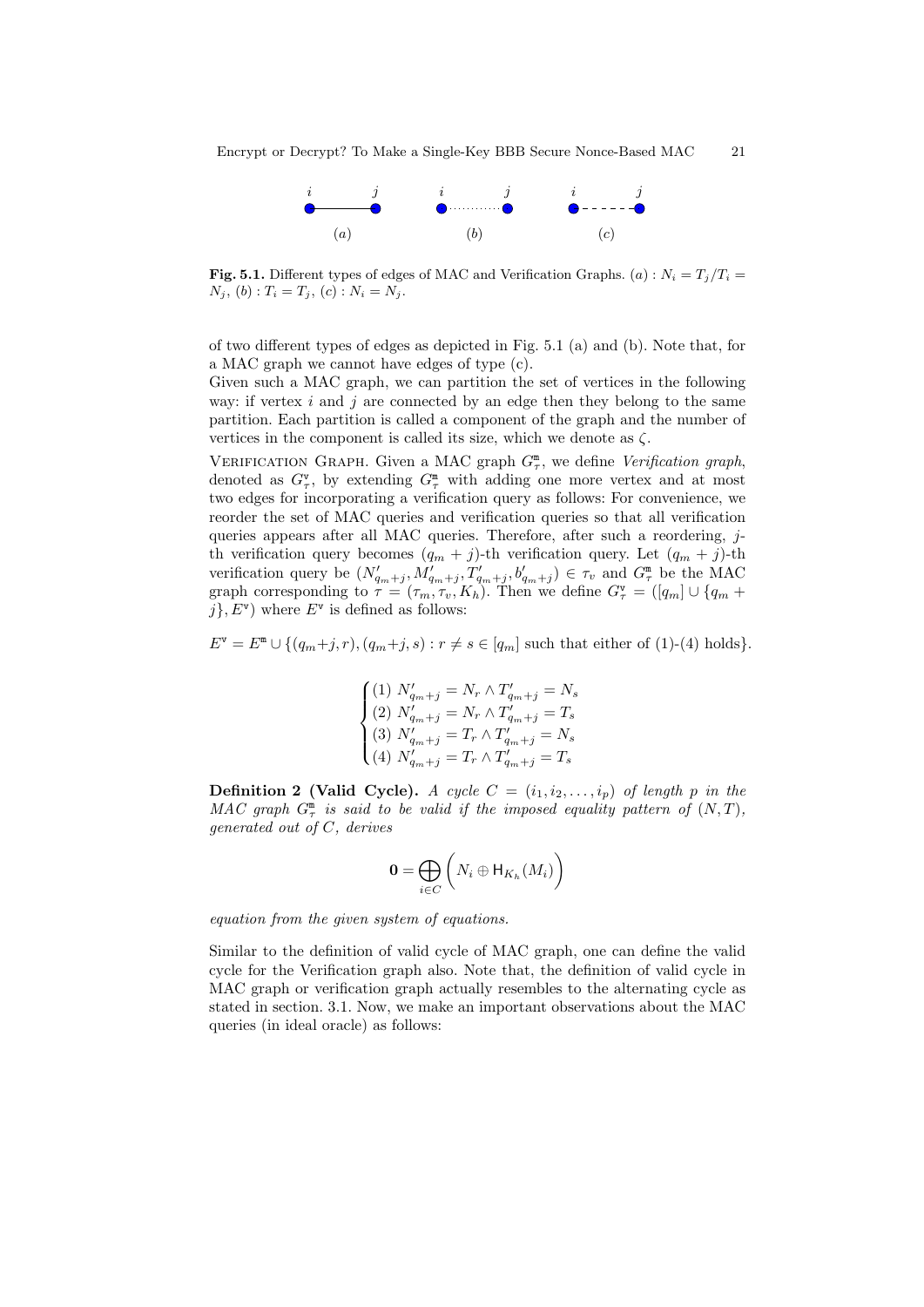**Lemma 2.** For two MAC queries  $i, j$ , we have

(a) if 
$$
i < j
$$
,  $Pr[T_j = N_i] = \frac{1}{2^n}$ ; (b) if  $i > j$ ,  $Pr[T_j = N_i] = \frac{1}{2^{n/3}}$ .

**Proof.** Proof of the first result holds due to the randomness of  $T_j$ , i.e a randomly sampled value  $T_j$  is equal to a fixed nonce value  $N_i$  holds with probability  $2^{-n}$ . For the later one, condition  $i > j$  ensures that one can set the nonce value  $N_i$  to a previously sampled tag value  $T_i$ . But this would be valid only when the last  $n/3$  bits of  $T_i$  are all zero, probability of which is  $2^{-n/3}$ . . The contract of the contract  $\Box$ 

#### 5.2 Definition and Probability of Bad Transcripts

In this section, we define and bound the probability of bad transcript in ideal world. But, before that we first briefly justify the reason about our identified bad events and there after we define the bad transcript accordingly.

Let  $\tau = (\tau_m, \tau_v, K_h)$  be an attainable transcript. Then, for all MAC queries  $(N_i, M_i, T_i)$  in real oracle, we have

$$
i \in \{1, \ldots, q_m\}, \Pi(N_i) \oplus \Pi(T_i) = N_i \oplus \mathsf{H}_{K_h}(M_i).
$$

Moreover, for all verification queries  $(N'_a, M'_a, T'_a, b_a)$  in real oracle, we have

$$
a \in \{1,\ldots,q_v\}, \Pi(N'_a) \oplus \Pi(T'_a) \neq N'_a \oplus \mathsf{H}_{K_h}(M'_a).
$$

We refer to the system of equations as "MAC Equations" which involve only the MAC queries. Similarly, we refer to the system of non-equations as "Verification non-equations" which involve only the verification queries.

Therefore, from a given attainable transcript  $\tau$ , one can write exactly  $q_m$ many affine equations and  $q_v$  many non-equations. Now, as one needs to lower bound the number of solutions of this system of equations and non-equations (for analyzing the real interpolation probability), it essentially leads us to the model of extended Mirror theory where the equivalence of two set up is established as follows:

$$
\begin{cases} \phi'(n_i) = N_i, & \phi'(t_i) = T_i, \ \lambda_i = N_i \oplus H_{K_h}(M_i), \ i \in \{1, ..., q_m\} \\ \phi'(n_a) = N'_a, & \phi'(t_a) = T'_a, \ \lambda'_a = N'_a \oplus H_{K_h}(M'_a), \ a \in \{1, ..., q_v\} \end{cases}
$$

Recall that,  $(\phi', \Lambda')$  where  $\Lambda' = (\lambda_1, \ldots, \lambda_{q_m}, \lambda'_1, \ldots, \lambda'_{q_v})$ , was characterized to be bad if either of the following holds:

- (i)  $\phi(n_i) = \phi(t_i)$ .
- (*ii*)  $\phi(n_i) = \phi(n_j)$  and  $\phi(t_i) = \phi(t_j)$  $-\phi(n_i) = \phi(t_j)$  and  $\phi(t_i) = \phi(n_j)$  for  $i \neq j \in [q_m]$ .
- $(iii)$  there is an alternating cycle.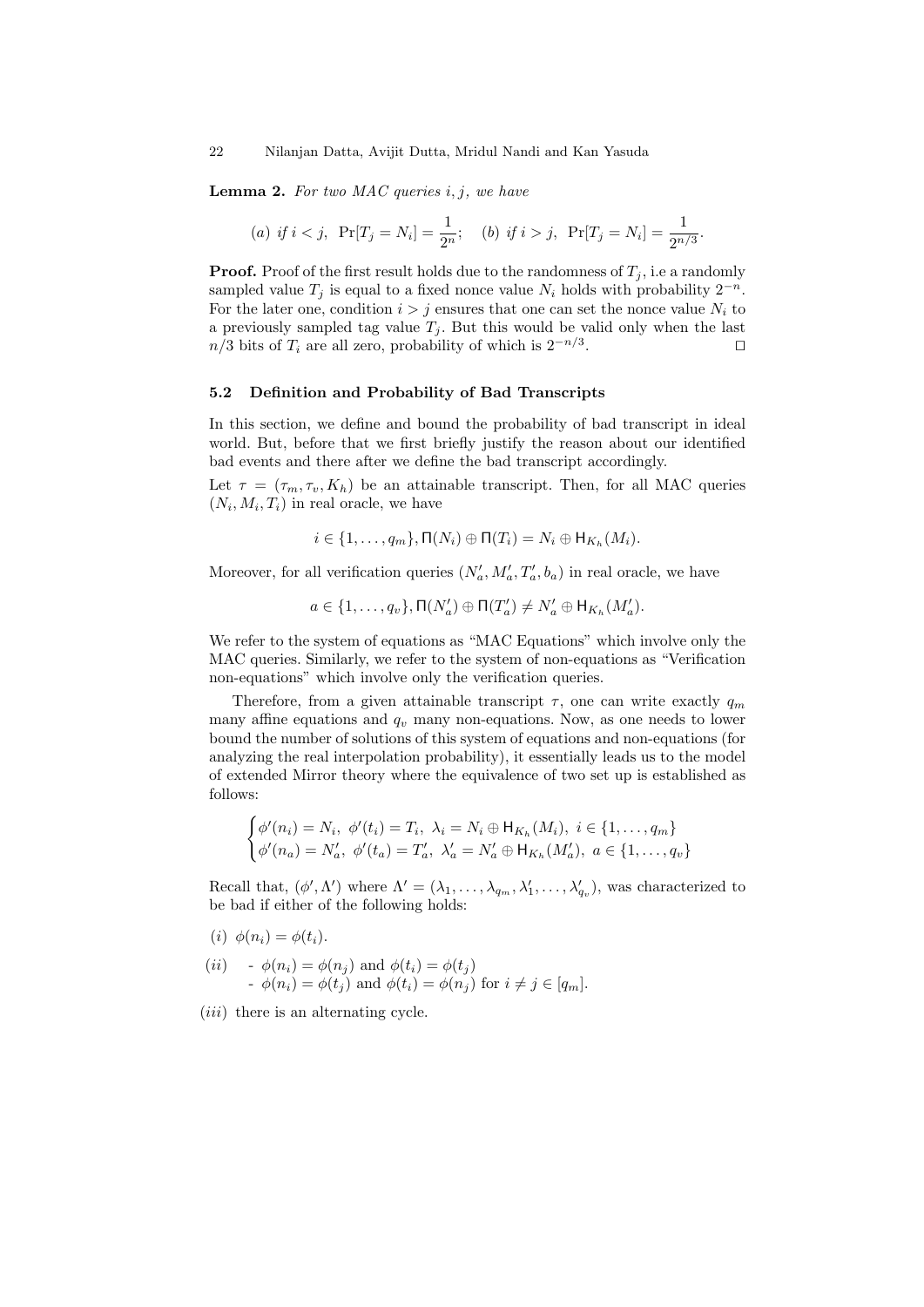Encrypt or Decrypt? To Make a Single-Key BBB Secure Nonce-Based MAC 23

(*iv*) for all  $j \in [q_v]$  and  $i_1, ..., i_c \in [q_m]$ ,  $c \ge 0$ , such that  $\{i_1, ..., i_c, q_m + j\}$  is dependent system then  $\lambda_{i_1} \oplus \cdots \oplus \lambda_{i_c} \oplus \lambda'_j = \mathbf{0}.$ 

where  $\phi = \phi'_{|q_m}$ . Therefore, with the help of equivalence of two set up as established above, we justify our identified bad events:

- $(i) \Rightarrow N_i = T_i$
- (*ii*)  $\Rightarrow$  existence of a valid cycle in the MAC graph  $G_{\tau}^{\mathfrak{m}}$ .
- $(iii) \Rightarrow N_i \oplus H_{K_h}(M_i) = N_j \oplus H_{K_h}(M_j), T_i = T_j$  or  $N_i = T_j, N_i \oplus H_{K_h}(M_i) =$  $N_j \oplus \mathsf{H}_{K_h}(M_j)$  such that  $i \neq j \in [q_m]$ .

Moreover, recall that while considering the non-equation then we considered that any of  $q_v$  non-equations can be determined from a subset of  $q_m$  many affine equations with their corresponding sum of  $\lambda$  constant becomes zero, which is to say that

- the verification graph  $G_{\tau}^{\mathbf{v}}$  contains any valid cycle.

Summarizing above, we now define the bad transcript.

**Definition 3.** A transcript  $\tau = (\tau_m, \tau_v, K_h)$  is said to be bad if the associated  $MAC$  graph  $G_{\tau}^{\mathfrak{m}}$  and the Verification graph  $G_{\tau}^{\mathsf{v}}$  satisfies the either of the following properties:

- B0 :  $\exists i \in [q_m]$  such that  $T_i = 0$ .
- $B1: G^{\mathfrak{m}}$  has a component of size 3 or more.
- B2 :  $G_{\tau}^{\mathfrak{m}}$  contains a valid cycle of any arbitrary length that also includes the self loop (that implicitly takes care of the condition  $N_i = T_i$ ).
- B3 :  $G_{\tau}^{\nu}$  contains a valid cycle of any arbitrary length that involves the verification query.

Moreover,  $\tau$  is also said to be bad if

- B4 :  $\exists i \neq j \in [q_m]$  such that  $N_i \oplus \mathsf{H}_{K_h}(M_i) = N_j \oplus \mathsf{H}_{K_h}(M_j)$ ,  $T_i = T_j$ .
- B5:  $\exists i \neq j \in [q_m]$  such that  $N_i = T_j, N_i \oplus \mathsf{H}_{K_h}(M_i) = N_j \oplus \mathsf{H}_{K_h}(M_j)$ .
- B6 :  $\exists i \in [q_m]$  such that  $\mathsf{H}_{K_h}(M_i) = N_i$ .

Condition B1 actually imposes a restriction on the block maximality as we do not allow to have a larger component size for a good transcript. Condition B6 ensures that for a good transcript, all the elements of the tuple  $(N_1 \oplus$  $\mathsf{H}_{K_h}(M_1),\ldots,N_{q_m}\oplus\mathsf{H}_{K_h}(M_{q_m})\right)$  are non-zero. Note that, if we do not consider the condition B6, then for a good attainable transcript the real interpolation probability would become zero.

We denote  $\Theta_b \subseteq \Theta$  be the set of all attainable bad transcripts and the event B denotes  $B := B0 \vee B1 \vee B2 \vee B3 \vee B4 \vee B5 \vee B6$ , We bound the probability of event B in ideal world as follows:

**Lemma 3.** Let  $X_{\text{id}}$  and  $\Theta_b$  be defined as above. If  $q_m \leq 2^{2n/3}$  and  $q_v \leq 2^n$ , then

$$
\Pr[X_{\text{id}}\in\Theta_b]\leq \epsilon_{\text{bad}}=\frac{2q_m}{2^{2n/3}}+\frac{q_m}{2^n}+q_m\epsilon_1+\frac{2q_m\epsilon_2}{2^{n/3}}+\max\big\{q_v\epsilon_1,2q_v\epsilon_2,2q_v\epsilon_3,\frac{q_m}{2^{2n/3}}\big\}.
$$

Proof of this lemma is deferred to section 5.4.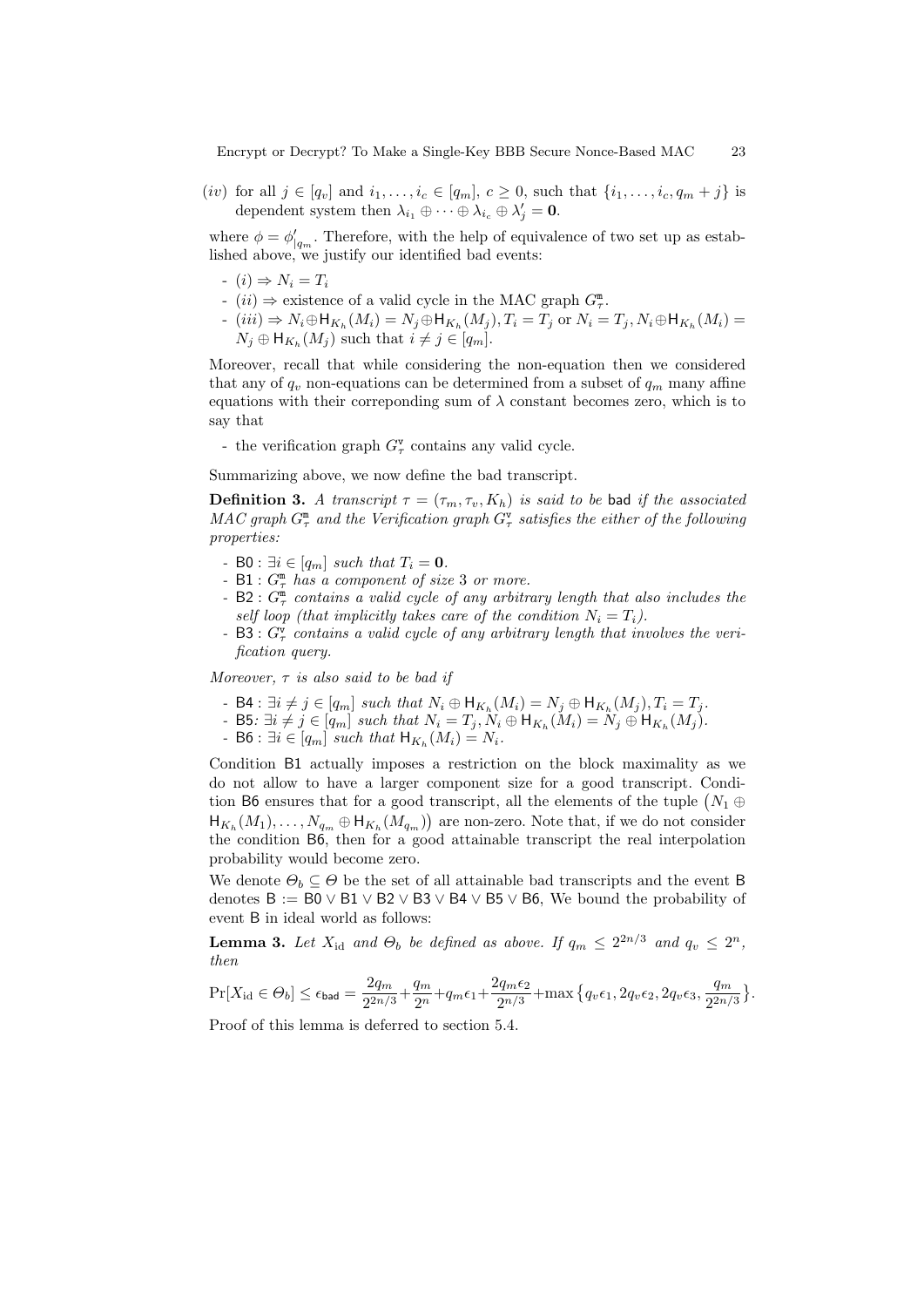24 Nilanjan Datta, Avijit Dutta, Mridul Nandi and Kan Yasuda

#### 5.3 Analysis of Good Transcripts

In this section, we show that for a good transcript  $\tau$ , realizing  $\tau$  is almost as likely in the real world as in the ideal world. Formally, we prove the following lemma.

**Lemma 4.** Let  $\tau = (\tau_m, \tau_v, K_h)$  be a good transcript. Then

$$
\frac{\mathsf{p}_{\mathrm{re}}(\tau)}{\mathsf{p}_{\mathrm{id}}(\tau)} := \frac{\Pr[X_{\mathrm{re}} = \tau]}{\Pr[X_{\mathrm{id}} = \tau]} \ge (1 - \epsilon_{\mathrm{ratio}}) = \left(1 - \frac{5q_m^3}{2^{2n}} - \frac{q_v}{2^n}\right)
$$

**Proof.** Consider the good transcript  $\tau = (\tau_m, \tau_v, K_h)$ . Since in the ideal world the MAC oracle is perfectly random and the verification always rejects, one simply has

$$
\mathsf{p}_{\mathrm{id}} := \Pr[X_{\mathrm{id}} = \tau] = \frac{1}{|\mathcal{K}_h|} \cdot \frac{1}{2^{nq_m}} \tag{9}
$$

.

We must now lower bound the probability of getting  $\tau$  in real world. We say that a permutation  $\Pi$  is compatible with  $\tau_m$  if

$$
\forall i \in [q_m], \Pi(N_i) \oplus \Pi(T_i) = \underbrace{N_i \oplus H_{K_h}(M_i)}_{\lambda_i}
$$

and we say that it is compatible with  $\tau_v$  if

$$
\forall a \in [q_v], \Pi(N'_a) \oplus \Pi(T'_a) \neq \underbrace{N'_a \oplus H_{K_h}(M'_a)}_{\lambda'_a}.
$$

We simply say that  $\Pi$  is compatible with  $\tau$  if it is compatible with  $\tau_m$  and  $\tau_v$ . We denote  $\mathsf{Comp}(\tau)$  the set of permutations that are compatible with  $\tau$ . Therefore,

$$
\begin{aligned} \mathsf{p}_{\mathrm{re}}(\tau) &= \frac{1}{|\mathcal{K}_h|} \cdot \Pr[\Pi \leftarrow \mathsf{s}\ \mathsf{Perm} : \Pi \in \mathsf{Comp}(\tau)] \\ &= \frac{1}{|\mathcal{K}_h|} \cdot \underbrace{\Pr[\Pi(N_i) \oplus \Pi(T_i) = \lambda_i, \forall i \in [q_m], \Pi(N'_a) \oplus \Pi(T'_a) \neq \lambda'_a, \forall a \in [q_v]]}_{\mathsf{P}_{mv}} \end{aligned}
$$

LOWER BOUNDING  $P_{mv}$ : Observe that lower bounding  $P_{mv}$  implies lower bounding the probability of the number of solutions to the following system of  $q_m$  many equations and  $q_v$  many non-equations:

$$
(\mathcal{E}_m) = \begin{cases} \Pi(N_1) \oplus \Pi(T_1) = \lambda_1 \\ \Pi(N_2) \oplus \Pi(T_2) = \lambda_2 \\ \vdots \\ \Pi(N_{q_m}) \oplus \Pi(T_{q_m}) = \lambda_{q_m} \end{cases} \qquad (\mathcal{E}_v) = \begin{cases} \Pi(N'_1) \oplus \Pi(T'_1) \neq \lambda'_1 \\ \Pi(N'_2) \oplus \Pi(T'_2) \neq \lambda'_2 \\ \vdots \\ \Pi(N'_{q_v}) \oplus \Pi(T'_{q_v}) = \lambda'_{q_v} \end{cases}
$$

Let us assume the distinct number of random variables in the above set of equations is  $\alpha$ . As the transcript  $\tau$  is good, we have the following properties: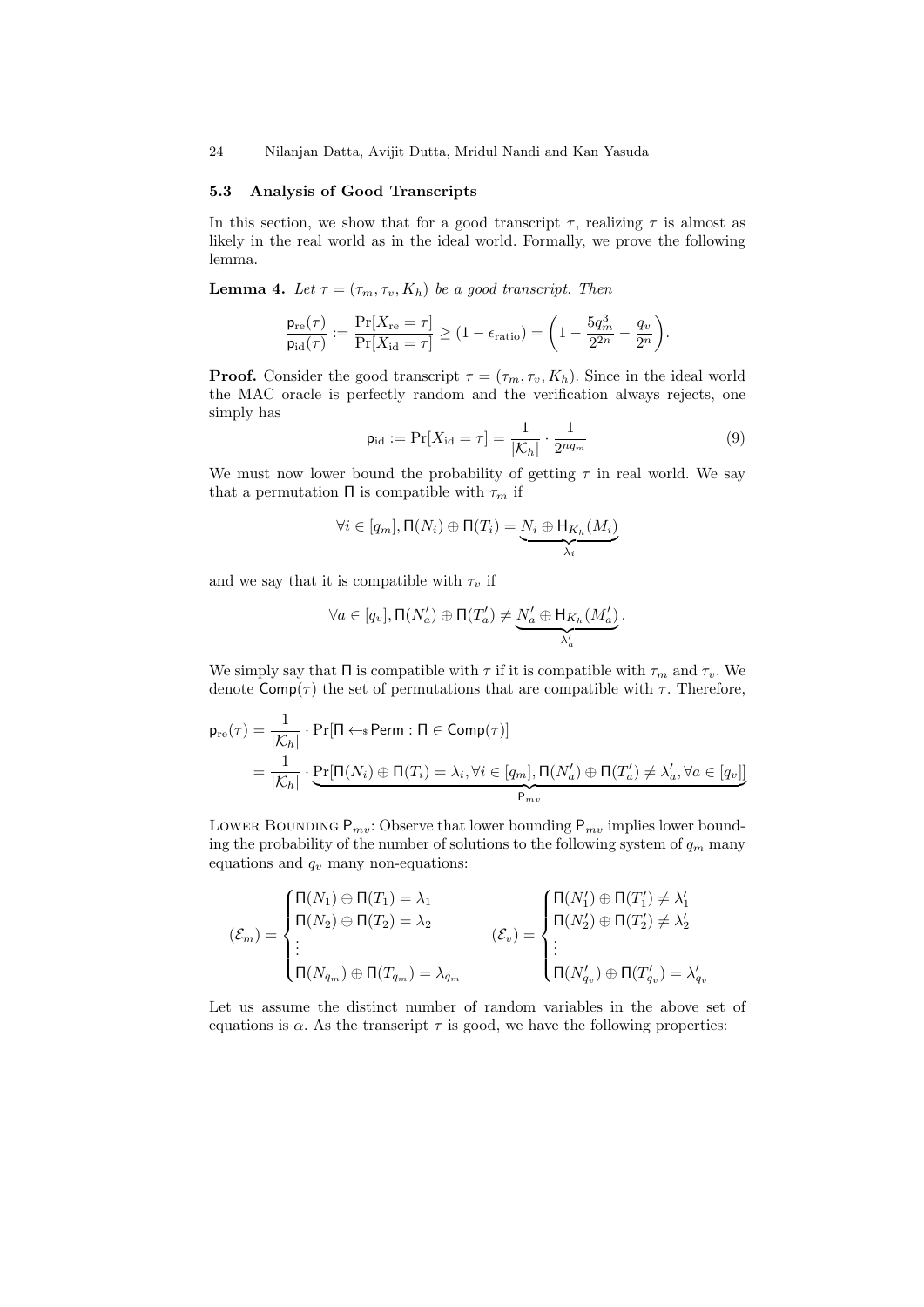Encrypt or Decrypt? To Make a Single-Key BBB Secure Nonce-Based MAC 25

- (i) all  $\lambda_i$  values are non-zero (otherwise condition B6 is satisfied).
- (ii)  $(\phi', \Lambda')$  is good.
- (iii) Finally, block maximality  $\xi_{\text{max}}$  is 3.

Above properties enable us directly to apply Theorem 1 to lower bound  $P_{mv}$  as follows:

$$
\mathsf{P}_{mv} \ge \frac{1}{2^{nq_m}} \left( 1 - \frac{5q_m^3}{2^{2n}} - \frac{q_v}{2^n} \right) \tag{10}
$$

Therefore, from Eqn. (10), we have

$$
\mathsf{p}_{\mathrm{re}}(\tau) \ge \frac{1}{|\mathcal{K}_h|} \cdot \frac{1}{2^{nq_m}} \cdot \left(1 - \frac{5q_m^3}{2^{2n}} - \frac{q_v}{2^n}\right) \tag{11}
$$

Finally, taking the ratio of Eqn. (11) to Eqn. (9), the result follows.  $\Box$ 

#### 5.4 Proof of Lemma 3

In order to bound  $Pr[X_{id} \in \Theta_b]$ , it is enough to bound  $Pr[B]$ . Therefore, we write

$$
\Pr[B] \leq \sum_{v \in \{0,1,4,5,6\}} \Pr[{\sf B} v] + \Pr[{\sf B2} \mid \overline{\sf B1}] + \Pr[{\sf B3} \mid \overline{\sf B0} \wedge \overline{\sf B1} \wedge \overline{\sf B2}] \qquad (12)
$$

In the following, we bound the probabilities of all the bad events individually.

Bounding B0. Event B0 occurs if there exists a MAC query whose response is all zero. For a fixed MAC query, the probability of this event in ideal world is  $2^{-n}$  as the responses are sampled uniformly and independently to all other sampled random variables. Now, varying over all such MAC queries we obtain the bound to be

$$
\Pr[\text{B0}] \le \frac{q_m}{2^n} \tag{13}
$$

Bounding B1. Event B1 occurs if there exists a component of size at least 3 in  $G_{\tau}^{\mathfrak{m}}$ . This essentially implies there is a chain of two edges. Depending on whether the edges are dotted (Dot) or continuous (Con), there are three possible choices of components: components with both the edges being dotted, components with one dotted and one continuous edge and component with both continuous edges. We analyze each of them one by one:

(Dot-Dot) COMPONENT.  $\exists i, j, k \in [q_m]$  such that  $T_i = T_j = T_k$ . For a fixed set of  $i, j, k \in [q_m]$ , this event is bounded by  $2^{-2n}$  as each  $T_i$  is sampled uniformly at random from  $\{0,1\}^n$ . Summing over all possible choices of i, j and k, we obtain the bound  $\frac{q_m^3}{6 \cdot 2^{2n}} \le \frac{q_m}{2^{2n/3}}$ , assuming  $q_m \le 2^{2n/3}$ .

(Dot-Con) COMPONENT.  $\exists i, j, k \in [q_m]$  such that  $N_i = T_j = T_k$ . For a fixed set of i, j and k,  $T_j = T_k$  is bounded by  $2^{-n}$ . Now, we have the following two sub cases: (a) if  $j > i$  then from Lemma 2, probability of  $N_i = T_j$  is bounded by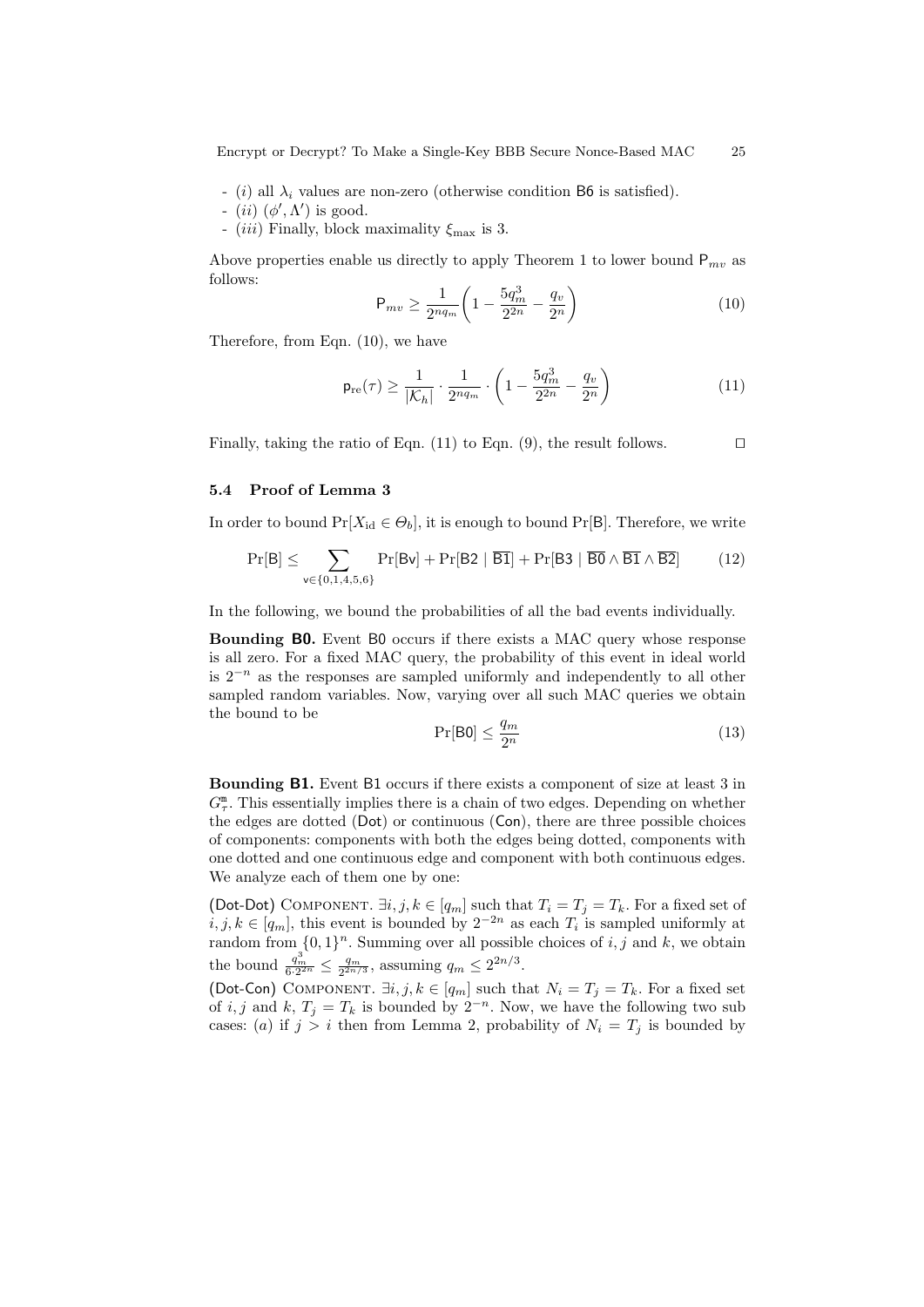26 Nilanjan Datta, Avijit Dutta, Mridul Nandi and Kan Yasuda



Fig. 5.2. Different components of size of three.  $(a)T_i = T_j = T_k$ ,  $(b)T_i = T_j = N_k$  or  $T_i = T_j, N_j = T_k$  and  $(c)N_i = T_j, N_j = T_k$  or  $T_i = N_j, T_j = N_k$ .

 $2^{-n}$  and thus the overall probability becomes  $2^{-2n}$ . Summing over all possible choices of  $i, j, k$ , we obtain  $\frac{q_m^3}{6 \cdot 2^{2n}}$ . (b) if  $j < i$  then from Lemma 2, probability of  $N_i = T_j$  is bounded by  $2^{-n/3}$ . Hence the overall probability becomes  $2^{-4n/3}$ . In this case, choice of i is 1 and that of j and k is at most  $q_m$ . Therefore, summing over all possible choices of  $i, j, k$  we have  $\frac{q_m^2}{2 \cdot 2^{4n/3}} \leq \frac{q_m}{2^{2n/3}}$ , assuming  $q_m \leq 2^{2n/3}$ . (Con-Con) COMPONENT.  $\exists i, j, k \in [q_m]$  such that  $N_i = T_j, N_j = T_k$ . We bound this event using different sub cases. (a) when  $i < j < k$ , then due to Lemma 2, we obtain  $2^{-2n}$  bound and varying over all possible choices of *i*, *j*, *k*, we obtain  $\frac{q_m^3}{2^{2n}}$  bound. (b) when  $i < j$  and  $j > k$ , then we obtain  $2^{-4n/3}$  bound, but there is exactly one choice of j and  $q_m$  many choices for i and k. Hence, by summing over all possible choices of  $i, j, k$  we obtain  $\frac{q_m^2}{2^{4n/3}} \leq \frac{q_m}{2^{2n/3}}$  bound.  $(c)$   $i > j, j < k$ is similar to case (b) and finally (d) when  $i > j > k$ , then due to Lemma 2, probability of the event is bounded by  $2^{2n/3}$  and there is exactly one choice of i and j, leaving  $q_m$  choices for k which eventually gives  $\frac{q_m}{2^{2n/3}}$  bound.

For each of the above cases, we obtain the maximum bound to be  $\frac{q_m}{2^{2n/3}}$  and therefore, we have

$$
\Pr[\mathsf{B1}] \le \frac{q_m}{2^{2n/3}}.\tag{14}
$$

**Bounding B2 B1**: Recall that event B2 holds if there exists any cycle in  $G_{\tau}^{\mathfrak{m}}$ . But, as we conditioned on  $\overline{B1}$ , it is enough to bound the existence of a cycle of length one (self loop) and two (parallel edges).

SELF LOOP. A self loop or cycle of length 1 in  $G_{\tau}^{\mathfrak{m}}$  implies that  $\exists i \in [q_m]$  such that  $N_i = T_i$ . For a fixed choice of i, probability of  $N_i = T_i$  is bounded by  $2^{-n}$ due to randomness of  $T_i$ . Summing over all choices of i, we obtain  $\frac{q_m}{2^n}$  bound.



Fig. 5.3. (a) Self Loop: when  $N_i = T_i$ , (b) Parallel Edges:  $N_i = T_j$ ,  $N_j = T_i$ .

PARALLEL EDGES. A parallel edge or cycle of length 2 in  $G_{\tau}^{\mathbb{m}}$  implies that  $\exists i \neq$  $j \in [q_m]$  such that  $N_i = T_j, N_j = T_i$ . For a fixed choice of i, j (without loss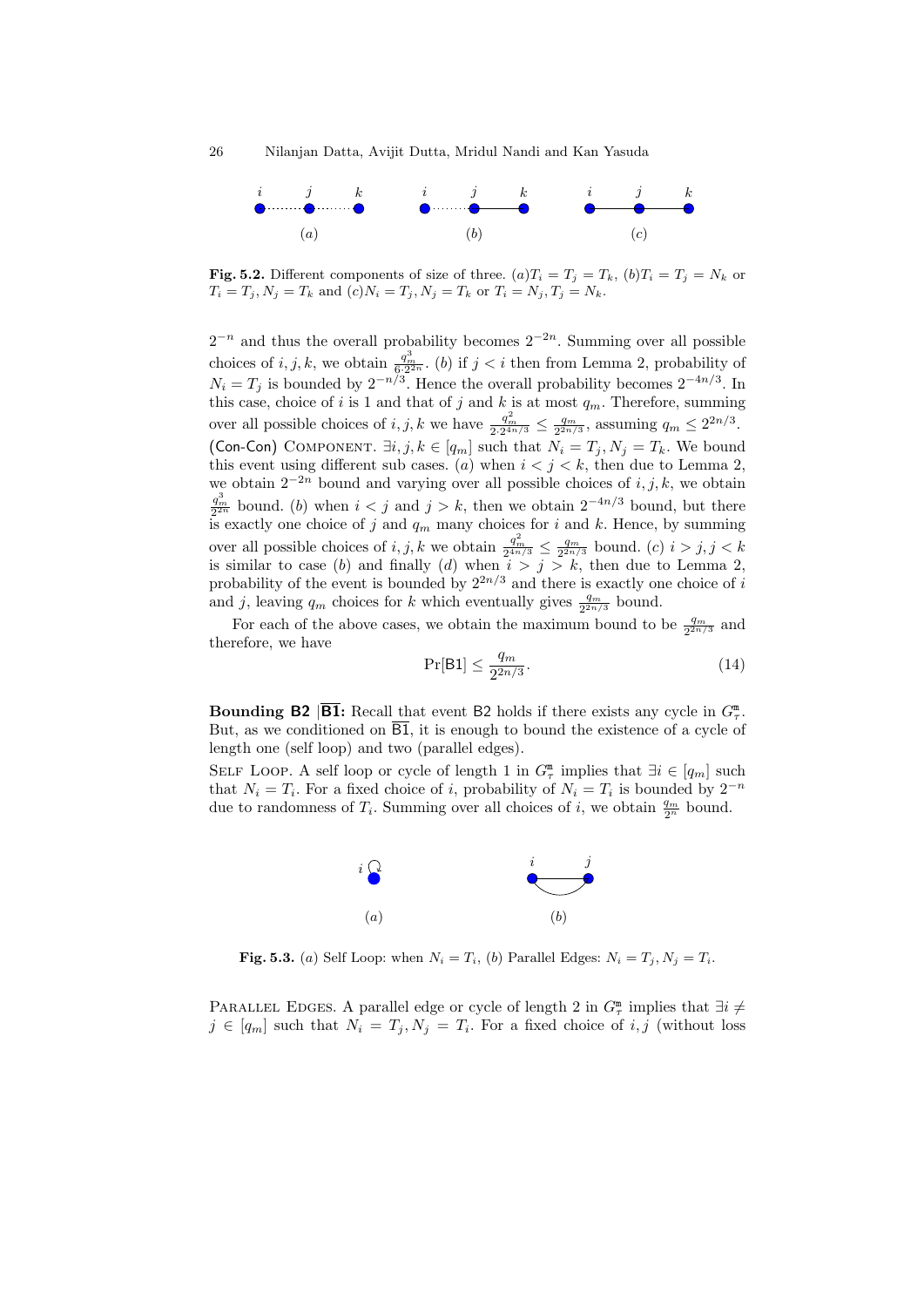of generality we assume  $i < j$ , probability of  $N_i = T_j, N_j = T_i$  is bounded by  $2^{-4n/3}$ . This is because of Lemma 2, the probability of  $N_i = T_j$  is bounded by  $2^{-n}$  and the probability of  $N_j = T_i$  is bounded by  $2^{-n/3}$ . As there exists only one choice of j and  $q_m$  many choices of i, summing over all possible choices of i and j, we obtain  $\frac{q_m}{2^{4n/3}} \leq \frac{q_m}{2^{2n/3}}$  bound.

From the above two cases, we obtain the maximum bound to be  $\frac{q_m}{2^{2n/3}}$  and thus we write

$$
\Pr[\mathsf{B2} \mid \overline{\mathsf{B1}}] \le \frac{q_m}{2^{2n/3}}.\tag{15}
$$

Bounding B3 |  $\overline{B0} \wedge \overline{B1} \wedge \overline{B2}$ . Recall that event B3 holds if there exists any cycle in  $G^{\mathsf{v}}_{\tau}$  and the sum of the corresponding  $N \oplus \mathsf{H}_{K_h}(M)$  is zero. But, as we conditioned on  $\overline{B0} \wedge \overline{B1} \wedge \overline{B2}$ , it is enough to bound the existence of a cycle of length one two and three.

SELF LOOP. A self loop or cycle of length 1 in  $G^v_\tau$  implies that  $\exists a \in [q_v]$  such that  $N'_a = T'_a$  and  $H_{K_h}(M'_a) = N'_a$ . Note that, for a fixed choice of a, the above event holds with probability at most  $\epsilon_1$  as we assume the hash function is  $\epsilon_1$ regular. Summing over all choices of a, we obtain  $q_v \epsilon_1$  bound.



**Fig. 5.4.** (a) Self Loop: when  $N'_a = T_a$ , (b) Parallel Edges: (b.1)  $N'_a = N_i$ ,  $T'_a = T_i$ , (b.2)  $N'_a = T_i, T'_a = N_i$ . Node with concentric circle denotes the verification query node.

PARALLEL EDGES. A parallel edge or cycle of length 2 in  $G^{\mathbf{v}}_{\tau}$  implies that the edges would be (i) one dashed (Dash) and one dotted (Dot) or (ii) both continuous (Con-Con). Formally  $\exists i \in [q_m], a \in [q_v]$ :

$$
\begin{cases} (\text{Dot-Dash}) : N_i = N'_a, T_i = T'_a, H_{K_h}(M_i) \oplus H_{K_h}(M'_a) = N_i \oplus N'_a \\ (\text{Con-Con}) : N'_a = T_i, T'_a = N_i, H_{K_h}(M_i) \oplus H_{K_h}(M'_a) = N_i \oplus N'_a \end{cases}
$$

- Bounding (Dot-Dash) Edges. For a fixed choice of  $i$  and  $a$ , probability of  $N_i = N'_a$ ,  $T_i = T'_a$ ,  $H_{K_h}(M_i) \oplus H_{K_h}(M'_a) = N_i \oplus N'_a$  is bounded by  $\epsilon_2$  due to the randomness of hash key  $K_h$  (note that  $M_i \neq M'_a$ , as we have assumed a non-trivial distinguisher). As there exists only one choice of  $i$  for which the above probability is bounded by  $\epsilon_2$ , summing over all possible choices of i and a, we obtain the bound  $q_v \epsilon_2$ .
- Bounding (Con-Con) Edges. Similarly, for a fixed choice of  $i, a$ , probability of  $N'_a = T_i$ ,  $T'_a = N_i$ ,  $H_{K_h}(M_i) \oplus H_{K_h}(M'_a) = N_i \oplus N'_a$  is bounded by  $\epsilon_2$  due to the randomness of hash key  $K_h$ , Note that, in this case there exists only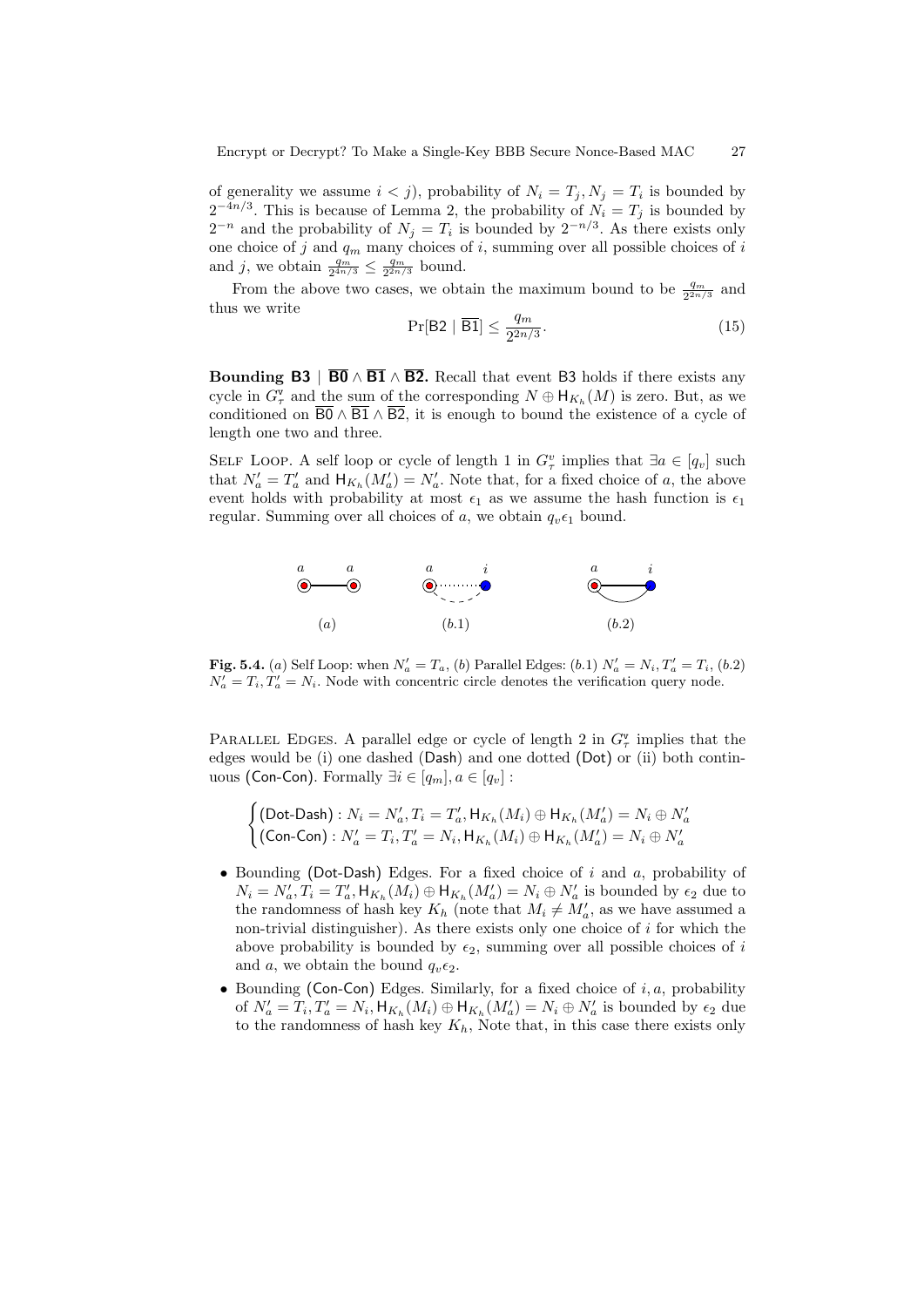two choices of  $i$  (as we have at most two collision of  $T$ ) for which the above probability is bounded by  $\epsilon_2$ . Summing over all possible choices of i and a, we obtain the bound  $2q_v\epsilon_2$ .

Thus, we see from the above two cases that the probability of forming a parallel edge is bounded by  $2q_v\epsilon_2$ .

Closed Triangle. For the case of a closed triangle, it has the following restrictions on the edges: (a) maximum one edge can be dashed and if exist, it must contain the verification node  $a$ , (b) maximum one edge can be dotted (otherwise there exists a self loop or parallel edges). These restrictions impose the following properties on the closed triangle:

- if  $(i, j)$ -th edge is dotted, then the other edges must be one dashed and one continuous.
- if  $(i, j)$ -th edge is continuous, then there must be a dashed edge.

Hence, a closed triangle or cycle of length 3 in  $G^{\mathbf{v}}_{\tau}$  implies that  $\exists i, j \in [q_m], a \in$  $[q_v]$  such that either of the following holds:

$$
\begin{cases}\n(\text{Con-Cash-Dot}): N_i = T_j, N'_a = N_j, T'_a = T_i \text{ and} \\
\qquad \qquad \mathsf{H}_{K_h}(M_i) \oplus \mathsf{H}_{K_h}(M_j) \oplus \mathsf{H}_{K_h}(M'_a) = T_j \\
(\text{Con-Con-Con}): N_i = T_j, T'_a = N_j, N'_a = T_i \text{ and} \\
\qquad \qquad \mathsf{H}_{K_h}(M_i) \oplus \mathsf{H}_{K_h}(M_j) \oplus \mathsf{H}_{K_h}(M'_a) = T_i \oplus T_j \oplus T'_a. \\
(\text{Dot-Cash-Con}): T_i = T_j, N'_a = N_j, T'_a = N_i \text{ and} \\
\qquad \qquad \mathsf{H}_{K_h}(M_i) \oplus \mathsf{H}_{K_h}(M_j) \oplus \mathsf{H}_{K_h}(M'_a) = T_i\n\end{cases}
$$



Fig. 5.5. Cycles of length 3 including the verification query which is denoted by the concentric circle node.

We bound each of these events for a fixed choice of  $i, j$  and  $a$ .

• Bounding (Con-Dash-Dot) Triangle. For a fixed choice of  $i, j, a$ , probability of the event is bounded by  $\epsilon_3$  using the randomness of the hash key as we have assumed the hash function is  $\epsilon_3$  3-way regular (note that we have conditioned on  $\overline{B0}$  and therefore  $T_j \neq 0$ ). Note that, choice of j and i is one and two respectively. Hence, summing over all possible choices of indices, we obtain the bound to be  $2q_v\epsilon_3$ .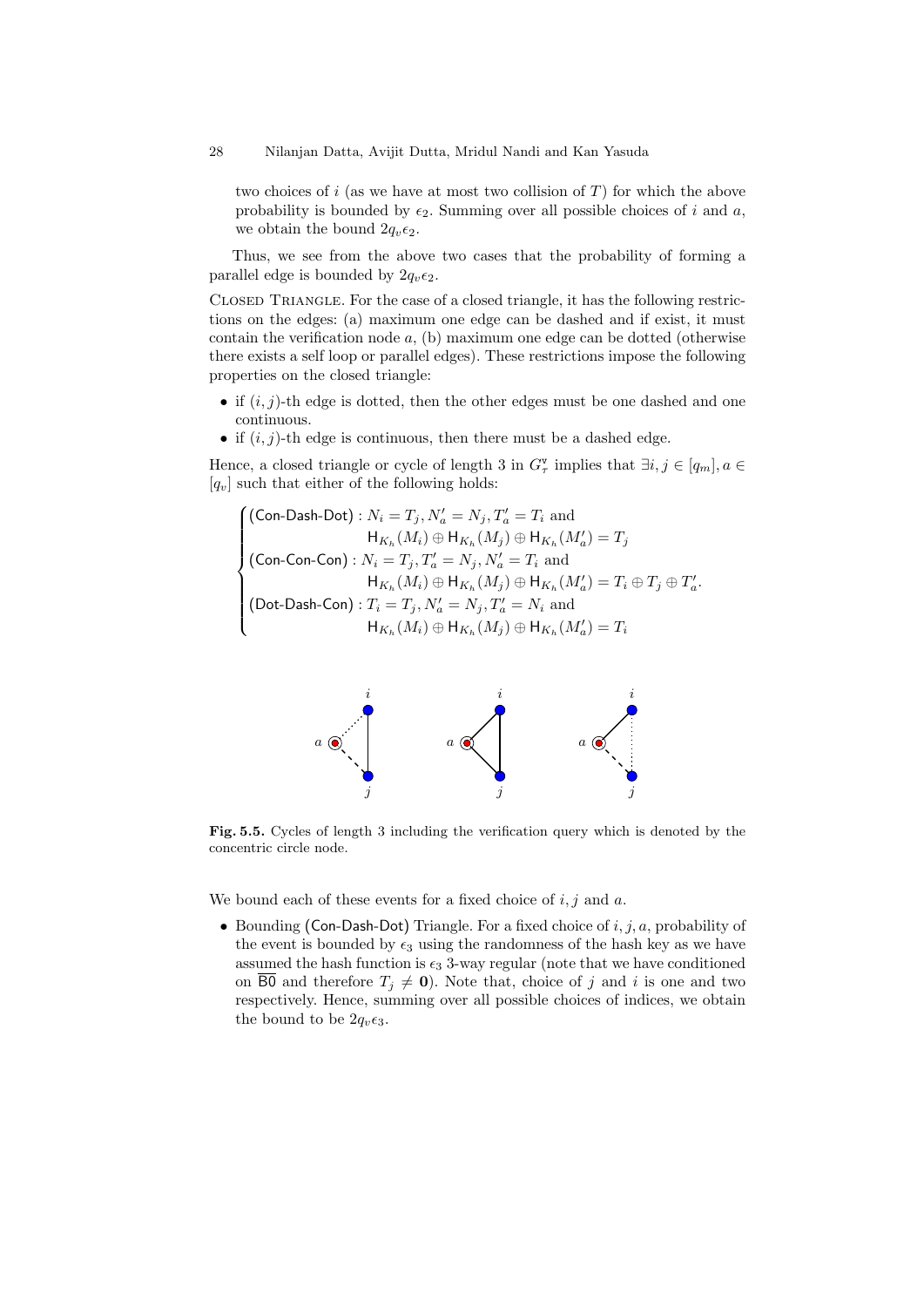Encrypt or Decrypt? To Make a Single-Key BBB Secure Nonce-Based MAC 29

- Bounding (Con-Con-Con) Triangle. We analyze this case in two different subcases:
	- (a) For a fixed choice of i, j and a, if  $N_j \neq T_i \oplus T_j$ , then  $H_{K_h}(M_i) \oplus$  $H_{K_h}(M_j) \oplus H_{K_h}(M'_a) \neq \mathbf{0}$  and thus we can bound the event by  $\epsilon_3$ . In this case, choices of  $i$  and  $j$  is 2 an 1 respectively and hence we obtain the bound to be  $2q_v\epsilon_3$ .
	- (b) For a fixed choice of  $i, j$  and  $a,$  if  $N_j = T_i \oplus T_j$ , then  $H_{K_h}(M_i) \oplus$  $H_{K_h}(M_j) \oplus H_{K_h}(M_a) = 0$  and in that case we again consider two different sub cases: (i) if  $i < j$ , then  $T_j = N_i$  holds with probability  $2^{-n}$  and  $T_i$ is to be valid (i.e. last  $n/3$  bits of  $T_i$  has to be zero), which holds with probability  $2^{-n/3}$ . Moreover, number of choices of i and j in this case is  $q_m$  and thus we obtain the bound to be  $\frac{q_m^2}{2^{4n/3}} \leq \frac{q_m}{2^{2n/3}}$ , assuming  $q_m \leq 2^{2n/3}$ . (ii) If  $i > j$ , then  $T_j = N_i$  holds with probability  $2^{-n/3}$  and  $T_i$  should be  $N_i \oplus N_j$  which holds with probability  $2^{-n}$ . In this case, number of choices of j is  $q_m$  and i in 1, resulting in probability of the event to be bounded by  $\frac{q_m}{2^{4n/3}} \leq \frac{q_m}{2^{2n/3}}$ .
- Bounding (Dot-Dash-Con) Triangle. For a fixed choice of  $i, j$  and  $a$ , the probability of the event is bounded by  $\epsilon_3$  as  $H_{K_h}(M_i) \oplus H_{K_h}(M_j) \oplus H_{K_h}(M'_a) = T_i$ holds with probability at most  $\epsilon_3$  (by the assumption that the hash function is  $\epsilon_3$  3-way regular). Note that, in this case choice of j and i is one. Hence, summing over all possible choices of indices, we obtain the bound to be  $q_n\epsilon_3$ .

Therefore, we see that for all the above cases, the maximum probability of forming a closed triangle in  $G_{\tau}^{\mathbf{v}}$  is  $\max\{2q_v\epsilon_3,\frac{q_m}{2^{2n/3}}\}.$ 

Therefore, we see from all of the above cases the maximum probability of forming a cycle in  $G^{\mathbf{v}}_{\tau}$  is  $\max\{2q_v\epsilon_3, 2q_v\epsilon_2, q_v\epsilon_1, \frac{q_m}{2^{2n/3}}\}$ . Thus, we have

$$
\Pr[\mathsf{B3} \mid \overline{\mathsf{B0}} \land \overline{\mathsf{B1}} \land \overline{\mathsf{B2}}] \le \max\{2q_v\epsilon_3, 2q_v\epsilon_2, q_v\epsilon_1, \frac{q_m}{2^{2n/3}}\}.\tag{16}
$$

**Bounding B4:** Recall that, the event B4 holds if  $\exists i \neq j \in [q_m]$  such that  $N_i \oplus \mathsf{H}_{K_h}(M_i) = N_j \oplus \mathsf{H}_{K_h}(M_j), T_i = T_j.$  Since, in the ideal oracle the hash key is sampled independent to all previously sampled MAC responses  $T_i$ , we write

$$
\Pr[\mathsf{B4}] \le \sum_{i,j} \Pr[\mathsf{H}_{K_h}(M_i) \oplus \mathsf{H}_{K_h}(M_j) = N_i \oplus N_j] \cdot \Pr[T_i = T_j] \le \frac{q_m^2 \cdot \epsilon_2}{2^n} \stackrel{(1)}{\le} \frac{q_m \epsilon_2}{2^{n/3}},\tag{17}
$$

where (1) follows due to the assumption  $q_m \leq 2^{2n/3}$ .

Bounding B5: Recall that, the event B5 holds if  $\exists i \neq j \in [q_m]$  such that  $N_i \oplus \mathsf{H}_{K_h}(M_i) = N_j \oplus \mathsf{H}_{K_h}(M_j), N_i = T_j$ . Now, we consider two sub cases:

• (a) for fixed i and j if  $i < j$ , then  $N_i = T_j$  holds with probability  $2^{-n}$  (due to Lemma 2) and  $N_i \oplus \mathsf{H}_{K_h}(M_i) = N_j \oplus \mathsf{H}_{K_h}(M_j)$  holds with probability  $\epsilon_2$ . Summing over all possible choices of i and j we obtain the bound to be  $rac{q_m^2 \epsilon_2}{2^n}$ .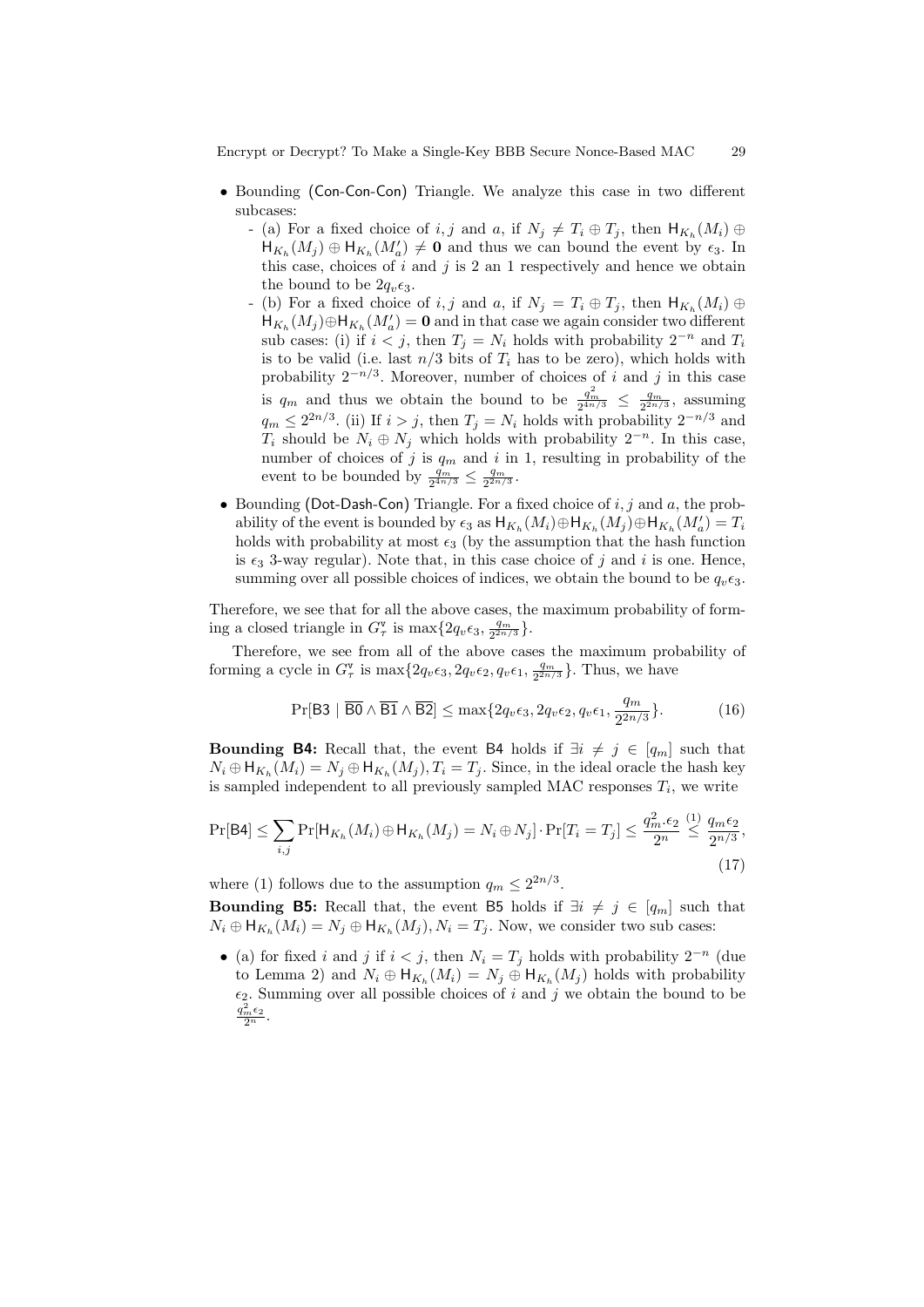#### 30 Nilanjan Datta, Avijit Dutta, Mridul Nandi and Kan Yasuda

• (b) When  $i > j$ , then  $N_i = T_j$  holds with probability  $2^{-n/3}$  (due to Lemma 2) and as before  $N_i \oplus \mathsf{H}_{K_h}(M_i) = N_j \oplus \mathsf{H}_{K_h}(M_j)$  holds with probability  $\epsilon_2$ . In this case, possible choices of i and j is 1 and  $q_m$  respectively and therefore by summing over all possible choices of indices, we obtain the bound to be  $\frac{q_m\epsilon_2}{2^{n/3}}$ .

By assuming  $q_m \leq 2^{2n/3}$ , from each of the above cases we have

$$
\Pr[\mathsf{B5}] \le \frac{q_m \epsilon_2}{2^{n/3}}.\tag{18}
$$

**Bounding B6:** Recall that, the event B6 holds if  $\exists i \in [q_m]$  such that  $N_i =$  $\mathsf{H}_{K_h}(M_i)$ . For a fixed  $i \in [q_m]$ , the event holds with probability  $\epsilon_1$  due to the regular property of the hash function. Summing over all choices of  $i$ , we obtain the bound

$$
\Pr[\mathsf{B6}] \le q_m \epsilon_1. \tag{19}
$$

Finally, by assuming  $q_m \leq 2^{2n/3}$ , Lemma 3 follows from Eqn. (22)-(19).  $\Box$ 

## 6 1K-DWCDM : A Single Keyed DWCDM

Recall that, our proposed construction DWCDM is instantiated with a hash function and a block cipher where the hash key is independent to block cipher keys, leading to have a two-keyed (counting hash key separately from block cipher keys) nonce based MAC. In this section, we transform the DWCDM construction to a purely single keyed construction by setting the underlying hash key  $K_h$  to the encryption of 1 (i.e.  $K_h := \mathsf{E}_K(1)$ ) and argue that the modified construction (that we call as 1K-DWCDM) is secure.

Now, we state and prove that 1K-DWCDM is secure up to  $2^{2n/3}$  MAC queries and  $2<sup>n</sup>$  verification queries against all nonce respecting adversaries. We mainly focus on the nonce respecting security of the construction, as its nonce misuse security is very similar to that of DWCDM and hence we skip it.

**Theorem 5.** Let M and K be finite and non-empty sets. Let  $E : K \times \{0,1\}^n \to$  $\{0,1\}^n$  be a block cipher and  $H: \mathsf{E}_K(\mathbf{1}) \times \mathcal{M} \to \{0,1\}^n$  be an  $\epsilon_1$  regular,  $\epsilon_2$  AXU and  $\epsilon_3$  3-way regular hash function. Then, the MAC advantage of 1K-DWCDM is given by:

$$
\mathbf{Adv}_{1\mathsf{K-DWCDM}[\mathsf{E},\mathsf{E}^{-1},\mathsf{H}]}^{\text{MAC}}(q_m, q_v, t) \leq \mathbf{Adv}_{\mathsf{E}}^{\text{SPRP}}(q_m + q_v, t') + \frac{3q_m}{2^{2n/3}} + \frac{q_m^2 \epsilon_2}{2^n} + \frac{q_v}{2^n - 1} + \max\{q_v \epsilon_1, 2q_v \epsilon_2, 2q_v \epsilon_3, \frac{q_m}{2^{2n/3}}\} + q_v \epsilon_1 + \frac{q_m}{2^n} + \frac{5q_m^3}{2^{2n}},
$$

where  $t' = O(t+(q_m+q_v)t_H)$ ,  $t_H$  being the time for computing hash function. Assuming  $\epsilon_1, \epsilon_2$  and  $\epsilon_3 \approx 2^{-n}$  and  $q_m \leq 2^{2n/3}$ , 1K-DWCDM[E, E<sup>-1</sup>, H] construction is secured up to roughly  $2^{2n/3}$  MAC and  $2^n$  verification queries.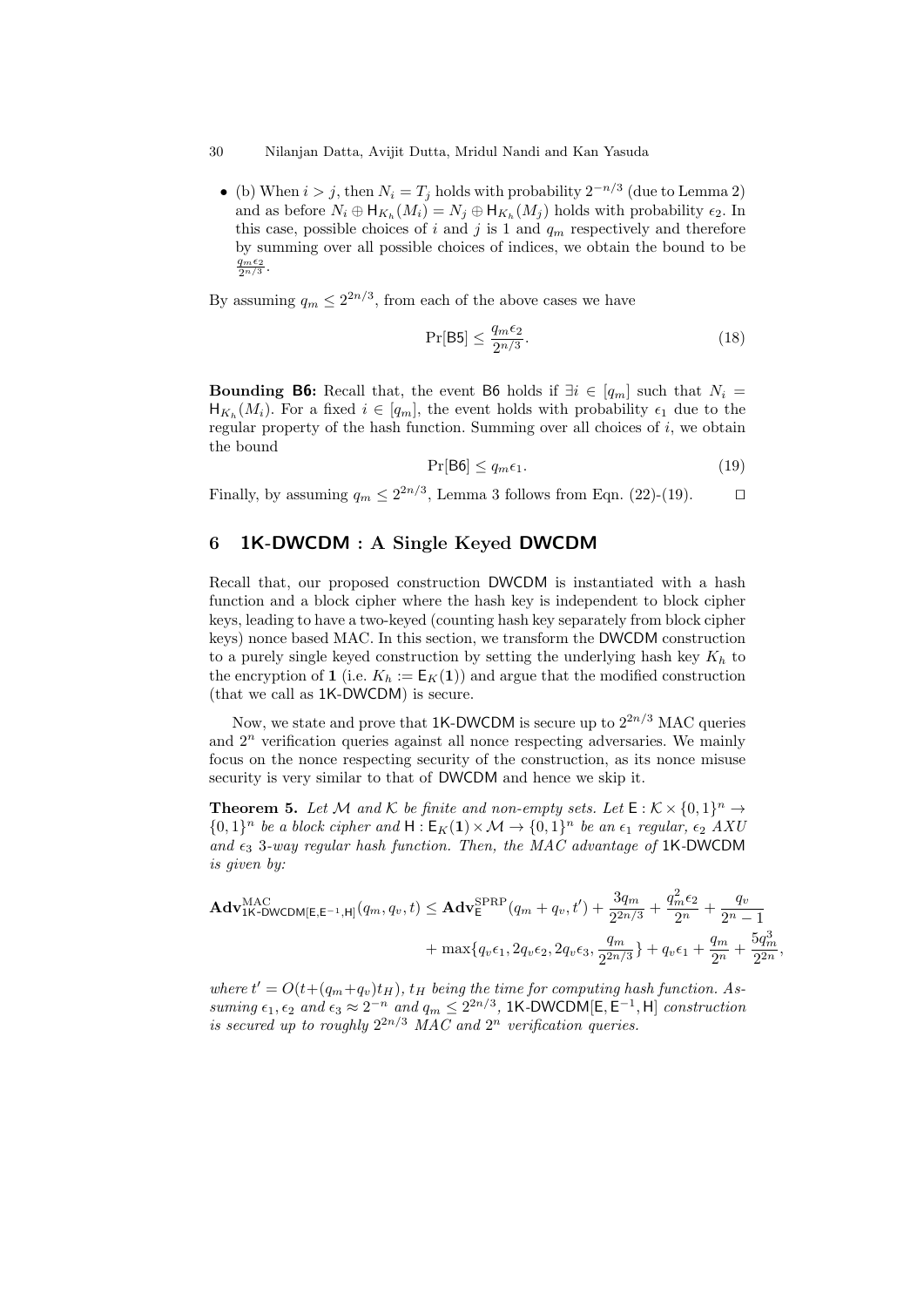**Proof.** The proof approach is similar to the one used in Theorem 2. Using standard argument, we can replace  $\mathsf{E}_K$  and  $\mathsf{E}_K^{-1}$  with *n*-bit uniform random permutation  $\Pi$  and its inverse  $\Pi^{-1}$ , denote the construction as 1K-DWCDM<sup>\*</sup> $[\Pi, \mathsf{E}^{-1}, \mathsf{H}]$ and bound the following:

$$
\mathbf{Adv}_{1\mathsf{K}\text{-}\mathsf{DWCDM}[\mathsf{E},\mathsf{E}^{-1},\mathsf{H}]}^{MAC}(q_m,q_v,t) \leq \mathbf{Adv}_{\mathsf{E}}^{\text{SPRP}}(q_m+q_v,t') + \underbrace{\mathbf{Adv}_{1\mathsf{K}\text{-}\mathsf{DWCDM}^*[\mathsf{\Pi},\mathsf{\Pi}^{-1},\mathsf{H}]}^{MAC}(A)}_{\delta^*}
$$
(20)

Now, our goal is to prove the following:

$$
\delta^* \le \frac{3q_m}{2^{2n/3}} + \frac{q_m^2 \epsilon_2}{2^n} + \max\left\{q_v \epsilon_1, 2q_v \epsilon_2, 2q_v \epsilon_3, \frac{q_m}{2^{2n/3}}\right\} + q_v \epsilon_1 + \frac{q_m}{2^n} + \frac{5q_m^3}{2^{2n}} + \frac{q_v}{2^n - 1},
$$
(21)

.

which we will do by applying H-Coefficient Technique in a similar way as we did in proving Theorem 2. For this, we first define the ideal oracle (Rand, Rej) which works as follows: for each MAC query  $(N, M)$ , it samples the response T from  $\{0,1\}^n$  uniformly at random and returns it to the distinguisher and for each verification query it returns ⊥. For convenience, we slightly modify the experiment where we reveal to the distinguisher (after it made all it's queries and obtains corresponding responses but before it output it's decision) the hashing key  $K_h$  which is  $E_K(1)$ , if we are in the real world, or a uniformly random dummy key  $K_h$ , sampled uniformly at random from  $\{0,1\}^n$ , if we are in the ideal world. All in all, the transcript of the attack is  $\tau = (\tau_m, \tau_v, K_h)$  where  $\tau_m$  and  $\tau_v$  is the tuple of MAC and verification queries respectively.

Bad Transcript. The definition of bad transcript is similar to that of defined in section 5.2 and therefore, we have the following result:

Let  $X_{\rm id}$  and  $\Theta_b$  be defined as above. If  $q_m \leq 2^{2n/3}$  and  $q_v \leq 2^n$ , then

$$
\Pr[X_{\rm id} \in \Theta_b] \le \frac{3q_m}{2^{2n/3}} + \frac{q_m^2 \epsilon_2}{2^n} + \max\left\{q_v \epsilon_1, 2q_v \epsilon_2, 2q_v \epsilon_3, \frac{q_m}{2^{2n/3}}\right\} + q_v \epsilon_1 + \frac{q_m}{2^n}.\tag{22}
$$

Analysis of Good Transcripts. Similar to Lemma 4, we prove that for any good transcript  $\tau$ , realizing  $\tau$  is almost as likely as real and in the ideal world. As the transcript  $\tau$  is good, each sampled  $T_i$  value is non-zero. Since, in the ideal world the MAC oracle is perfectly random and the verification always rejects, one simply has

$$
\mathsf{p}_{\mathrm{id}} := \Pr[X_{\mathrm{id}} = \tau] = \frac{1}{2^n} \cdot \frac{1}{(2^n - 1)^{q_m}} \tag{23}
$$

Now, for the real interpolation probability, we have

$$
\Pr[\Pi(N_i) \oplus \Pi(T_i) = \lambda_i, \forall i \in [q_m] \text{ and } \Pi(N'_a) \oplus \Pi(T'_a) \neq \lambda'_a, \forall a \in [q_v]].
$$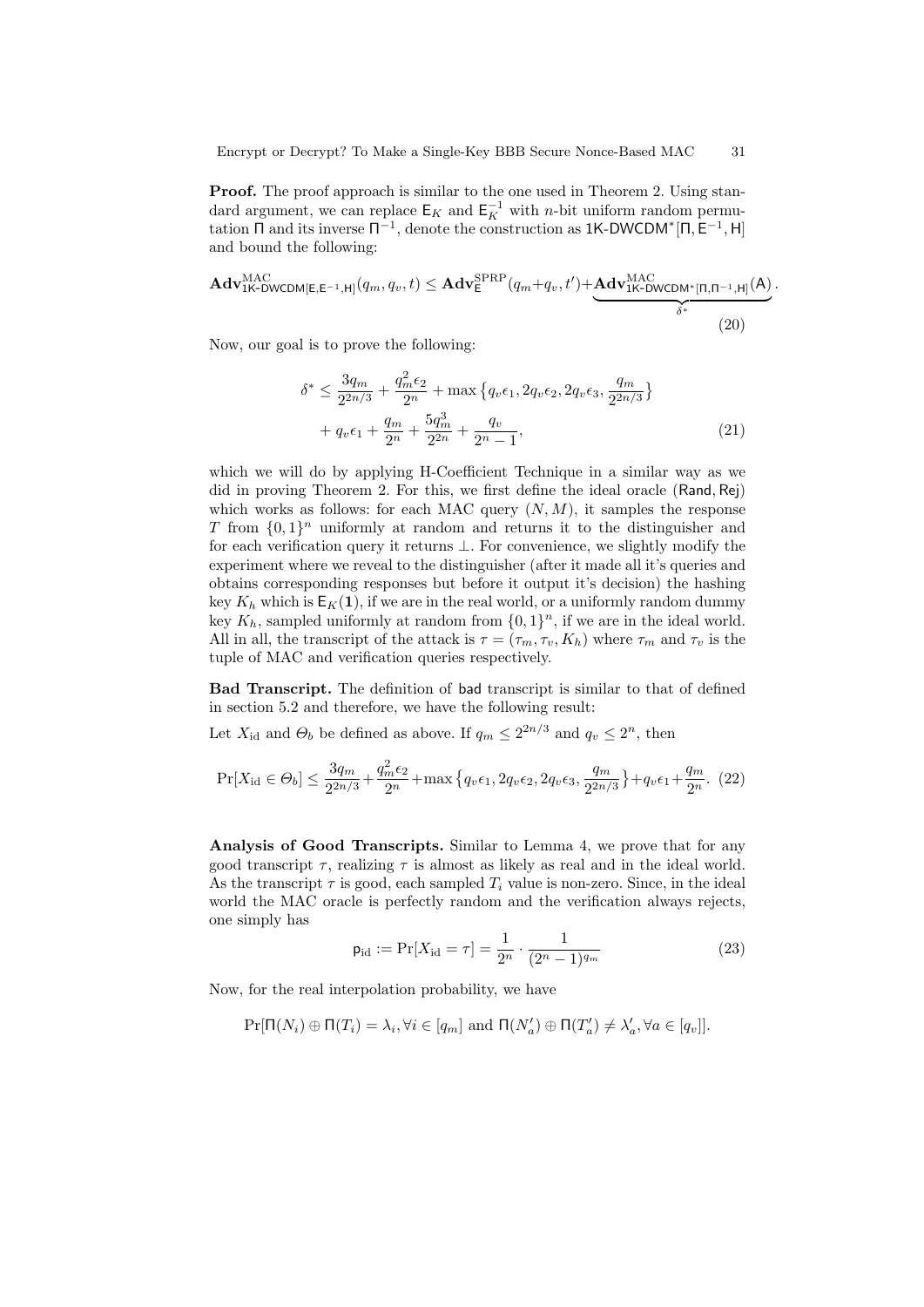Additionally, if the adversary makes any verification query  $(N'_a, M'_a, T'_a)$  with tag  $T_a'$  set to 1, then we need to ensure that

$$
\Pi(N'_a) \neq \underbrace{\Pi(1) \oplus N'_a \oplus H_{\Pi(1)}(M'_a)}_{\lambda''_a}, \forall a \in [q_v].
$$
\n(24)

Since, the hash key, i.e.  $\Pi(1)$ , is revealed to the adversary after the interaction is over, the right hand side of the non-Eqn. (24) becomes a constant, which makes it a uni-variate affine non-equation and then it is satisfied by condition  $(c)$  of Theorem 1. Therefore, we have

$$
\mathsf{p}_{\mathrm{re}}(\tau) = \frac{1}{2^n} \cdot \Pr[\Pi(N_i) \oplus \Pi(T_i) = \lambda_i, \forall i \in [q_m], \Pi(N'_a) \oplus \Pi(T'_a) \neq \lambda'_a, \newline \Pi(N'_a) \neq \lambda''_a, \forall a \in [q_v]]
$$
  

$$
\geq \frac{1}{2^n} \cdot \frac{1}{(2^n - 1)^{q_m}} \cdot \left(1 - \frac{5q_m^3}{2^{2n}} - \frac{q_v}{2^n - 1}\right)
$$
(25)

The last inequality follows using similar to the proof of Lemma 4 and Eqn. (10). Finally, from Eqn. (23) and Eqn. (25), we compute the ratio as follows:

$$
\frac{\mathsf{p}_{\rm re}(\tau)}{\mathsf{p}_{\rm id}(\tau)} \ge \left(1 - \frac{5q_m^3}{2^{2n}} - \frac{q_v}{2^n - 1}\right). \tag{26}
$$

Eqn. (21) follows from Eqn. (22) and Eqn. (26). Finally, Theorem 5 follows from Eqn. (20) and Eqn. (21).  $\Box$ 

## 7 Towards Higher Security of DWCDM

In this section, we briefly describe how to boost the security of DWCDM upto  $(k-1)/k$ -bit for a general k. The underlying construction remains as it is, however the nonce space is increased to  $(k-1)n/k$ -bits i.e. DWCDM k[E, H](N, M) :=  $\mathsf{E}_K^{-1}(\mathsf{E}_K(N) \oplus N \oplus \mathsf{H}_{K_h}(M))$  but here we consider  $N = N^* ||0^{n/k}$  where  $N^*$  is a  $(k-1)n/k$  bit nonce. For this, we first state the following conjecture on Mirror theory, which is a generalized version of extended Mirror theorem as introduced in section. 3.2.

Conjecture 1 (Extended Mirror Theorem for  $\xi_{\text{max}} = k$ ). Let  $(\mathcal{E}^{\pm} \cup \mathcal{E}^{\neq}, \phi', \Lambda')$  be a system of  $q$  many affine equations and  $v$  many affine non-equations associated with index mapping function  $\phi'$  over  $GF(2^n)$  which are of the form  $P_{\phi(n_i)} \oplus$  $P_{\phi(t_i)} = \lambda_i$  for  $i \in [q]$  and  $P_{\phi(n_j)} \oplus P_{\phi(t_j)} \neq \lambda'_j (\neq \mathbf{0})$  for  $j \in [q+1, q+v]$  over the set of  $\alpha$  many unknown variables  $\mathcal{P} = \{P_1, \ldots, P_\alpha\}$  such that  $P_a$  may be equals to some  $P_{\phi(n_i)}$  or  $P_{\phi(b_j)}$ , where  $a \in {\phi(n_j), \phi(t_j)}$ ,  $j \in [q, q + v]$ . Now, if

- (i)  $(\phi', \Lambda')$  is good and
- $(ii) \xi_{\text{max}} = k$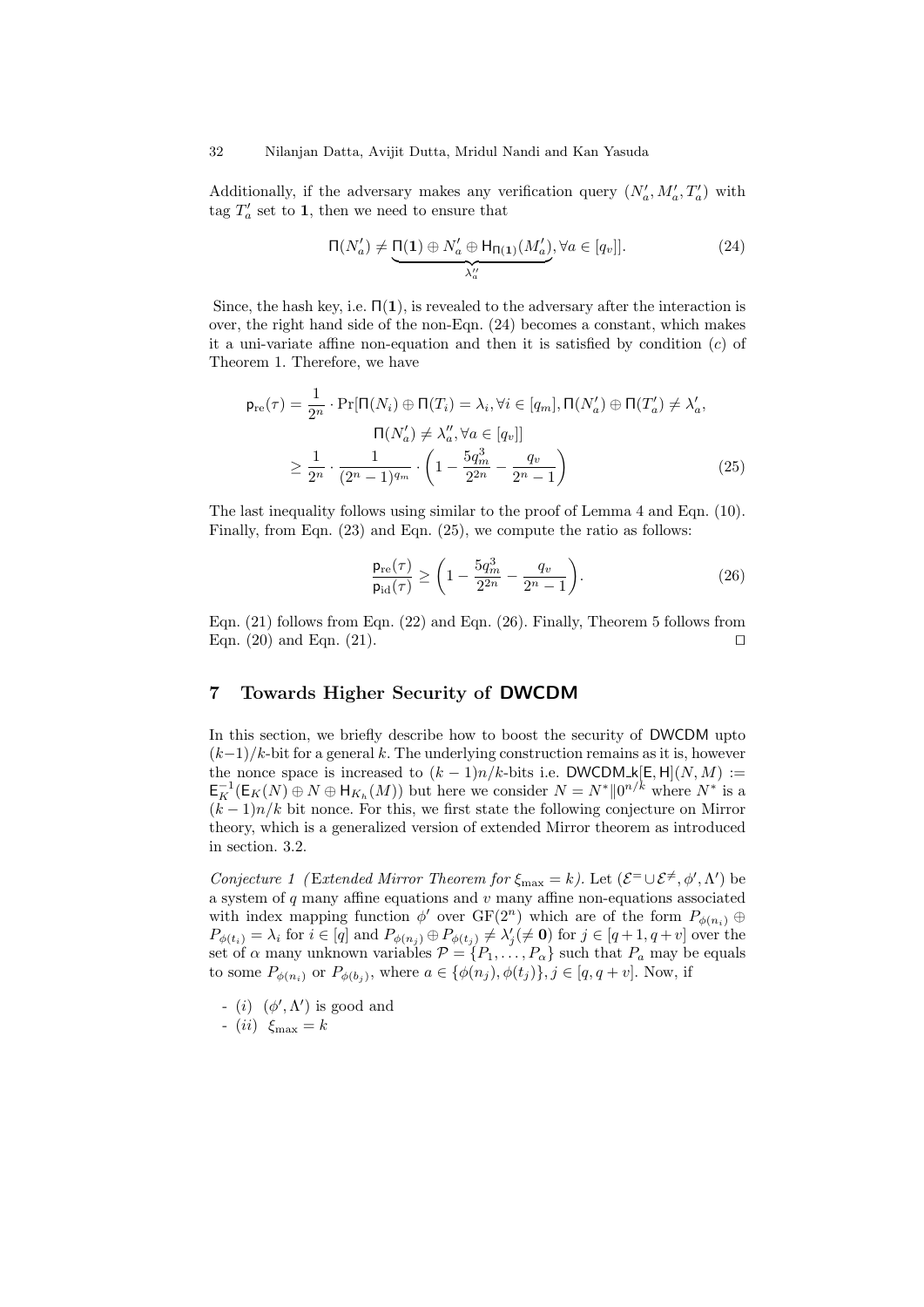then the number of solutions for P, denoted by  $h_\beta$  (where  $\beta = \frac{kq}{k-1}$ ) such that  $P_i \neq P_j$  for all distinct  $i, j \in \{1, \ldots, \alpha\}$  is

$$
h_{\beta} \ge \frac{(2^n)_{\beta}}{2^{nq}} \left( 1 - O\left( \frac{q^k}{2^{(k-1)n}} + \frac{v}{2^n} \right) \right).
$$
 (27)

Assuming this conjecture holds, we have the following result on the MAC advantage of DWCDM<sub>-k:</sub>

**Theorem 6.** Let  $E$  be a block cipher and  $H$  be an  $\epsilon_1$  regular,  $\epsilon_2$  AXU and  $\epsilon_j$  jway regular hash function, <sup>11</sup> for all  $3 \leq j \leq k$  (e.g., PolyHash). Then, the MAC advantage for any  $(q_m, q_v, t)$  nonce-respecting adversary against DWCDM k is given by,

$$
\mathbf{Adv}_{\mathsf{DWCDM}\_k}^{\mathsf{MAC}}(q_m, q_v, t) \leq \mathbf{Adv}_{\mathsf{E}}^{\mathsf{SPRP}}(q_m + q_v, t') + O(q_m^k/2^{n(k-1)} + q_v.\epsilon),
$$

where  $\epsilon = \max\{\epsilon_1, \epsilon_2, \ldots, \epsilon_k\}$  and  $t' = O(t + (q_m + q_v)t_H)$ .

The proof will be similar to the proof of Theorem 2. We first define the transcript, associated MAC and the verification graph as before.

Now, we call a transcript  $\tau = (\tau_m, \tau_v, K_h)$  to be bad if the associated MAC graph  $G_{\tau}^{\mathfrak{m}}$  and the Verification graph  $G_{\tau}^{\mathbf{v}}$  satisfies the either of the following properties:

- $B1'$ :  $G_{\tau}^{\mathfrak{m}}$  has a component of size k or more.
- B2':  $G_{\tau}^{\mathfrak{m}}$  contains a valid cycle of length less than k.
- B3':  $G^{\mathbf{v}}_{\tau}$  contains a valid cycle of length less than or equals to k that involves the verification query.

Moreover,  $\tau$  is also said to be bad if it satisfies B0, B4, B5, B6 (as defined in Definition 3).

Here we will mainly consider bounding B1', B2' and B3', as the remaining ones are already done. Here we provide a sketch for bounding each of this event:

**Bounding B1'.** Event B1' occurs if there exists a component of size at least  $k$ in  $G_{\tau}^{\mathbb{m}}$ . This essentially implies there is a chain of  $(k-1)$  edges. Let there are  $c_1$ number of edges are of the form  $T_i = N_j$  with  $i < j$ . Here we claim that

$$
\Pr[\mathsf{B1}'] \le q_m \cdot \left(\frac{q_m}{2^n}\right)^{k-c_1} \cdot \left(\frac{1}{2^{k/n}}\right)^{c_1}.\tag{28}
$$

As  $k \geq 4$ , the above bound is  $O(q_m^k / 2^{n(k-1)})$ .

**Bounding B2'.** Event B2' occurs if there exists a cycle of size less than k in  $G_{\tau}^{\mathfrak{m}}$ . Let us bound a cycle of length  $c < (k-1)$ . Again, assume there are  $c_1$  number of edges of the form  $T_i = N_j$  with  $i < j$ . Using similar argument as above,

$$
\Pr[\mathsf{B2'}] \le \left(\frac{q_m}{2^n}\right)^{c-c_1} \cdot \left(\frac{1}{2^{k/n}}\right)^{c_1}.\tag{29}
$$

<sup>&</sup>lt;sup>11</sup> A Hash function H is said to be a  $\epsilon$  j-way regular hash function if for all distinct  $(X_1, \ldots, X_j)$  and for any non-zero Y,  $\Pr[\mathsf{H}(X_1) \oplus \ldots \oplus \mathsf{H}(X_j) = Y] \leq \epsilon$ .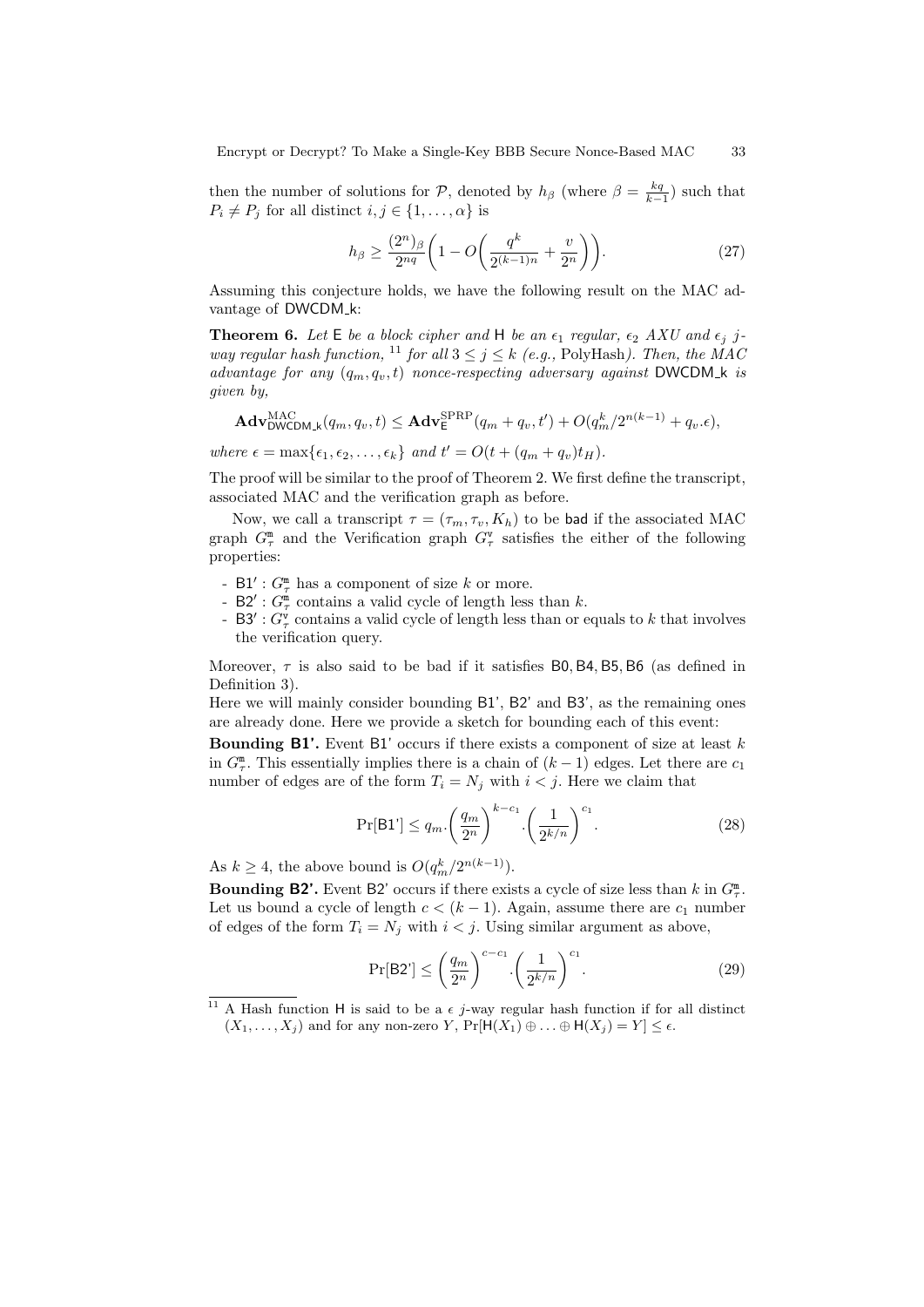#### 34 Nilanjan Datta, Avijit Dutta, Mridul Nandi and Kan Yasuda

It is easy to see that for any c, the above bound is  $O(q_m/2^n)$ .

Bounding B3'. Event B3' occurs if there exists a cycle of size less than or equals to k in  $G^{\mathsf{v}}_{\tau}$ . Extending similar arguments used in lemma 3 to bound the event B3, one can show that if H is  $\epsilon$  j-way regular for all  $j \leq k$  then

$$
\Pr[\mathsf{B3'}] \approx O\bigg(\frac{q_v.\epsilon.q_m^c}{2^{nc}}\bigg),\tag{30}
$$

for some  $c \geq 0$ .

Combining everything together, we can bound

$$
Pr[B] \le Pr[B0] + Pr[B1'] + Pr[B2'] + Pr[B3'] + Pr[B4] + Pr[B5] + Pr[B6]
$$
  
\n
$$
\approx O(q_m^k/2^{n(k-1)} + q_v.\epsilon)
$$

Next, we fix a good transcript  $\tau$ . Now, to obtain the lower bound of the probability of getting  $\tau$  in real world, we need a lower bound on the probability of the number of solutions to a system of  $q_m$  many equations and  $q_v$  many nonequations. Again, we can do that using an extended Mirror theory result with maximal block size  $\xi_{\text{max}} = k$ . From Conjecture 1, we have

$$
\mathsf{p}_{\mathrm{re}}(\tau) \ge \frac{1}{|\mathcal{K}_h|} \cdot \frac{1}{2^{nq_m}} \cdot \left(1 - O\left(\frac{q_m^k}{2^{(k-1)n}} + \frac{q_v}{2^n}\right)\right),\tag{31}
$$

The theorem follows by applying Patarin's H-Coefficient Technique.  $\Box$ 

Remark 2. We would like to clarify that increasing the nonce space does not have any relation with the increase in security. We have restricted the nonce space of DWCDM to  $2n/3$ -bit (note that this is minimum as we must allow  $2^{2n/3}$  many MAC queries with distinct nonces) purely because of the simplicity of the extended mirror theory analysis. One can of course increase the nonce space to  $(k-1)n/k$ -bit for any  $k \leq n$ , but that increases the block maximality  $(\xi_{\text{max}})$  to k and hence the analysis of the extended mirror theory would become tedious and involved..

## 8 Conclusion

In this paper we have proposed DWCDM, a single keyed nonce based MAC, which is structurally identical to **EWCDM** except that the outer encryption call is replaced by the decryption call and same key is used for both the block cipher calls. Using an extended mirror theory results, we have shown that DWCDM is secure roughly up to  $2n/3$ -bit against nonce-respecting adversaries and  $n/2$ -bit against nonce-misuse adversaries. We have also provided an intuition on how to boost the nonce-respecting security of DWCDM upto  $(k-1)/k$ -bit for a general k.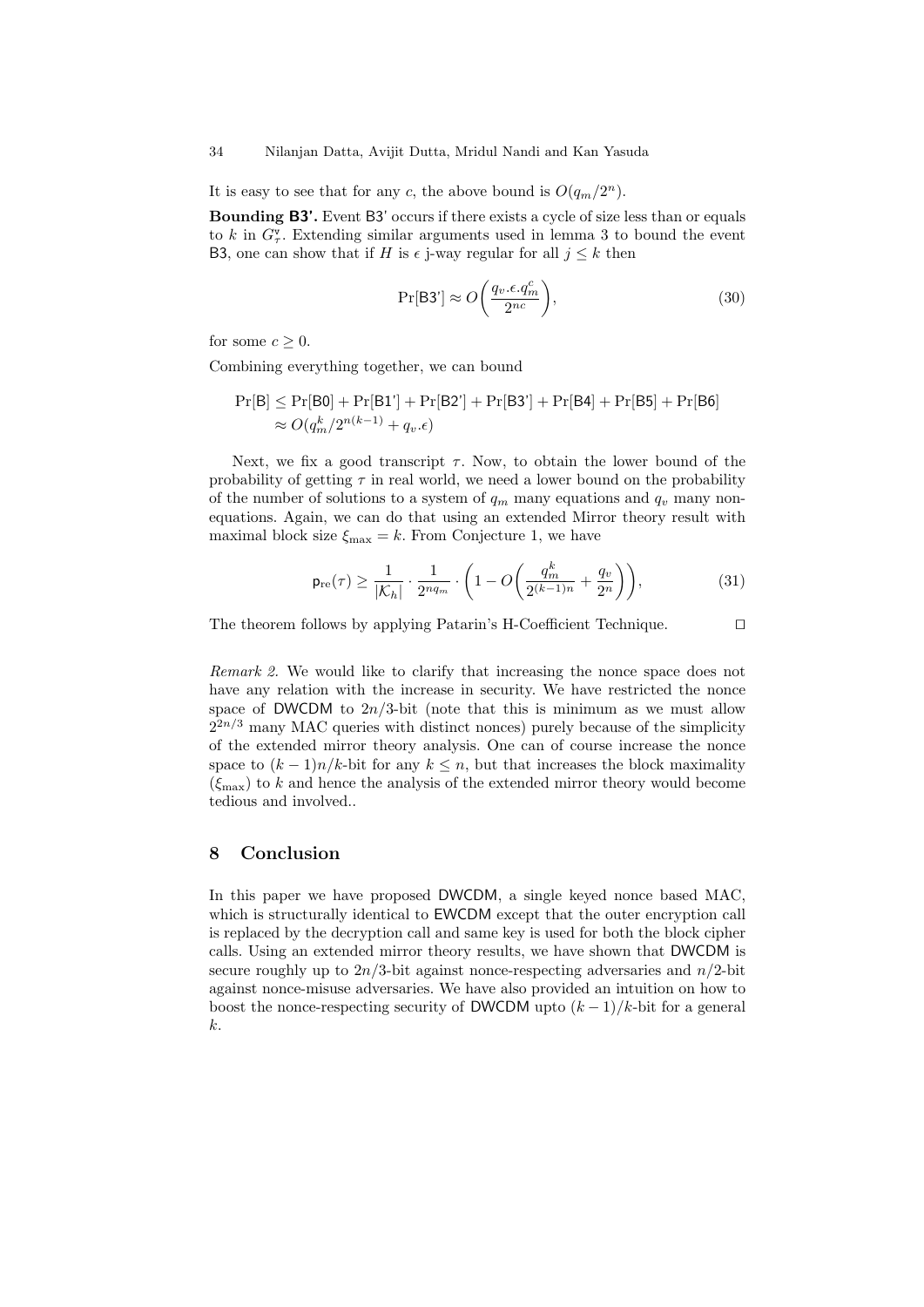#### Acknowledgments

Initial part of this work was done in NTT Lab, Japan when Avijit Dutta was visiting there. Mridul Nandi is supported by R.C.Bose Centre for Cryptology and Security. The authors would like to thank all the anonymous reviewers of CRYPTO 2018 for their invaluable comments and suggestions and also to Eik List and Yaobin Shen for pointing out some minor issues in the paper.

## References

- 1. Ray Beaulieu, Douglas Shors, Jason Smith, Stefan Treatman-Clark, Bryan Weeks, and Louis Wingers. The simon and speck families of lightweight block ciphers. Cryptology ePrint Archive, Report 2013/404, 2013. http://eprint.iacr.org/2013/404.
- 2. Christof Beierle, Jérémy Jean, Stefan Kölbl, Gregor Leander, Amir Moradi, Thomas Peyrin, Yu Sasaki, Pascal Sasdrich, and Siang Meng Sim. The SKINNY family of block ciphers and its low-latency variant MANTIS. In CRYPTO 2016, Proceedings, Part II, pages 123–153, 2016.
- 3. M. Bellare and R. Impagliazzo. A tool for obtaining tighter security analyses of pseudorandom function based constructions, with applications to prp to prf conversion. Cryptology ePrint Archive, Report 1999/024, 1999. http://eprint.iacr.org/1999/024.
- 4. Mihir Bellare, Ran Canetti, and Hugo Krawczyk. Keying hash functions for message authentication. In Advances in Cryptology - CRYPTO '96, pages 1–15, 1996.
- 5. Mihir Bellare, Oded Goldreich, and Anton Mityagin. The power of verification queries in message authentication and authenticated encryption. IACR Cryptology ePrint Archive, 2004:309, 2004.
- 6. Mihir Bellare, Joe Kilian, and Phillip Rogaway. The security of cipher block chaining. In CRYPTO '94, pages 341–358, 1994.
- 7. Mihir Bellare, Ted Krovetz, and Phillip Rogaway. Luby-rackoff backwards: Increasing security by making block ciphers non-invertible. In EUROCRYPT '98, Proceeding., pages 266–280, 1998.
- 8. Srimanta Bhattacharya and Mridul Nandi. Revisiting variable output length XOR pseudorandom function. IACR Trans. Symmetric Cryptol., 2018(1):314–335, 2018.
- 9. Srimanta Bhattacharya and Mridul Nandi. Revisiting variable output length XOR pseudorandom function. IACR Trans. Symmetric Cryptol., 2018(1):314–335, 2018.
- 10. Andrey Bogdanov, Lars R. Knudsen, Gregor Leander, Christof Paar, Axel Poschmann, Matthew J. B. Robshaw, Yannick Seurin, and C. Vikkelsoe. PRESENT: an ultra-lightweight block cipher. In CHES 2007, Proceedings, pages 450–466, 2007.
- 11. Christophe De Cannière, Orr Dunkelman, and Miroslav Knezevic. KATAN and KTANTAN - A family of small and efficient hardware-oriented block ciphers. In CHES 2009, Proceedings, pages 272–288, 2009.
- 12. Shan Chen, Rodolphe Lampe, Jooyoung Lee, Yannick Seurin, and John P. Steinberger. Minimizing the two-round even-mansour cipher. In CRYPTO 2014. Proceedings, Part I, pages 39–56, 2014.
- 13. Benoit Cogliati, Rodolphe Lampe, and Jacques Patarin. The indistinguishability of the XOR of k permutations. In FSE 2014. Revised Selected Papers, pages 285–302, 2014.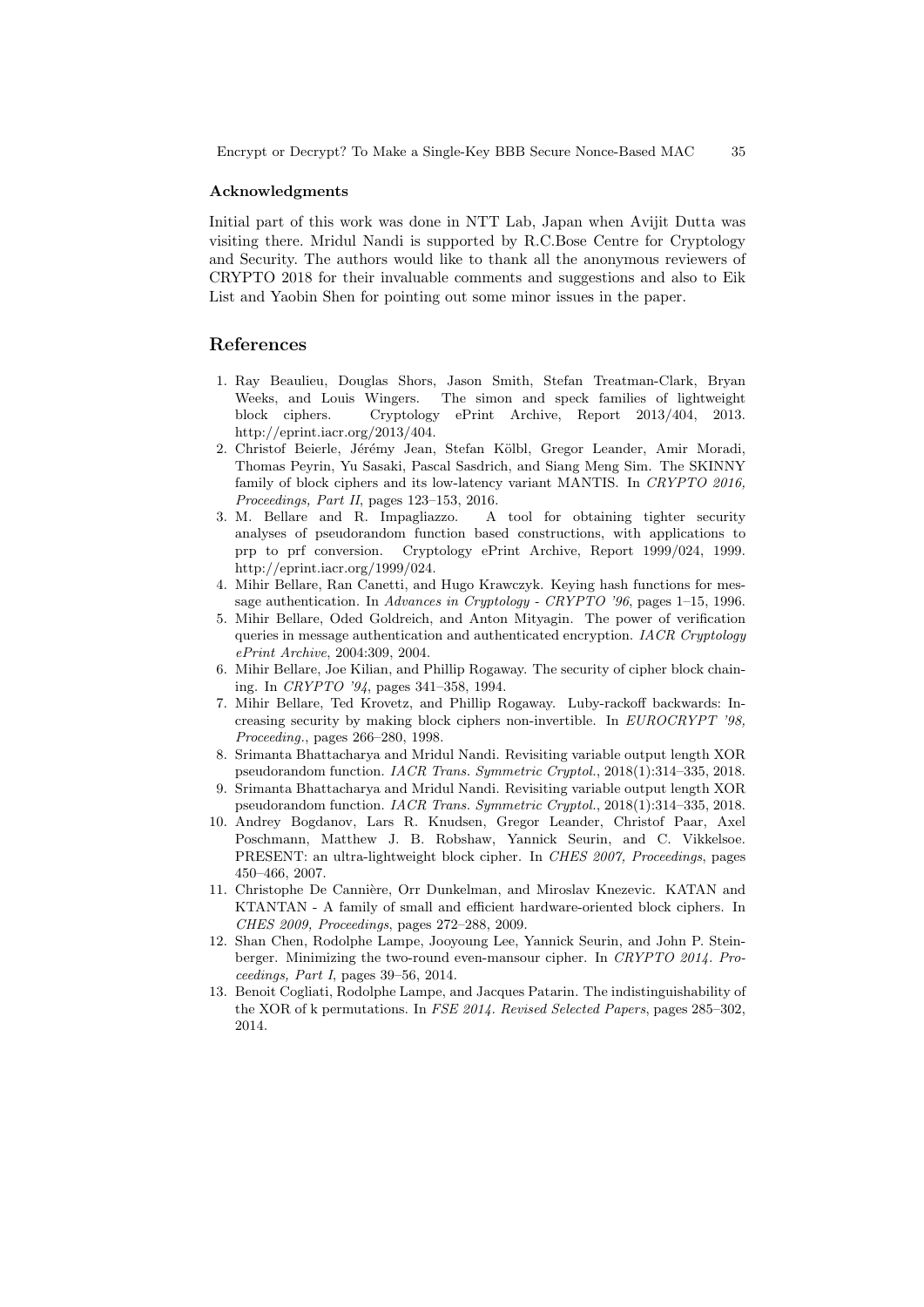- 14. Benoît Cogliati and Yannick Seurin. EWCDM: an efficient, beyond-birthday secure, nonce-misuse resistant MAC. In CRYPTO 2016, Proceedings, Part I, pages 121–149, 2016.
- 15. Benoît Cogliati and Yannick Seurin. Analysis of the single-permutation encrypted davies-meyer construction. To be appeared in Des. Codes Cryptography, 2018, 2018.
- 16. Joan Daemen and Vincent Rijmen. Rijndael for AES. In AES Candidate Conference, pages 343–348, 2000.
- 17. Wei Dai, Viet Tung Hoang, and Stefano Tessaro. Information-theoretic indistinguishability via the chi-squared method. In Advances in Cryptology - CRYPTO 2017, Proceedings, Part III, pages 497–523, 2017.
- 18. Nilanjan Datta, Avijit Dutta, Mridul Nandi, Goutam Paul, and Liting Zhang. Single key variant of pmac plus. IACR Trans. Symmetric Cryptol., 2017(4):268– 305, 2017.
- 19. Avijit Dutta, Ashwin Jha, and Mridul Nandi. Tight security analysis of ehtm MAC. IACR Trans. Symmetric Cryptol., 2017(3):130–150, 2017.
- 20. Jian Guo, Thomas Peyrin, Axel Poschmann, and Matthew J. B. Robshaw. The LED block cipher. IACR Cryptology ePrint Archive, 2012:600, 2012.
- 21. Tetsu Iwata. New blockcipher modes of operation with beyond the birthday bound security. In FSE 2006, Revised Selected Papers, pages 310–327, 2006.
- 22. Tetsu Iwata, Bart Mennink, and Damian Vizár. CENC is optimally secure.  $IACR$ Cryptology ePrint Archive, 2016:1087, 2016.
- 23. Stefan Lucks. The sum of prps is a secure PRF. In EUROCRYPT 2000, pages 470–484, 2000.
- 24. Bart Mennink and Samuel Neves. Encrypted davies-meyer and its dual: Towards optimal security using mirror theory. In CRYPTO 2017. Proceedings, Part III, pages 556–583, 2017.
- 25. Kazuhiko Minematsu and Tetsu Iwata. Building blockcipher from tweakable blockcipher: Extending FSE 2009 proposal. In IMACC 2011. Proceedings, pages 391– 412, 2011.
- 26. Yusuke Naito. Blockcipher-based macs: Beyond the birthday bound without message length. In ASIACRYPT 2017. Proceedings, Part III, pages 446-470, 2017.
- 27. NIST. Recommendation for block cipher modes of operation: The CMAC mode for authentication. SP 800-38B, 2005.
- 28. Jacques Patarin. A proof of security in o(2n) for the xor of two random permutations. In ICITS 2008, Proceedings, pages 232–248, 2008.
- 29. Jacques Patarin. The "Coefficients H" Technique. In Selected Areas in Cryptography, SAC, pages 328–345, 2008.
- 30. Jacques Patarin. Introduction to mirror theory: Analysis of systems of linear equalities and linear non equalities for cryptography. IACR Cryptology ePrint Archive, 2010:287, 2010.
- 31. Jacques Patarin. Security in  $o(2^n)$  for the xor of two random permutations proof with the standard H technique. *IACR Cryptology ePrint Archive*, 2013:368, 2013.
- 32. Jacques Patarin. Mirror theory and cryptography. Appl. Algebra Eng. Commun. Comput., 28(4):321–338, 2017.
- 33. Kan Yasuda. A new variant of PMAC: beyond the birthday bound. In CRYPTO 2011, pages 596–609, 2011.

## A Proof of Theorem 3

Proving the MAC security in nonce misuse setting, PRF security of the construction implies its MAC security and hence we view the construction as a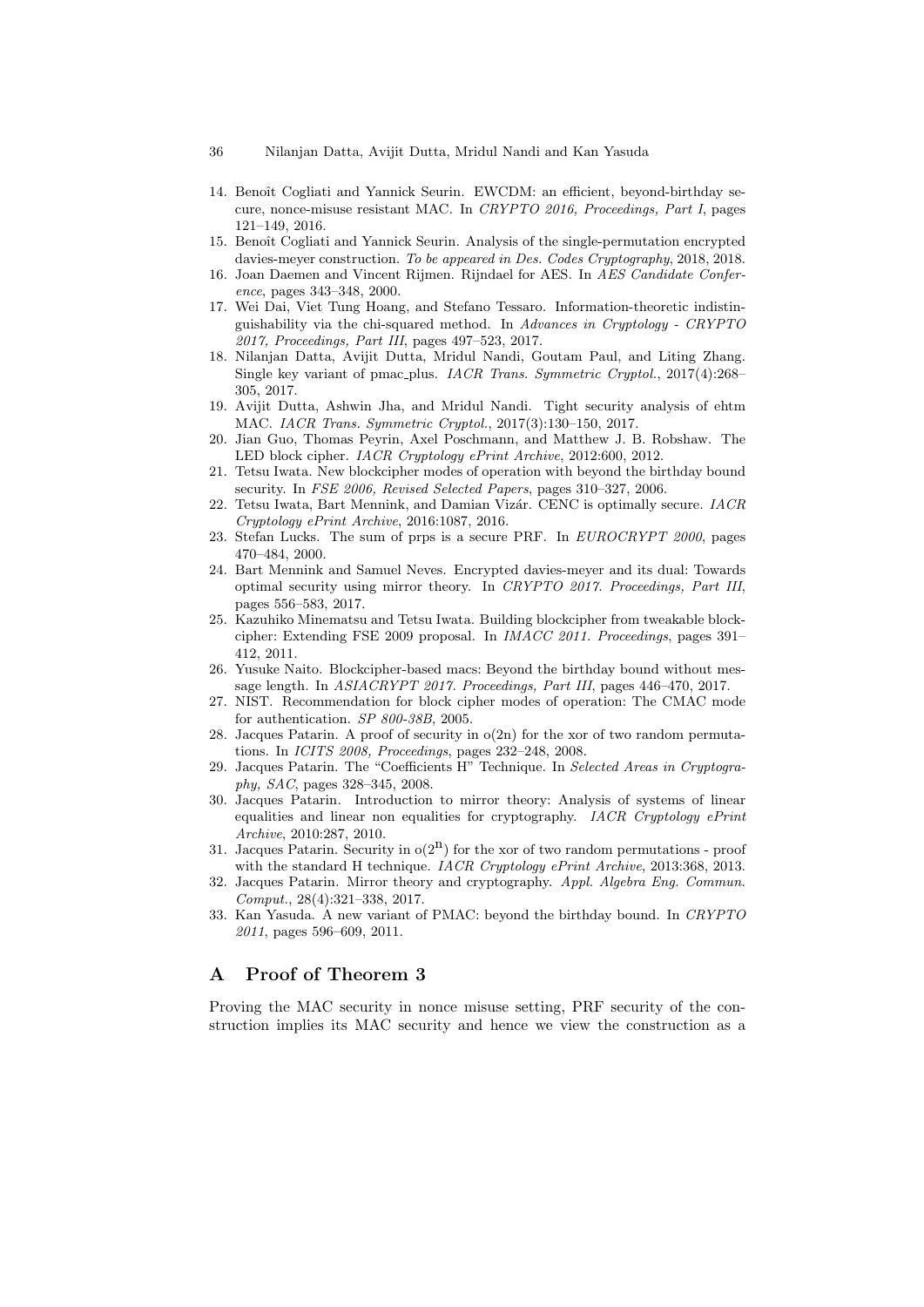keyed function with domain  $\mathcal{N} \times \mathcal{M}$  and study the PRF security of it. Our main security result about  $DWCDM[E, E^{-1}, H]$  against nonce misuse adversary is as follows.

**Lemma 5.** Let  $M$ ,  $K$  and  $K_h$  be finite and non-empty sets. Let  $E : K \times \{0,1\}^n \to$  $\{0,1\}^n$  be a block cipher and  $H:\mathcal{K}_h\times\mathcal{M}\to\{0,1\}^n$  be an  $\epsilon_1$  regular and  $\epsilon_2$  AXU hash function. Then, the PRF advantage of DWCDM[ $E, E^{-1}, H$ ] is given by,

$$
\mathbf{Adv}_{\mathsf{DWCDM}[\mathsf{E},\mathsf{E}^{-1},\mathsf{H}]}^{\mathsf{PRF}}(q,t) \leq \mathbf{Adv}_{\mathsf{E}}^{\mathsf{SPRP}}(q,t') + q^2 \epsilon_2 + q \epsilon_1 + \frac{4q^2}{2^n} + \frac{q}{2^n},
$$

where  $t' = O(t + qt_H)$ ,  $t_H$  be the time for computing hash function.

Theorem 3 follows from Lemma 5 and the folklore result that a secure PRF is a secure MAC due to Bellare et al. [5]:

#### A.1 Proof of Lemma 5

As before, we fix a non-repeating query making  $(q, t)$  distinguisher A against the PRF security of DWCDM $[E, E^{-1}, H]$ . As the first step of the proof, we replace  $E_K$  and  $E_K^{-1}$  with a *n*-bit uniform random permutation  $\Pi$  and its inverse  $\Pi^{-1}$ respectively at the cost of  $\mathbf{Adv}_{E}^{\text{SPRP}}(\mathsf{A}')$  and denote the resulting construction as DWCDM<sup>\*</sup>[ $\Pi$ ,  $\Pi$ <sup>-1</sup>H], where  $\overline{A'}$  is an adversary against the SPRP security of E, making at most q queries and running time is at most  $t + qt_H$  such that

$$
\mathbf{Adv}_{\mathsf{DWCDM}[E,E^{-1},H]}^{\mathsf{PRF}}(A) \leq \mathbf{Adv}_{E}^{\mathsf{SPRP}}(A') + \mathbf{Adv}_{\mathsf{EWCDM}^*[\Pi,\Pi^{-1},H]}^{\mathsf{PRF}}(A) \tag{32}
$$

It remains to upper bound the PRF advantage of A against  $DWCDM^*[\Pi, \Pi^{-1}, H]$ . For this we apply H-Coefficient Technique as follows: Adversary A interacts (a) either with the real oracle  $\mathsf{DWCDM}^*[\Pi, \Pi^{-1}, \mathsf{H}]$  for a random permutation  $\Pi$ , its inverse  $\Pi^{-1}$  and a random hashing key  $K_h$  or (b) with the ideal oracle in which it receives uniformly and independent responses against each distinct query it makes. Note that, the adversary is allowed to make distinct query with same nonce.

After the interaction is over (but before A output its decision bit), we release the actual hash key  $K_h$  to the adversary A, if A is in the real world, or a random dummy hash key  $K_h$  if  $A$  is in the ideal world.

A.1.1 Attack Transcript and Transcript Graph. Let the transcript of A be  $\tau = (\tau_m, K_h)$  where  $\tau_m := ((N_1, M_1, T_1), \ldots, (N_q, M_q, T_q))$  be the list of queries and reponses of A.  $\Theta$ ,  $X_{\text{re}}$  and  $X_{\text{id}}$  respectively denotes the set of all attainable transcripts, the probability distribution of transcript  $\tau$  induced by the real world and ideal world.

Similar to proof of Theorem 2, we define a transcript graph  $G_{\tau}$  corresponding to a transcript  $\tau$  as follows:

$$
G_{\tau} = ([q], E) \text{ where } E = \{(i, j) \in [q] \times [q] : N_i = N_j \vee N_i = T_j \vee N_j = T_i \vee T_i = T_j \}.
$$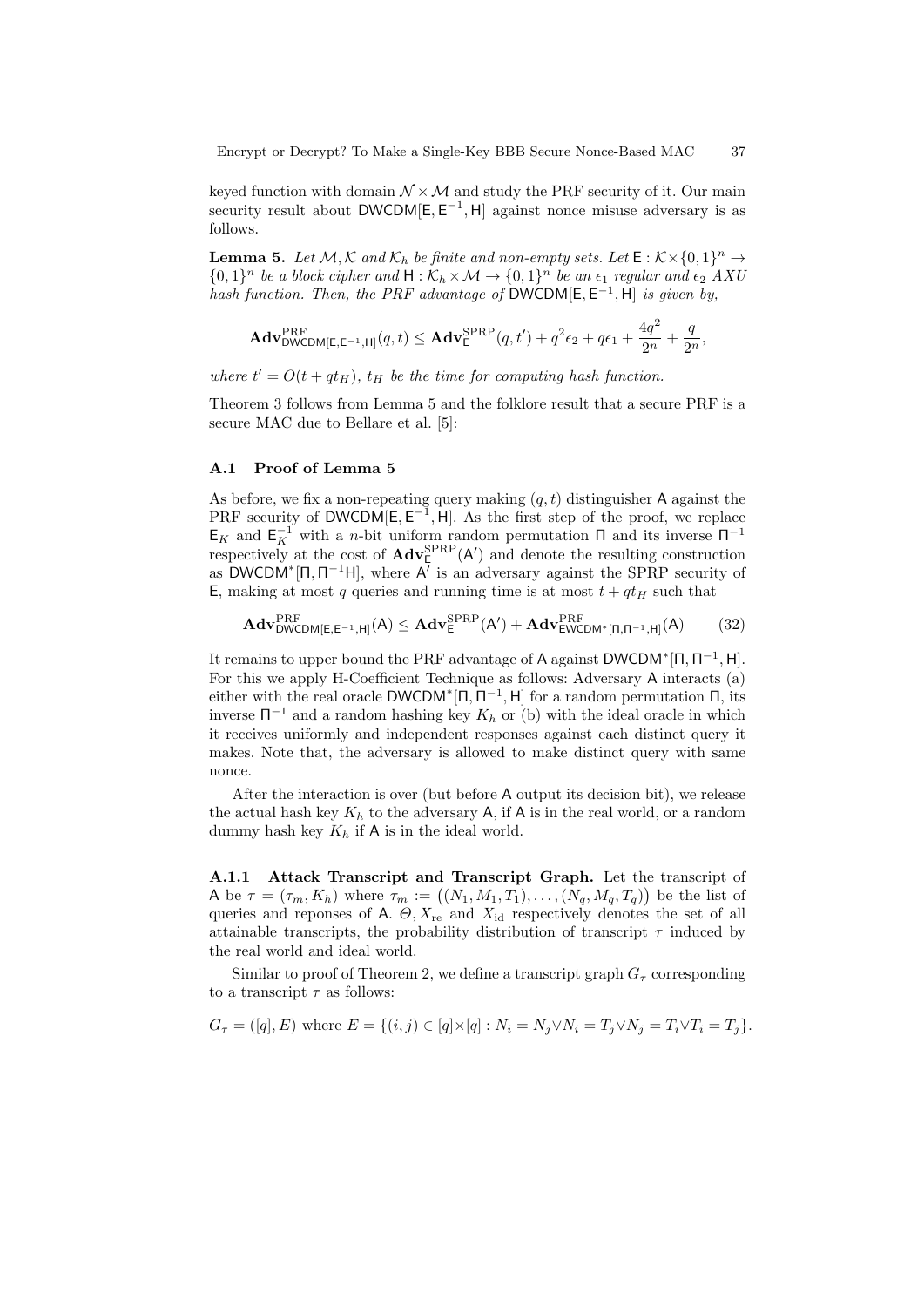For the sake of convenience of the proof, we denote the edge  $(i, j)$  as a dotted line when  $T_i = T_j$  and as a dashed line when  $N_i = N_j$ . Else, we denote it as a continuous line. Thus, the edge set of  $G<sub>\tau</sub>$  consists of three different types of edges as depicted in Fig. 5.1  $(a)$ ,  $(b)$  and  $(c)$ .

#### A.1.2 Definition and Probability of Bad Transcripts.

**Definition 4.** An attainable transcript  $\tau = (\tau_m, K_h)$  is bad if

- B1 : there exists two distinct queries  $(N_i, M_i, T_i)$  and  $(N_j, M_j, T_j)$  such that  $T_i = T_j$ .
- B2 : there exists two distinct queries  $(N_i, M_i, T_i)$  and  $(N_j, M_j, T_j)$  such that  $N_i \oplus \mathsf{H}_{K_h}(M_i) = N_j \oplus \mathsf{H}_{K_h}(M_j), N_i = N_j.$
- B3 :  $\exists i \in [q] \text{ such that } \mathsf{H}_{K_h}(M_i) = N_i.$
- B4 :  $\exists i \in [q] \text{ such that } N_i = T_i.$
- B5 : if there is a cycle of length at least 2 in  $G_{\tau}$ .

Let  $\Theta_b \subseteq \Theta$  denotes the set of all attainable bad transcripts. In the following lemma, we upper bound the probability of realizing a bad transcript in ideal world.

**Lemma 6.** Let  $X_{id}$  and  $\Theta_b$  be defined as above. Then we have,

$$
Pr[X_{\text{id}} \in \Theta_b] \le \epsilon_{\text{bad}} = q^2 \epsilon_2 + q \epsilon_1 + \frac{3q^2}{2^n} + \frac{q}{2^n}
$$

**Proof.** Let us denote B := B1∨B2∨B3∨B4∨B5. In order to bound  $Pr[X_{id} \in \Theta_b]$ , it is enough to bound Pr[B]. Therefore, we have

$$
Pr[B] \le Pr[B1] + Pr[B2] + Pr[B3] + Pr[B4] + Pr[B5 | B1] \tag{33}
$$

In the following, we bound the probabilities of all the bad events individually.

**Bounding B1:** Fix two distinct query indices i and j such that  $T_i = T_j$ . For two fixed distinct indices  $i, j \in [q]$ , the event holds with probability  $2^{-n}$  as  $T_i$ 's are sampled uniformly and independent to all previously sampled random variables in the ideal world. Summing over all possible choices of  $i$  and  $j$ , we obtain the bound

$$
\Pr[\mathsf{B1}] \le \frac{q^2}{2^n}.\tag{34}
$$

**Bounding B2:** Fix two distinct query indices i and j such that  $N_i \oplus H_{K_h}(M_i) =$  $N_j \oplus \mathsf{H}_{K_h}(M_j)$ ,  $N_i = N_j$ . For two fixed distinct indices  $i, j \in [q]$ , the event holds with probability  $\epsilon_2$  due to the randomness of the hash key K<sub>h</sub>.as the hash key is sampled uniformly and independent to all previously sampled random variables in the ideal world. Summing over all possible choices of  $i$  and  $j$ , we obtain the bound

$$
\Pr[\text{B2}] \le q^2 \epsilon_2. \tag{35}
$$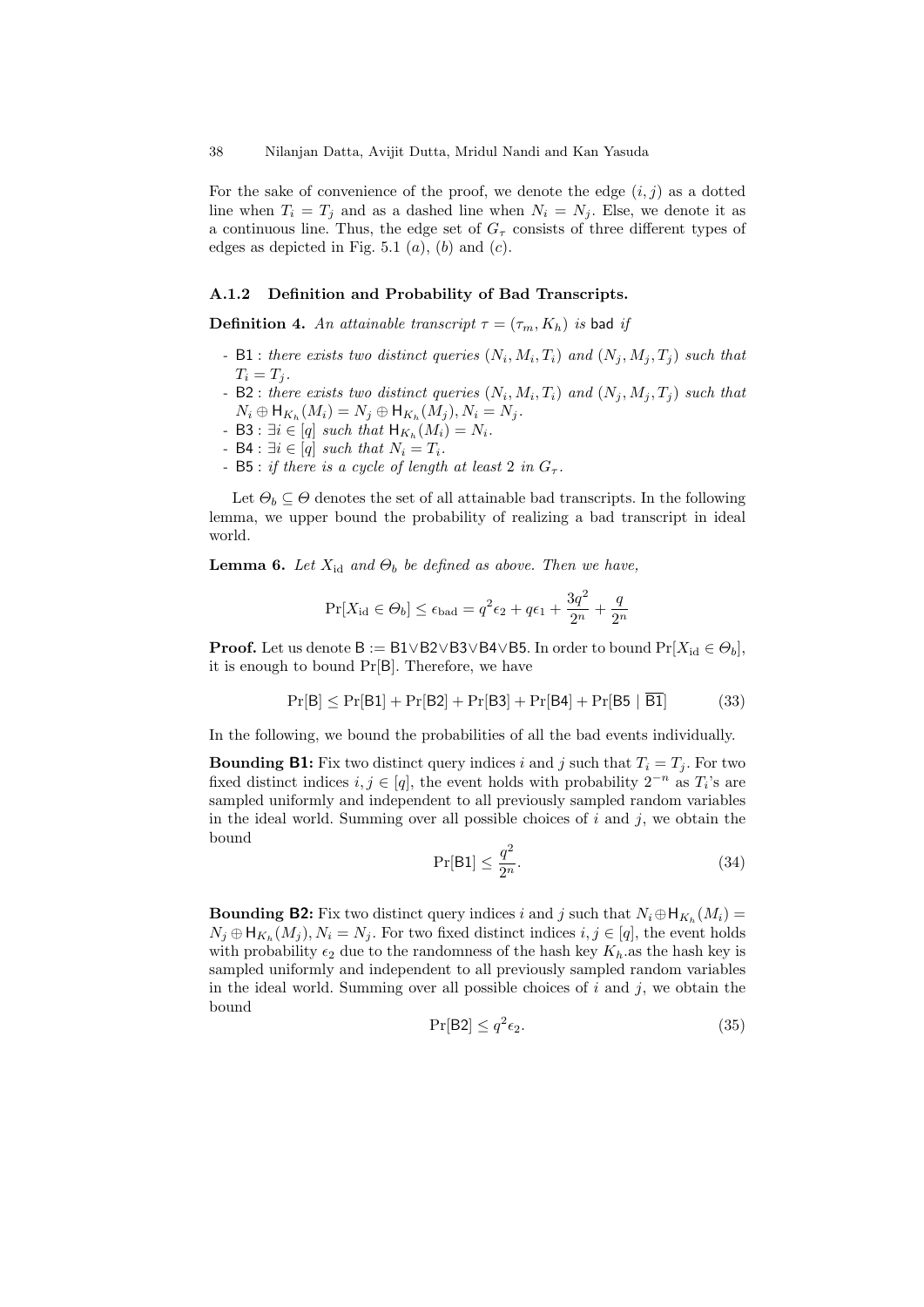Bounding B3 and B4: Observe that, B3 and B4 have already been defined in Definition 3. Therefore, following Lemma 3, we have

$$
\Pr[\mathsf{B3}] \le q\epsilon_1, \quad \Pr[\mathsf{B4}] \le \frac{q}{2^n} \tag{36}
$$

where the probability of the former event is bounded by the regularity assumption on the hash function whereas the later one is bounded by the randomness of  $T_i$ .

**Bounding B5** |  $\overline{B1}$  : We bound the probability of formation of a cycle in the transcript graph  $G<sub>\tau</sub>$  when all T's are distinct. Let us consider such a cycle of length  $p$  and we denote the corresponding event by  $\text{Cyl}_p$ . Note that, since T's are all distinct, there cannot be any dotted edge in the cycle. Moreover, there cannot be any dashed edge in the cycle as that would leads to have an invalid cycle.

Example. Let us consider the following set of four equations:

$$
\begin{cases}\n\Pi(N_1) \oplus \Pi(T_1) = N_1 \oplus \mathsf{H}_{K_h}(M_1) \\
\Pi(N_2) \oplus \Pi(T_2) = N_2 \oplus \mathsf{H}_{K_h}(M_2) \\
\Pi(N_3) \oplus \Pi(T_3) = N_3 \oplus \mathsf{H}_{K_h}(M_3) \\
\Pi(N_4) \oplus \Pi(T_4) = N_4 \oplus \mathsf{H}_{K_h}(M_4)\n\end{cases}
$$

In the above set of equations all  $T$ 's are distinct. Now, consider a cycle  $C$  of length 4 where there is only one dashed edge (wlog of we assume the dashed edge is in between 1 and 2) and all remaining three edges are continuous. Then, C imposes the following equality pattern on  $(N, T)$ :

$$
N_1 = N_2, N_2 = T_3, N_3 = T_4, N_4 = T_1.
$$

These set of constraints eventually leads us to have  $\Pi(T_3) = \bigoplus^4$  $\bigoplus_{i=1} (N_i \oplus \mathsf{H}_{K_h}(M_i)).$ 

Hence the cycle is invalid. It is simple to observe that existence of any dashed edge in any cycle of  $G<sub>\tau</sub>$  makes it invalid when all T's are distinct. Hence, if the cycle has to be valid, then there must be only continuous edges in the cycle.

Let us consider such a valid cycle  $C = (i_1, i_2, \ldots, i_p)$  of length p. Without loss of generality we may assume  $i_1 < i_2 < \ldots < i_p$ . Therefore, from Lemma 2, the probability of each of the edges  $(i_k, i_{k+1})$  for all  $k = 1, \ldots, p-1$  is  $2^{-n}$  and as  $i_p > i_1$ , probability of the edge  $(i_p, i_1)$  is  $2^{-n/3}$ . Therefore, the for a fixed choice of indices  $i_1, \ldots, i_p$ , the probability of the cycle becomes  $\frac{1}{2^{n(p-1)+n/3}}$ . Hence, by summing over all possible choices of  $i_1, \ldots, i_p$ , we have

$$
\Pr[\mathsf{Cyl_p}] \leq \frac{q^p}{2^{n(p-1)+n/3}}.
$$

Therefore,

$$
\Pr[\mathsf{B5} \mid \overline{\mathsf{B1}}] \le \sum_{p=2}^{\infty} \Pr[\mathsf{Cyl}_p] = \frac{q^2}{2^{4n/3}} \bigg( 1 + \frac{q}{2^n} + \frac{q^2}{2^{2n}} + \dots \bigg) = \frac{q^2}{2^{4n/3}} \cdot \frac{1}{(1 - \frac{q}{2^n})}
$$